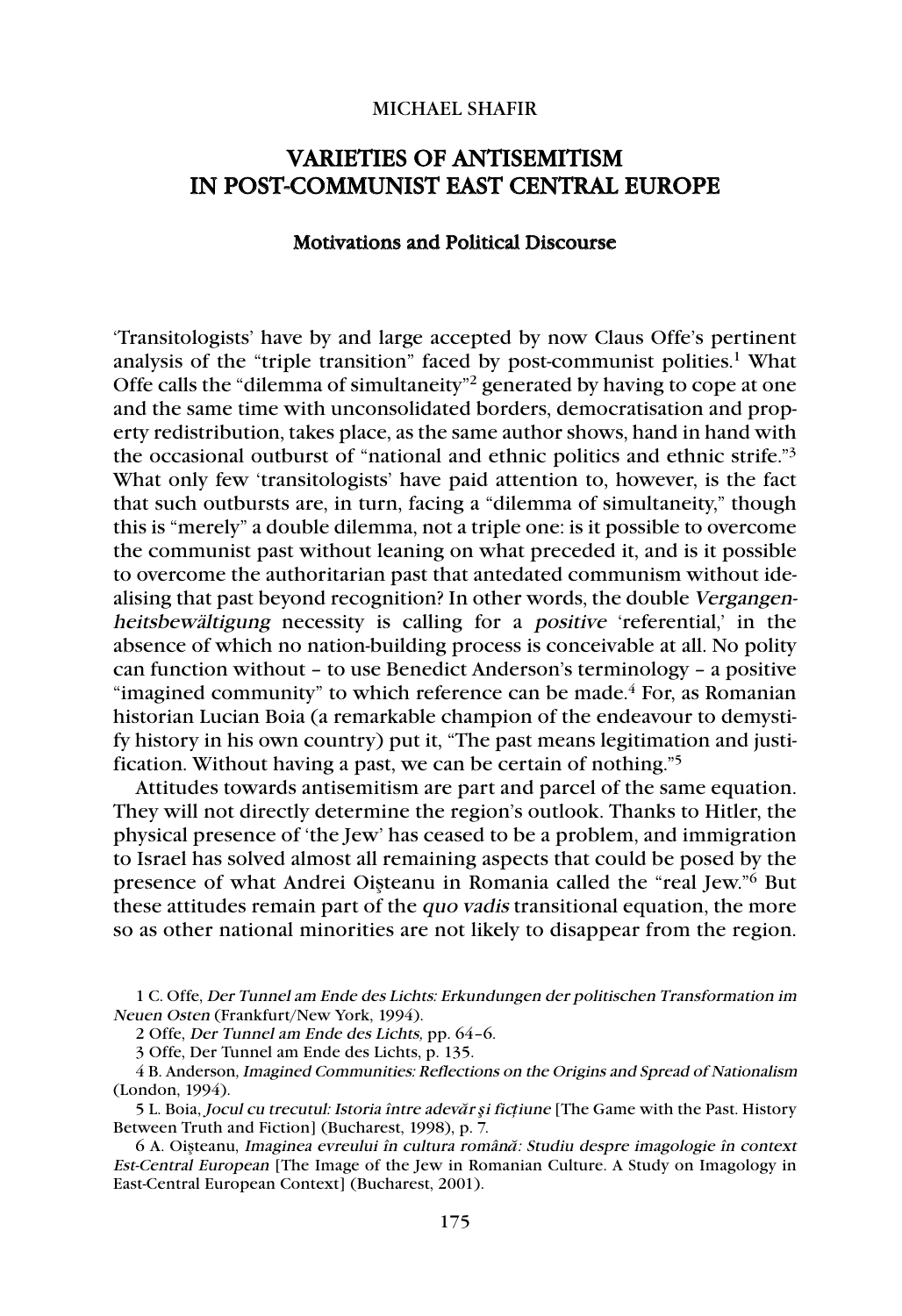If under the communist regime "antisemitism without Jews" was part and parcel of the non-optional pseudo-offer of monopolistic regimes,<sup>7</sup> postcommunist East Central Europe remains "without Jews" but is no longer "without offer." Ideologies and politicians compete on a relatively free political market; there is no longer one history but several, and here, too, the offer is competitive. Last but not least, literati are also relatively free to "offer" their vision of past, present and future.

It is the identity of these competitors that explains, I believe, the resurgence of antisemitism in post-communist East Central Europe. Who are its 'producers' and what is the motivation that drives them? Are they all driven by the same simplistic blind ancestral hatred, and, if not, how is one to explain that political and cultural foes find themselves in the same boat?

In what follows I shall distinguish between several categories of 'producers' of antisemitism. The taxonomy, I should immediately emphasise, is of the ideal-type. While hopefully heuristic, it does not claim exhaustibility, neither does it claim that its categories may not overlap, depending on both immediate circumstances and 'feedback.' I distinguish between 'self-exculpatory nostalgic antisemitism,' 'self-propelling antisemitism,' 'utilitarian antisemitism' and 'reactive antisemitism.' Basically, each of these categories acts out of a different motivation and a different temporal orientation. Consequently, each has also its specific type of discourse. The taxonomy is thus attempting to provide an answer to both the "whys" (motivation) and the "hows" (discourse). What they all share, however, is precisely the attempt to respond to the need to produce an "imagined community" in, albeit significantly different, positive terms.

Before proceeding to present the taxonomy, an elucidation is in order. The claim is not advanced here that antisemitism has the same intensity among all categories and, what is more important, neither does my analysis proceed from the assumption that every single individual and all social categories in the region are by definition antisemitic. 'Who is an antisemite?' may be a question that is almost as difficult to answer as 'Who is a Jew?'. As with the latter question, the answer may well depend on 'who is the Rabbi?' to whom the question has been addressed. An Orthodox rabbi, socialised into the values of stringent respect of Halacha precepts, would not hesitate to reply that a Jew is a person born of a Jewish mother and/or who converted to Judaism according to the Halachic requirements. A Conservative rabbi might be less severe on conversion, and a Reformed rabbi might ask what the Halacha is. But to an equal extent, a non-Jewish addressee of the question 'Who is an antisemite?' might provide a different answer, depending on his or her socialisation experience. Would a democrat linked with numerous ties of 'affinity group kinship' to previously untainted intellectuals choose to 'call a spade a spade' when a member of his own group has displayed antisemitic postures, or would he or she rather dismiss criticism

<sup>7</sup> P. Lendvai, Antisemitism without Jews: Communist Eastern Europe (Garden City, 1971).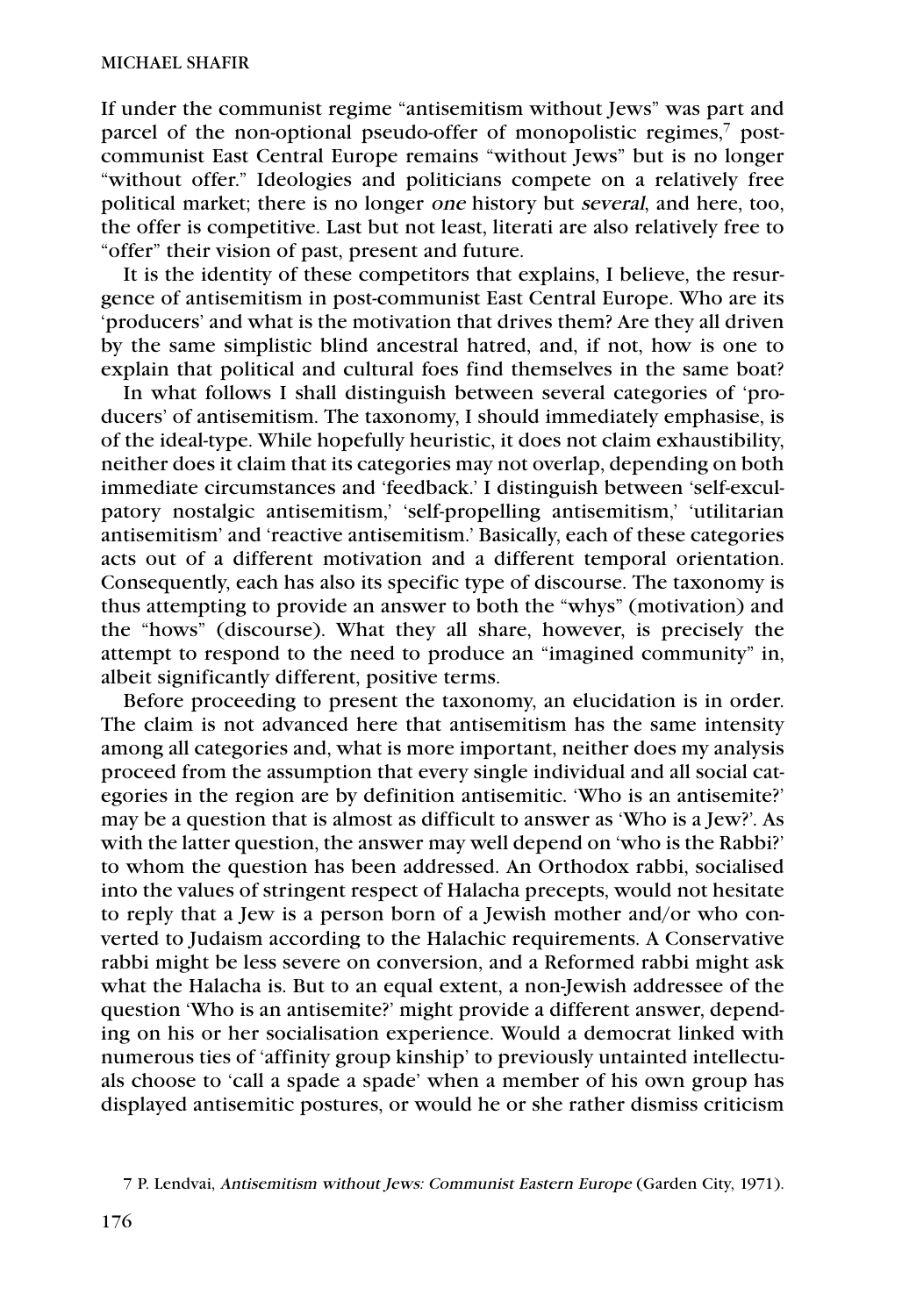of that person as unwarranted and exaggerated 'anti-antisemitism?'8 And does not the latter option somehow remind one of Karl Lueger, Vienna's antisemitic mayor, who used to boast: "I decide who is a Jew and who is not!"?

## 1. SELF-EXCULPATORY NOSTALGIC ANTISEMITISM: ORIENTATION PAST

Self-exculpatory nostalgic antisemitism is a category largely occupied by political parties and personalities that belong to what elsewhere I called movements of "radical return."9 The 'nostalgic' attribute is warranted by the fact that the category looks upon the interwar authoritarian past as a model for solving the transitional problems of the present and constructing the country's future. 'Nostalgia' should therefore not be comprehended as mere contemplation. It involves activism, at both grassroots and at central political level. The members of the category are by and large either very old or very young, with the middle-age bracket being thinly represented, though not wholly absent. Exiled personalities linked with the wartime regimes, many of whom established abroad associations, as well as people freed from communist prisons after long years of detention, are thus bridging a gap of generations with young would-be political leaders whose education under communism carefully avoided addressing the own-nation participation in, and responsibility for, the atrocities committed against Jews in that period.

One must therefore note that the category owes as much to communist indoctrination as it owes to the attempts to 'cleanse history' by those who managed to avoid retribution. Indeed, the following description by István Deák of the post-war Hungarian situation in the treatment of the Holocaust, applies, in fact, across the East Central European board at that time:

Keen to show the uniqueness of communists as anti-fascist fighters and simultaneously to present class-struggle as the main if not the only factor determining historical progress, orthodox Stalinist communists acted as if the Holocaust had never happened. Clearly, an ideology that regards ethnic and religious problems as mere cover-ups for class conflict cannot deal adequately with a historical process that had as its goal the extermination of all members of a particular group, whether progressive or reactionary, whether exploiters or part of the exploited. Hence also the 1953 official Hungarian history textbook for high school students, which did not contain he word 'Jew' in its section on World War II. Hence also the general Stalinist practice to treat such Jewish victims of the

<sup>8</sup> For an example of such a surprising posture defending antisemitism among his own peers by a democratic intellectual in Romania see S. Antohi, 'Saul Bellow "Ravelstein". Ficţiune, memorie şi istorie. Note pentru publicul românesc (II)', [Saul Below 'Ravelstein'. Fiction, Memory and History. Notes for the Romanian Reader (II)] in 22, No. 35 (2000), pp. 10–13.

<sup>9</sup> M. Shafir, 'Reds, Pinks, Blacks and Blues: Radical Politics in Post-Communist East Central Europe', Studia politica, 2 (2001), pp. 397–446.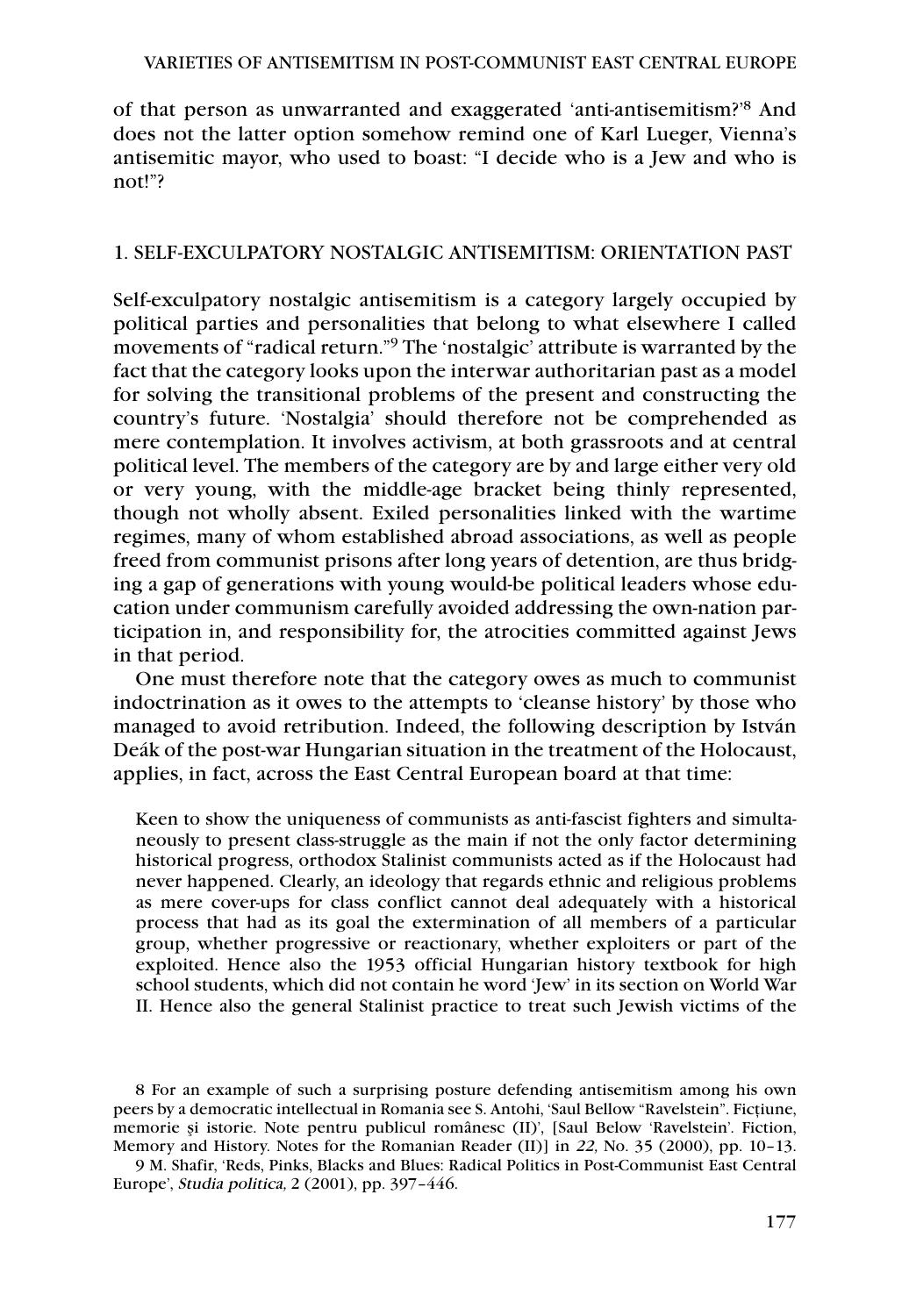Holocaust who happened to be communists or social democrats as "martyrs of the international working class movement" while relegating all other Jewish dead to the general category of "victims of fascism."10

Hence also, one may add, the fact that, according to a Czechoslovak history textbook of the 1960s, the perpetrators at the camps had been "particularly cruel to communists, whom they set up as their key enemies," although it is acknowledged that "they also treated Jews very brutally."11 For Romanian communist historiography under Nicolae Ceauşescu, even "pogroms", such as the one perpetrated in Iaşi in late June 1940, had been organised "against anti-fascist forces."12 This is what Shari J. Cohen called "organized forgetting."13 Its roots, however, are to be sought in the communist ideological impossibility of providing a "theory of fascism" that would cope with the phenomenon without challenging doctrinary precepts.

Up to the late 1960s and early 1970s, the universally-accepted and universally-imposed definition of "fascism" in communist East Central Europe was that provided by Georgi Dimitrov in his 1935 Comintern report. According to this definition "fascist" regimes were little else than "the open terrorist dictatorship of the most reactionary, most chauvinistic and most imperialist elements of finance capital." 14 That was "explaining fascism away," by carefully avoiding the over-arching support that Italian fascism, Nazism and other radical authoritarian forms of government had enjoyed among all social classes.15 But its advantage, from the 'Marxist' perspective, rested in enabling the ruling parties to present themselves as having been the "vanguard" of popular democratic attitudes in a population allegedly opposed overwhelmingly to those regimes. The revolutionary character of generic fascism could thus be fully buried in ideological jargon, for after Lenin the "revolution" was no less monopolised than was the actual communist hold on power. "Fascism" could not be anything else than "counterrevolutionary."

And that definition left its mark not only on communist historians. Milan S. Ďurica, a Slovak scholar teaching history at a theological faculty, for example, in 1992 defended the record of the Nazi-allied Jozef Tiso regime, emphasising that labelling it "fascist" would be wrong. There never was sufficient autochthonous Slovak capital in the 'Parish Republic,' it being largely

<sup>10</sup> I. Deák, 'Anti-Semitism and the Treatment of the Holocaust in Hungary', in Anti-Semitism and the Treatment of the Holocaust in Postcommunist Eastern Europe, ed. R. L. Braham (New York, 1994), p. 118.

<sup>11</sup> Sh. J. Cohen, Politics without a Past: The Absence of History in Postcommunist Nationalism (Durham and London, 1999), p. 105.

<sup>12</sup> V. Eskenasy, 'The Holocaust and Romanian Historiography: Communist and Neo-Communist Revisionism', in Antisemitism and the Treatment…, ed. Braham, p. 184.

<sup>13</sup> Cohen, Politics without a Past, pp. 85–118.

<sup>14</sup> G. Dimitroff, The United Front Against War and Fascism. Report to the Seventh World Congress of the Communist International 1935 (New York, 1974), p. 7.

<sup>15</sup> See A. J. Gregor, Interpretations of Fascism (New Brunswick, 1997), pp. 128–78.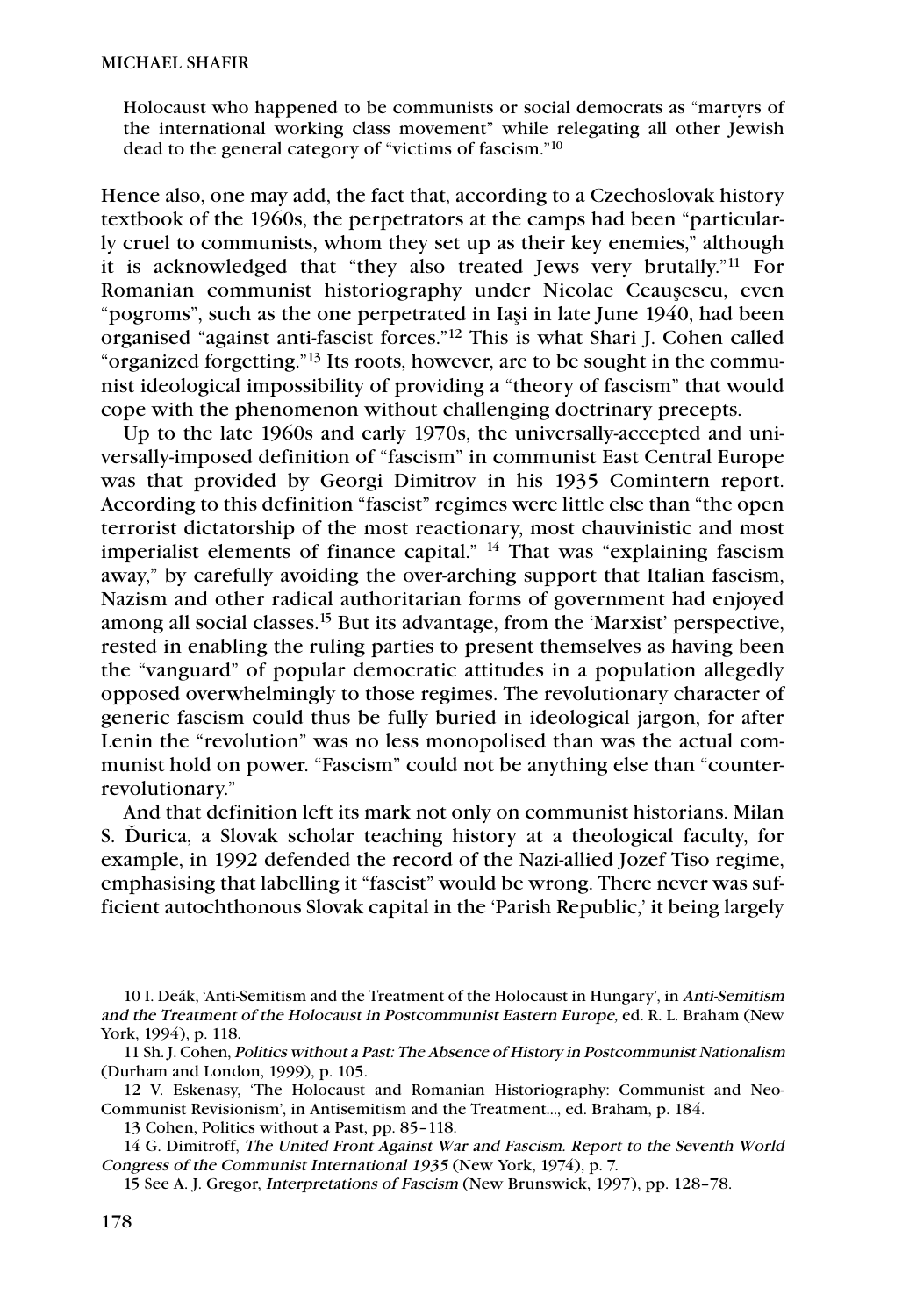concentrated in Hungarian–Jewish–German hands, he wrote; and "fascism," according to Ďurica is "the reign of terror by financial capital, the most reactionary imperialistic movement of chauvinist high bourgeoisie allied with nationalism."16

In the late 1960s and after, historiographical treatment of the interwar and the wartime period in East Central Europe began to diverge. On the one hand, "national communism," whose aberration was communist Romania, not only continued to ignore the plight of Jews (except in neighbouring Hungary, which it lost no occasion to emphasise) but exonerated interwar Romania of any guilt, launching also a creeping rehabilitation of its wartime leader, Marshal Ion Antonescu.17 "National communism" had also impacted other countries, albeit for shorter periods and in less stringent forms, and its imprint on the treatment of the Holocaust was unmistakable. It is sufficient to mention Poland and its so called "Endo-Communism," associated with the name of General Mieczysław Moczar. Endo-Communism combined, as Michael C. Steinlauf put it, "the assimilation of ideas with direct linkage to the prewar Endecja" with "proletarian rhetoric," thus producing "a peculiar marriage of authoritarian Communism and chauvinist nationalist tendencies," among which antisemitism figured prominently. <sup>18</sup> But Steinlauf is somewhat mistaken – the marriage was hardly "peculiar." Under Ceauşescu, Romania would by far overtake Poland, with the world outlook of the interwar Fascist Iron Guard encoded in all but official acknowledgement in party documents, and reflected in partysupervised historiography. With the exception of Czechoslovakia (or rather its Czech part), no country in East Central Europe remained unaffected by 'the plague,' of "national communism." As Aurel Braun would eventually put it, "national communism, though it may seem to be a political oxymoron, became increasingly the norm by the 1970s and certainly by the 1980s as the Marxist-Leninist regimes sought to hold on to power in face of collapsing political legitimacy." 19

To the extent that perceptions of what "fascism" was all about nonetheless underwent a change in the area, this was due to mutations in civil society. The same applies to changes registered in perceptions of the fate of the Jews. Sometimes, as during the Czechoslovak "Prague Spring," these per-

<sup>16</sup> Cited in P. Mešťan, Anti-Semitism in Slovak Politics (1989–1999) (Bratislava, 2000), pp. 93–94.

<sup>17</sup> See Eskenasy, 'The Holocaust and Romanian Historiography', in Antisemitism and the Treatment…, ed. Braham, pp. 192–3 and V. Eskenasy, 'Historiographers Against the Antonescu Myth', in The Destruction of Romanian and Ukrainian Jews During the Antonescu Era, ed. R. L. Braham (New York, 1997), pp. 275–82; M. Shafir, 'Marshal Ion Antonescu's Post-Communist Rehabilitation: Cui Bono?', in The Destruction of Romanian and Ukrainian Jews…, ed. Braham, pp. 382–3.

<sup>18</sup> M. C. Steinlauf, 'Poland', in The World Reacts to the Holocaust, ed. D. S. Wyman, Project Director Ch. H. Rosenzweig (Baltimore and London, 1996), p. 115.

<sup>19</sup> A. Braun, 'Hungary From "Gulash Communism" to Pluralistic Democracy', in The Extreme Right: Freedom and Security at Risk, ed. A. Braun and S. Scheinberg (Boulder, 1997), p. 141.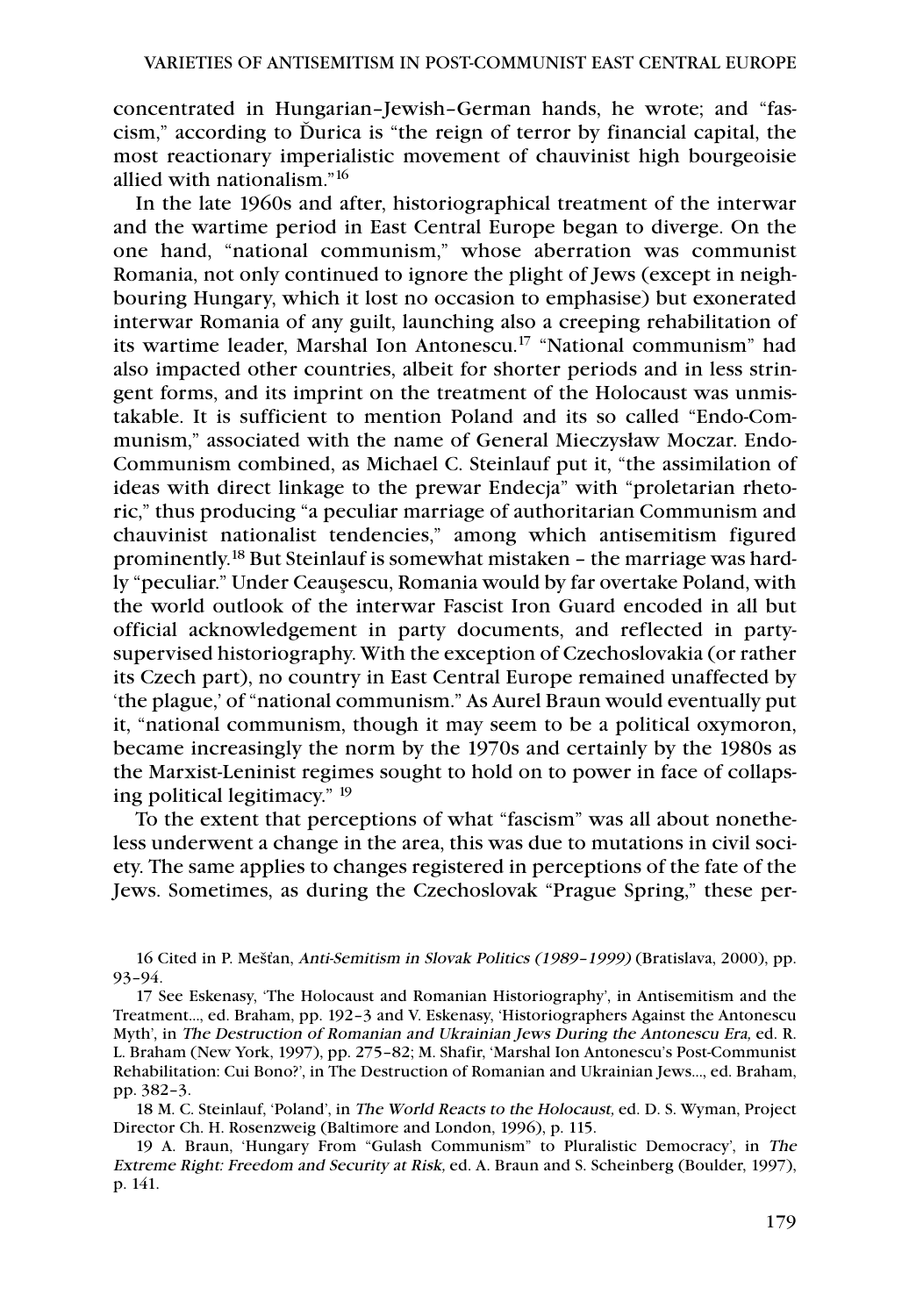ceptions were crushed by Soviet tanks and the ensuing "normalisation," only to re-emerge on the eve of regime change.20 When force against civil society proved insufficient, the impact of the shift in perceptions was wider, and would eventually be reflected in the respective polity's enlarged readiness to face the burden of its own past. This is obviously the Polish case and the impact on Polish–Jewish relations of the Komitet Obrony Robotników (KOR) and later of Solidarność. <sup>21</sup> Indeed, nowhere in the area was there after 1989 a greater readiness on the part of scholars and intellectuals to face delicate issues linked to the Holocaust greater than in Poland. Which does not, however, imply, that the country would not have its own share of self-exculpatory nostalgic antisemites, of utilitarian antisemites and of reactive antisemites. Finally, the shift was occasionally a 'fallout' of what can be labelled as 'the transition to Transition.' According to Deák, "in Hungary, much earlier than in any other communist country, efforts were made to face up to the dilemma of antisemitism and Hungarian participation in the Final Solution." But Hungary, I wish to add, also pioneered economic and political reform, which explains at least in part why during this period of the 'transition to the Transition,' the "Hungarian textbooks, although full of omissions, went into great details on Europe's collective guilt about the Holocaust."22 Still, popular awareness of the Holocaust remained low, the appearance of a relatively large number of documentary and historical publications on it notwithstanding.23 It is, however, not irrelevant that the Communist Party extended even during this period its protection to the nationalist-inclined members of the Hungarian intelligentsia (the so-called "populists"), rather than to the "urbanists," most of whom continued to publish their works in samizdat and most of whom happened to be also Jewish. This would eventually have a significant impact on post-communist attitudes towards antisemitism. Anyhow, without diminishing their importance, these shifts in perception remained confined to a small, mainly intellectual elitist group, and their impact on society at large was marginal at best in Czechoslovakia, Poland or Hungary.

This explains why self-exculpatory nostalgic antisemitism could emerge everywhere in the region. What I am basically claiming is that self-exculpatory nostalgic antisemitism is based on two legacies: that of survivors of the interwar far right attempting to defend their own record, but also that of communism itself. The latter aspect has been by and large ignored when

20 For example, the 1965 movie Shop on the Main Street, was banned after 1968, and a book on the fate of Slovak Jewry by Ivan Kamenec, although finished in 1971, was published only in 1989. The book did, however, circulate in samizdat. See Cohen, Politics without a Past, pp. 106, 109.

21 See Steinlauf, 'Poland', in The World Reacts to the Holocaust, ed. Wyman, pp. 126–45 22 Deák, 'Antisemitism and the Treatment of the Holocaust', in Anti-Semitism and the Treatment…, ed. Braham, p. 118.

23 See R. L. Braham, 'Assault on Historical Memory: Hungarian Nationalists and the Holocaust' (Washington, DC: Center for Advanced Holocaust Studies, United States Holocaust Memorial Museum Symposium Proceedings 2001).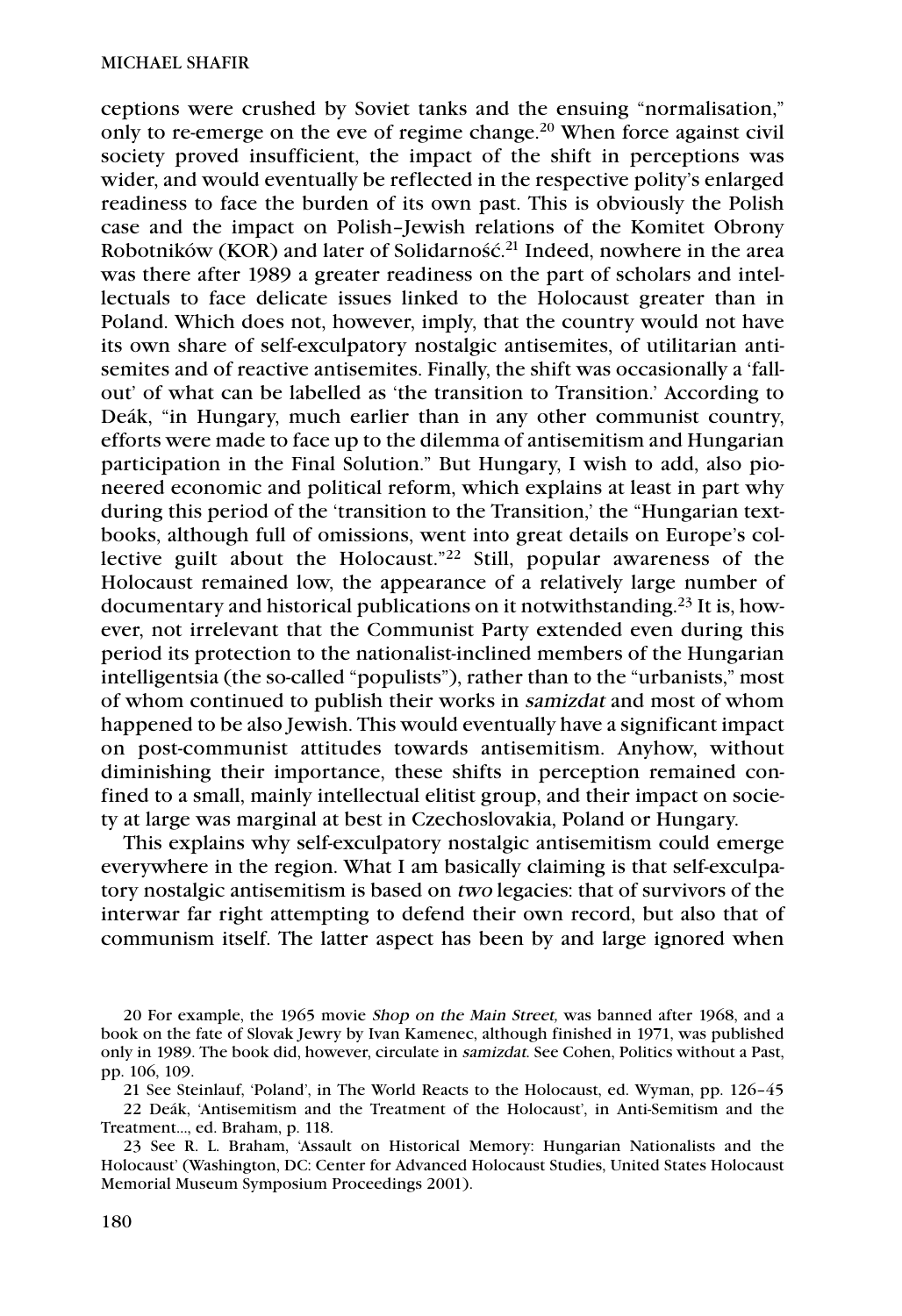dealing with the phenomenon of far-right resurrection. It has, if at all, been linked only with the category of self-propelling antisemitism, which shall be discussed below. But it is clearly wrong to perceive post-communist East Central Europe in terms of a "return to history," as Shlomo Avineri does, $^{24}$  for history has never departed from the region during the communist period. Since communist historiography has carefully avoided tackling the issue of own-nation involvement in antisemitism and above all in the Holocaust, why should not figures such as Corneliu Zelea Codreanu and Marshal Ion Antonescu in Romania, Admiral Miklós Horthy and Arrow Cross leader Ferenc Szálasi in Hungary, Andrej Hlinka and Jozef Tiso in Slovakia or Ante Pavelić in Croatia not re-emerge as 'model figures' of national heroes whose only fault rests in their having (nilly rather than willy) supported or allied themselves with those who were fighting the enemy of their nation? Why, furthermore, would even lesser historically-tainted figures such as those of Roman Dmowski or Józef Piłsudski in Poland, Dimitrije Ljotić in Serbia or Alexander Tsankov and Ivan Donchev in Bulgaria, not re-emerge as the valiant defenders of their nations at a time when the entire region is undergoing an "identity crisis"? For 'transition,' as is well known, indicates what is 'left behind' (socialism or so-called socialism) but not what lies ahead. Unlike the post-communist 'successor parties,' other formations do not benefit from what Michael Waller pertinently termed as "organizational continuity."25 The appeal to "historical continuity" is therefore all the more appealing, and not only for these neo-radical parties, as we shall yet observe. Furthermore, some of the above-mentioned leaders had been executed by the communists as war criminals. Antonescu or Szálasi or László Bárdossy or Tiso can all the easier be resurrected as valiant models.

Exemplification of such political formations and associations are numerous. In general, however, it may be said that in the post-communist context they tend to be affective rather than effective and offending rather than offensive. Indeed, none of the political formations representing self-exculpatory nostalgic antisemitism has made it to any of the post-communist parliaments. This may be explained at least in part by the fact that the "imagined community" that they strive to create has little to do with current realities. The category includes the staunchest anti-communists around, but herein may lay precisely the reason for these formations' failure to mobilise more than, at most, a few thousand members whose past-orientation is simply unable to address any of the immediately relevant issues on their countries' social and political agenda.

Among such formations and associations, one can mention in Hungary the 1994-established Hungarianist Movement, which claims descent from

<sup>24</sup> Sh. Avineri, 'The Return to History and its Consequences for the Jewish Communities in Eastern Europe', in The Dangers of Anti-Semitism in the Wake of 1989–1990 (Jerusalem, 1991), pp. 95–103.

<sup>25</sup> M. Waller, 'Adaptation of the Former Communist Parties of East Central Europe: A Case of Social Democratization?', Party Politics, 4 (1995), pp. 473–90.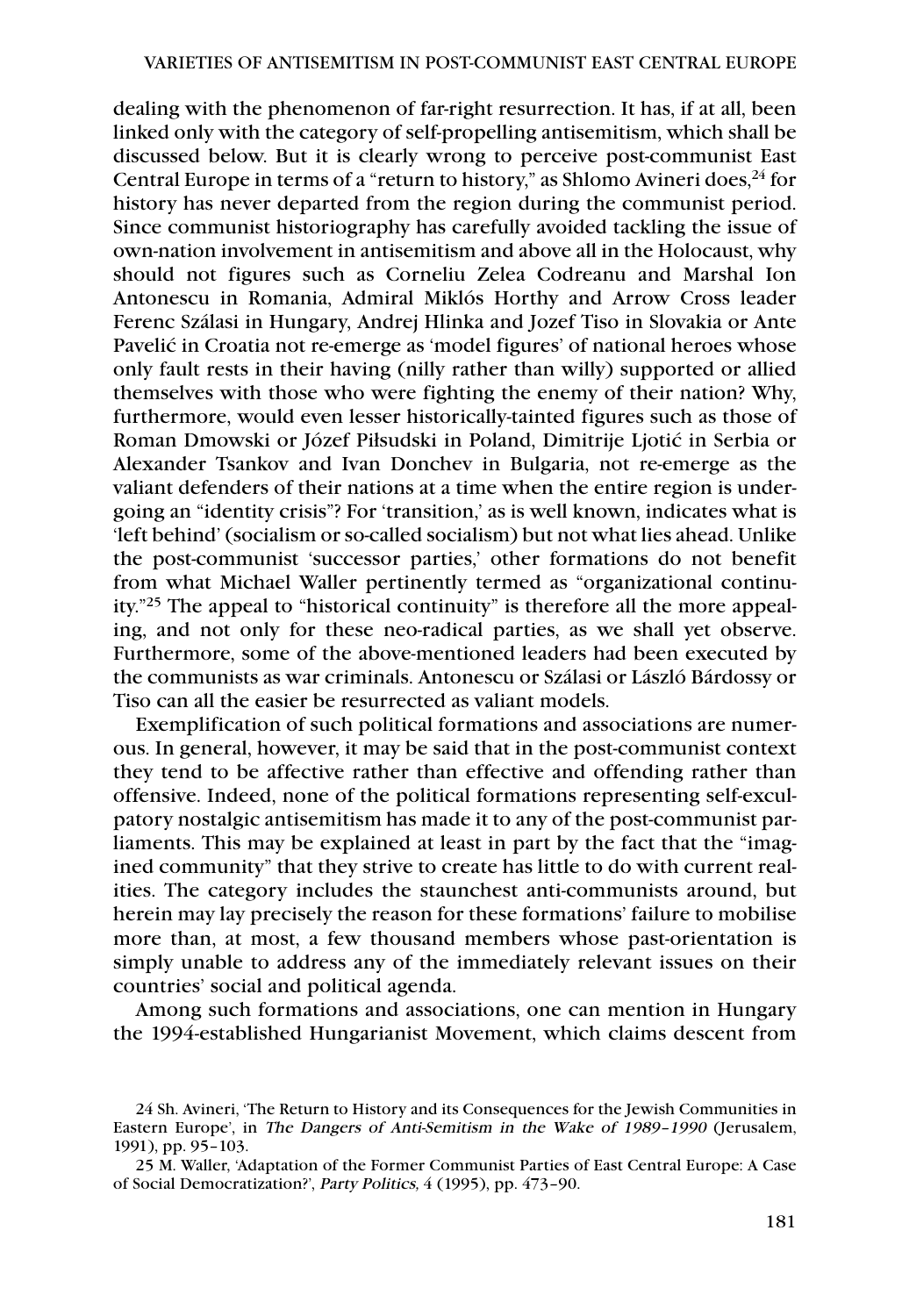Szálasi's Hungarian National Socialist Party-Hungarianist Movement, as the official name of the Arrow Cross had been. The movement was established through the merger of three like-minded fringe organisations: Albert Szabó's Hungarian People's Welfare Alliance (MNSZ), István Györkös's Hungarian National Front and Kemal Ekrem's Alliance of the Victims of Communism. Szabó returned to Hungary from Australia in 1993, setting up a party called World National People's Party, which was eventually banned by the authorities, whereupon he established the MNSZ.<sup>26</sup> To the same trend in Hungary belonged the far-right publications Szent Korona (a weekly) and in the monthly Hunnia Füzetek. The former ceased publication in 1992, and its editor in chief, László Romhányi, was convicted in 1993 for various crimes, as were several members of the weekly's staff.27

In Romania, the most clear exponents of exculpatory nostalgic antisemitism are the (now defunct) Movement for Romania (MPR) led by Marian Munteanu, which was set up in 1992 (publishing the monthly Mi*ş*carea), Radu Sorescu's Party of National Right, set up in 1993 (with its irregular publication Noua dreapta*˘*), and the still-active neo-Iron Guardist For the Fatherland Party. These movements – and a plethora of associations established either in connection with them or independently – have all had their successors, the most recent of which is an organisation calling itself the New Right Group.<sup>28</sup> Publications such as the Bucharest-based Iron Guardist Permanen*ţ*<sup>e</sup> or the Sibiu-based Puncte cardinale, as well as some publications on the Internet (one of them carrying the title of the viciously antisemitic interwar *Sfarmă piatră*), continue to appear, but their distribution is probably quite minuscule. In Slovakia, associations such as the Friends of President Tiso in Slovakia and Abroad indulge in precisely the same endeavour. 29

Finally, even in the case of Poland or the Czech Republic (which, unlike the Hitler-allies were themselves victims of aggression and decimation), antisemitism has not been unknown on the political fringe. In these countries, the communist failure to deal with the Holocaust poses a somewhat different problem, namely that of 'competitive martyrdom' – that of one's own nation vs. that of the Jews. In the Polish case, moreover, politicians,

26 See R. E. Gruber, 'East-Central Europe', American Jewish Yearbook: A Record of Events and Trends in American and World Jewish Life (New York, 1999), p. 20; Th. S. Szayna, 'The Extreme Right Political Movement in Post-Communist Central Europe', in The Revival of Right Wing Extremism in the Nineties, ed. P. H. Merkl and L. Weinberg (London, 1997), p. 139.

27 See A. Kovács, 'Antisemitic Discourse in Post-Communist Hungary', in Jews and Antisemitism in the Public Discourse of the Post-Communist European Countries, ed. L. Volovici (Lincoln, NE and Jerusalem, 2002 [forthcoming]). Cited with author's permission.

28 See M. Shafir, 'The Inheritors: The Romanian Radical Right Since 1989', in East European Jewish Affairs, 1 (1994), p. 71–90; Shafir, 'Reds, Pinks, Blacks and Blues', Studia politica; M. Shafir, 'The Romanian Radical Return and "Mainstream Politics"' (A), in RFE/RL East European Perspectives, 6 (2001), hhtp:/www.rferl.org/eereport/. See also W. Totok, Der revisionistische Diskurs (Konstanz, 2000), pp. 91–138; A. Voinea, 'Sanduhr aus Stein. Jüdische Zwangsarbeiter in Rumänien 1940–1944', in W. Totok: Der revisionistische Diskurs.

29 For details see Mešťan, Anti-Semitism in Slovak Politics.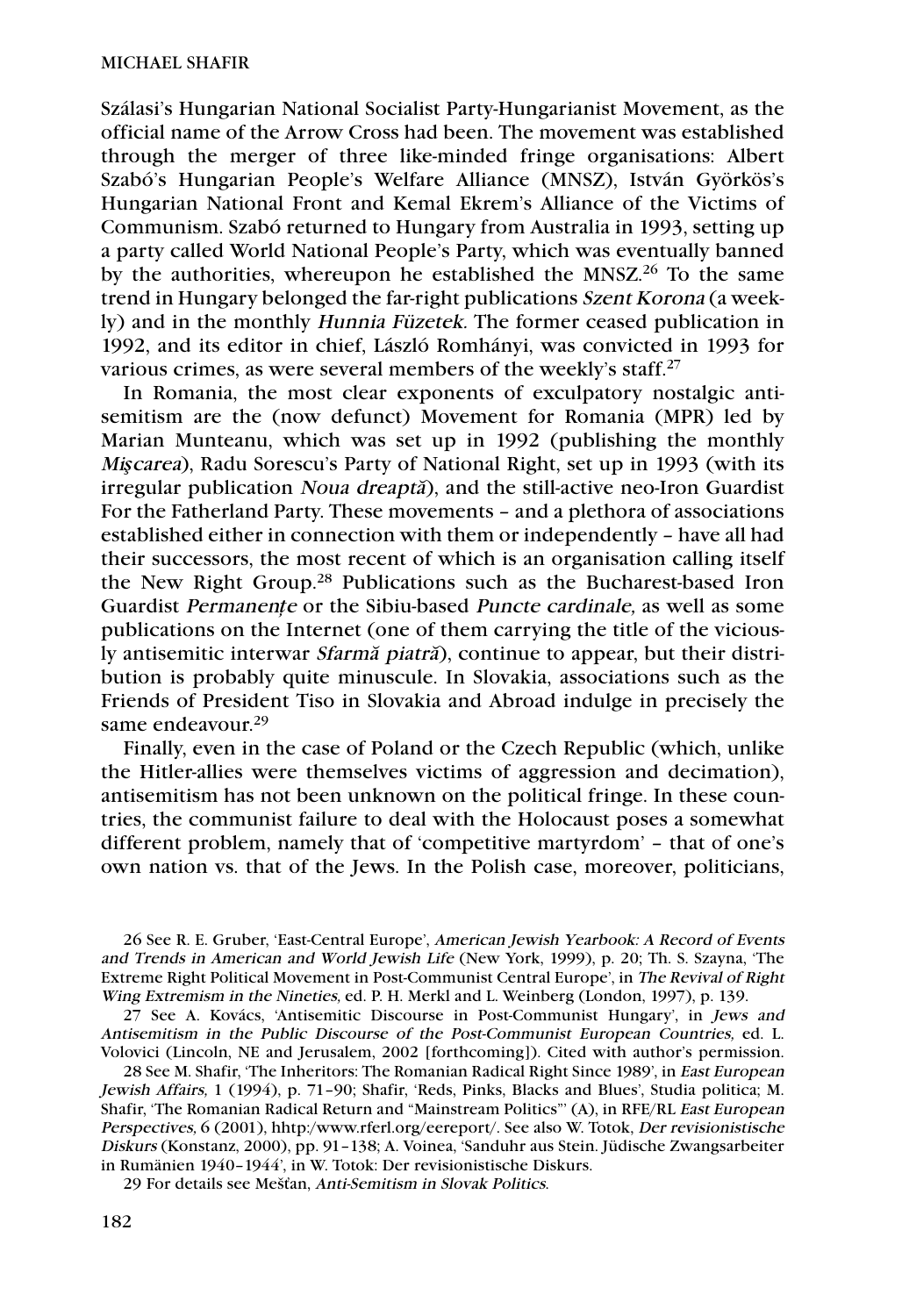intellectuals, and, indeed, the Catholic Church must cope with a legacy of non-institutionalised, large-scale popular antisemitism, as well as with that of the partly-institutionalised antisemitism of formations such as the Endecja.

To the category of self-exculpatory antisemitism in Poland belong formations such as the 1990-established Polish National Commonwealth-Polish National Party (PWN-PSN) or the National Revival of Poland (NOP). The NOP, led by Adam Gmurczyk, claims to be the reincarnation of the prewar violently antisemitic youth organisation National Radical Camp, which was outlawed in 1934. The same trend in the Czech Republic is represented (among several other formations) by Vladimír Skoupý, leader of the radical right National Alliance, a majority of whose members are skinheads.

Several major themes dominate the political discourse of this category. First among them is Holocaust denial, followed by related conspiracy-theories in which Jews play either the single or the main part (in conjunction with other ethnic minorities) and the (also related) theme of the Jewish guilt for having created, nurtured and imposed communism on the world in general and on one's own country in particular.

Examples abound and are here brought at random. Take, for instance, the tract published in 1991 in Hunnia Füzetek and authored by Australianexiled Arrow Cross sympathiser Viktor Padányi, written in the best 'scientific' tradition of Holocaust denial. The article – including the main theses of a book Padányi had published in Australia – stated that out of the one and a half million Jews acknowledged to have lost their lives in World War II, 1.2 million had been killed by the Soviets and "just" 300,000 by the Nazis. The latter had anyhow acted only in self-defence, because the Jews had "been working" for the "enemy" both inside Germany and outside its borders. For Padányi, the guilt for the Holocaust rests on the Jews, who had forced not only Hitler, but also all his allies, into self-defensive postures. The showdown in World War II had been one between opposing moralities, philosophies, frames of national mind. On one hand, there were the ultraindividualist Jews – a small minority of rich people with a disproportionate share of wealth – which Padányi estimates in the case of Germany and Hungary to have ranged at between 40 and 80 percent of national income. On the other hand, there stood a collectivist philosophy and morality, a frame of mind putting community and collectiveness at the head of values. Antisemitism in general, according to Padányi, is thus a sort of "racial egoism," the defence of "country folk" against the international rootless individualism of Jews. When, after 1939, Jews were asked to make collective sacrifices proportionate to their wealth, rather than to their ratio in the population, they refused to do so and had to be forced into it by collectivism-ruled polities, be they Nazi (like Germany was) or merely "civilian" (like Hungary). The Jews labelled this "racial persecution" and incited the whole world to war against it. It was normal that the Jews, who had nothing to gain and everything to lose from a German victory, would work for the enemy: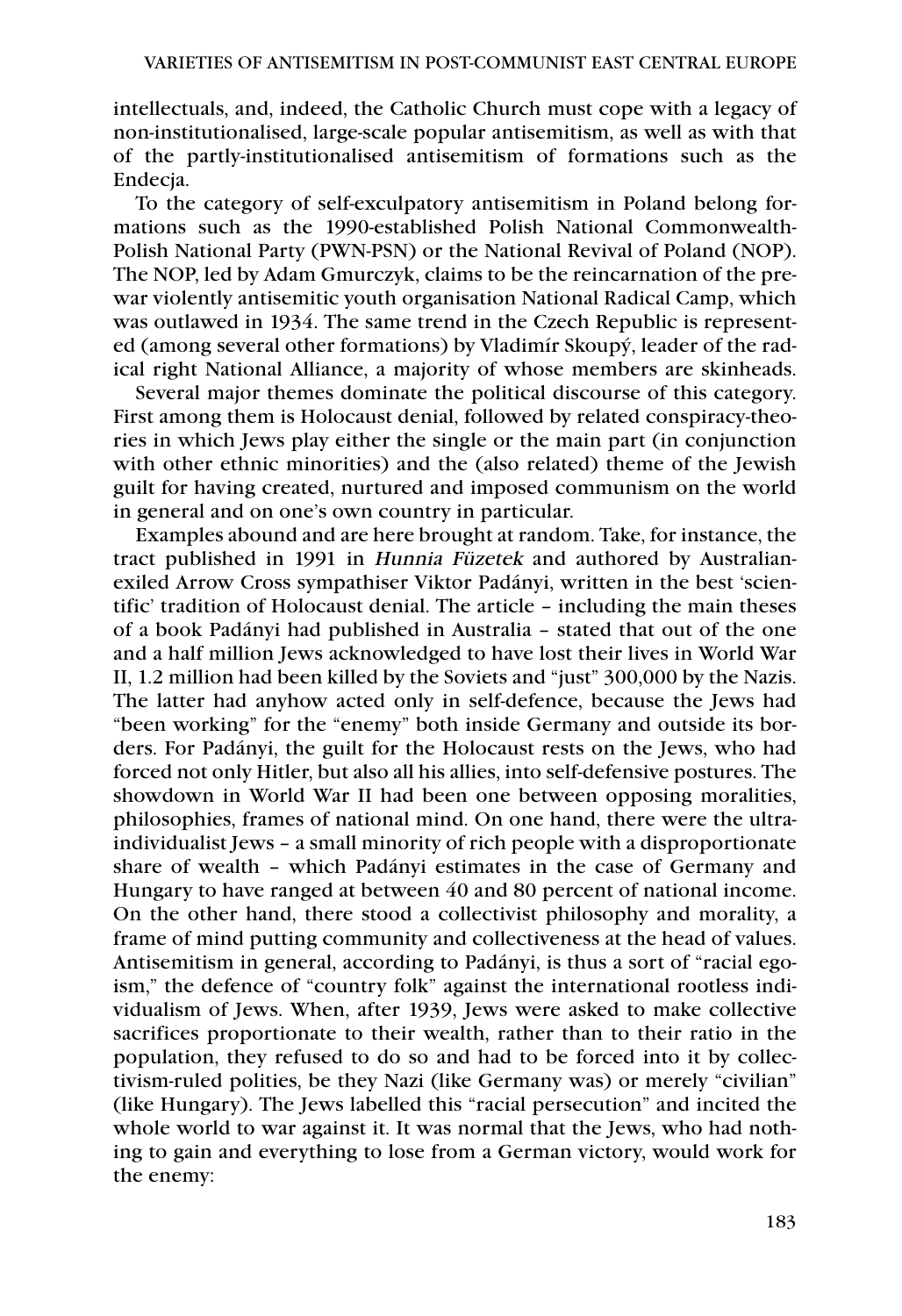The plain truth is that there was a real war between some states and their Jewish populations, who were intervening on the side of the enemy. And if the Jews were entitled to spy, pass on news, commit acts of sabotage, destroy supplies, endanger the currency, spread defeatist propaganda, plan armed assaults, and pray for the victory of the enemy (i.e. the destruction of the country), then the state surely had a right to take measures seeing that this does not happen.<sup>30</sup>

Atrocities committed against the Jews are at other times simply denied in the name of their being allegedly "out of line" with "national character." Thus, Szabó denies that the notorious Nyilas, as the Arrow Cross bands were also called, had carried out the well-known murdering of Jews on the banks of the River Danube in Budapest in 1944, 'explaining' that "a [genuine] Hungarian would not have left the shoes there."31

Similarly, according to Romanian MPR leader Munteanu, Marshal Ion Antonescu's regime had been one of "military authoritarianism, and by no means a fascist regime." Yes, Romania had been compelled to go through a period of an "assassin dictatorship," but that had been King Carol II's royal dictatorship that had physically liquidated Iron Guard leader Codreanu, not Antonescu's rule. And the "only victims" of that dictatorship "were the Romanians, and by no means members of the Jewish community."32 Like Padányi in Hungary, in Romania Ion Coja, who after migrating from one political formation to another ended by joining the neo-Iron Guardists, was 'revealing' to an unidentified interviewer, in a book published in 1999, that Hitler and communist dictator Nicolae Ceauşescu had equally "sinned" before what he called "the Grand Manipulator". The former had cut the Reichsmark from its bondage to gold, the latter had paid off Romania's foreign debt. In reaction, world Jewry had declared its boycott of German goods and had Ceauşescu executed. Just as "the money-changers had sentenced Jesus to death!," responded Coja's anonymous dialogue partner, adding a spice of deicide to the recipe.<sup>33</sup>

Conspiracy theories<sup>34</sup> having Jews or 'Judaised' political adversaries at centre are, of course, 'telescoped' to the present. When necessary, not even the Pope is spared in Poland. Thus PWN-PSN leader Tejkowski went as far as asserting that Jewish children were hidden in monasteries during World War II by the international Jewish conspiracy, in order for them to be baptised and take over the Church from within. This, he said, was how Karol Wojtyła became a Catholic priest. Even among the 'lunatic fringe' Tejkowski was fringe, although precisely the same argument was produced in

<sup>30</sup> Cited in Kovács, 'Antisemitic Discourse', in Jews and Antisemitism, ed. Volovici.

<sup>31</sup> Cited in Kovács, 'Antisemitic Discourse', in Jews and Antisemitism, ed. Volovici.

<sup>32</sup> Mi*ş*carea, 10 (1994).

<sup>33</sup> I. Coja, Marele manipulator *ş*i asasinarea lui Culianu, Ceau*ş*escu, Iorga [The Great Manipulator and the Assassination of Culianu, Ceauºescu, Iorga] (Bucharest, 1999), p. 289.

<sup>34</sup> On the centrality of conspiracy theories in contemporary Romania see G. Voicu, Zeii cei răi. Cultura conspirației în România postcomunistă [The Evil Gods. Conspiracy Culture in Post-Communist Romania] (Iaşi, 2000).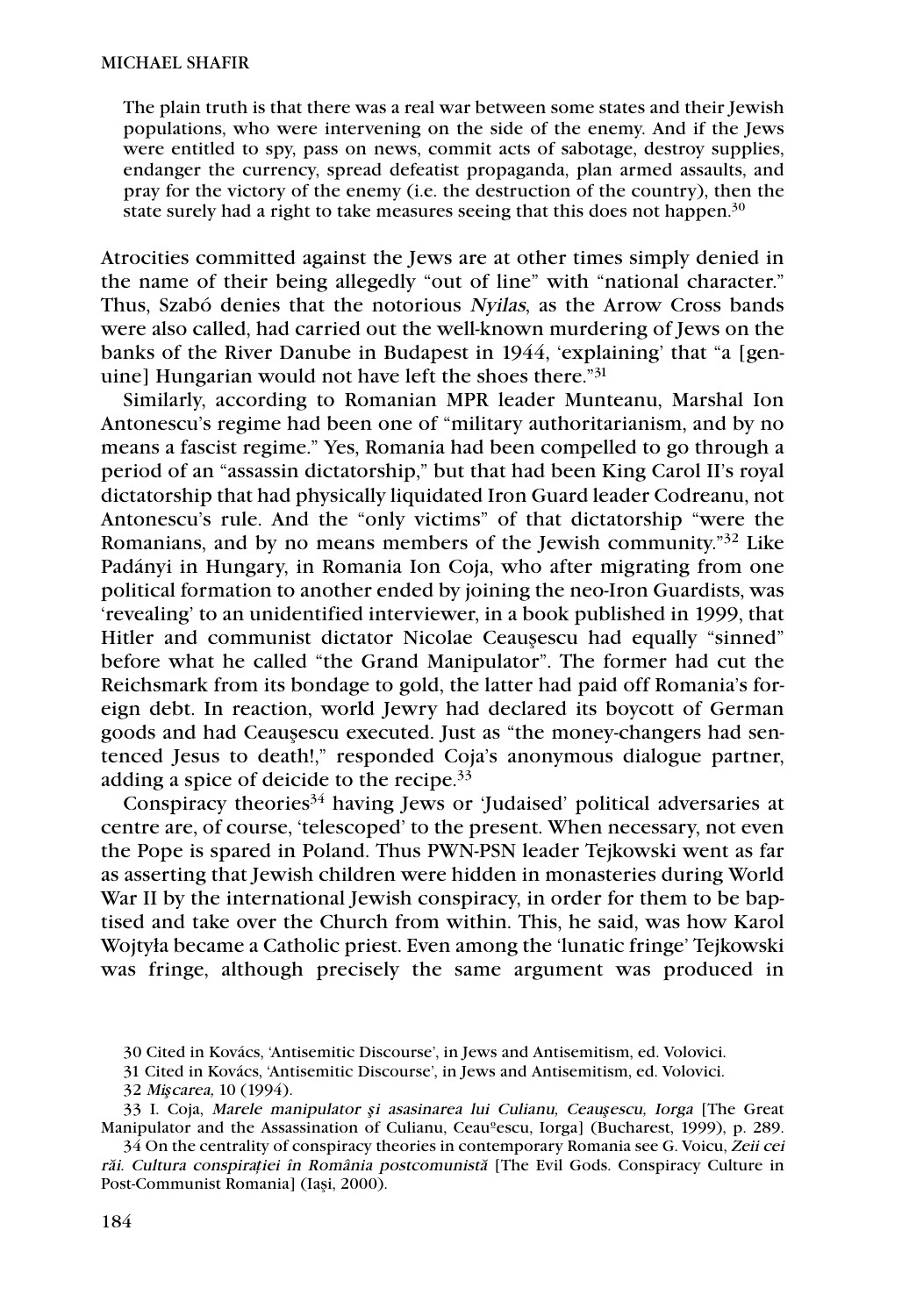Romania by Radu Theodoru (see below), who 'revealed' that Wojtyła's name was, in fact, "Katz."35 Close to them is also László Grespik, an unsuccessful candidate of the Hungarian Justice and Life Party (MIÉP) in the 2002 elections, who calls members of the Catholic Church, including the Pope himself, "Jewish Christians." Papacy, according to Grespik, is based on the "Jewish manner of interpreting religion" and Judaism is the religion of cruelty and vengeance based on the Talmudic precept of "an eye for an eye, a tooth for a tooth." It consequently follows, according to the same author, that Jesus could not possibly have been Jewish; rather, according to the Hungarian MIÉP politician, he was a Magyar-Scythian-Parthian-Hunnish prince.36 Having been several times forced to undergo psychiatric examinations (from which he emerged sane!), in 1995 Tejkowski was given a twoyear suspended sentence for insulting "the Polish authorities, the Jewish people, the Pope and the Episcopate."37 For Tejkowski, every single Polish premier, cabinet minister, scientist and artist were Jewish and serving Jewish interests.

Nearly all these groups in East Central Europe entertain links with Western like-minded trends and formations. Thus, the Polish NOP is a member of the neo-Nazi International Third Position (ITP) and its publication, Szczerbiec, lists such notorious Holocaust deniers as Derek Holland and Roberto Fiore among the members of its editorial board. Szczerbiec printed several 'classics' among outright deniers in the West. The NOP, following the so-called Western 'revisionist' tactics, also established a National-Radical Institute, which in 1997 published a volume under the title The Myth of the Holocaust, consisting of translations from the most infamous Western Holocaust deniers. One of the regular contributors to Szczerbiec, Maciej Przebindowski, in 1997 went as far as to emulate his Western inspirers by claiming that "a group of researchers from the National-Radical Institute" had conducted field work at Auschwitz-Birkenau, concluding that the extermination in gas chambers was an impossibility.<sup>38</sup> Similarly, the

35 See Voicu, Zeii cei ra*˘*i. Cultura conspira*ţ*iei în România postcomunista*˘*, pp. 82, 157.

36 Cited in Anti-Semitic Discourse in Hungary in 2000, ed. A. Gerő, L. Varga, M. Vince (Budapest, 2001), p. 149.

37 Outlandish as this may sound, it was not, however, unique. In Hungary, Hunnia Füzetek and Szent Korona, "unmasked" Cardinal Páskai as being allegedly Jewish, see I. T. Berend, 'Jobbra át [Right Face]. Right-Wing Trends in Post-Communist Hungary', in Democracy and Right Wing Politics in Eastern Europe in the 1990s, ed. J. Held (Boulder, 1993), p. 131. On Tejkowski see Szayna, 'The Extreme Right', in The Revival of Right Wing Extremism, ed. Merkl and Weinberg, p. 121, as well as A. J. Prazmowska, 'The New Right in Poland: Nationalism, Anti-Semitism and Parliamentarism' in The Far Right in Western and Eastern Europe, ed. L. Cheles, R. Ferguson and M. Vaughan (London, 1995), pp. 209–10; W. Laqueur, Fascism: Past, Present, Future (London, 1997), p. 141; D. Ost, 'The Radical Right in Poland: Rationality of the Irrational', in The Radical Right in Central and Eastern Europe Since 1989, ed. S. P. Ramet (University Park, PA, 1999), p. 96.

38 See R. Pankowski, 'From the Lunatic Fringe to Academia: Holocaust Denial in Poland', in Holocaust Denial: The David Irving Trial and International Revisionism, ed. K. Taylor (London, 2000), pp. 76, 79–80.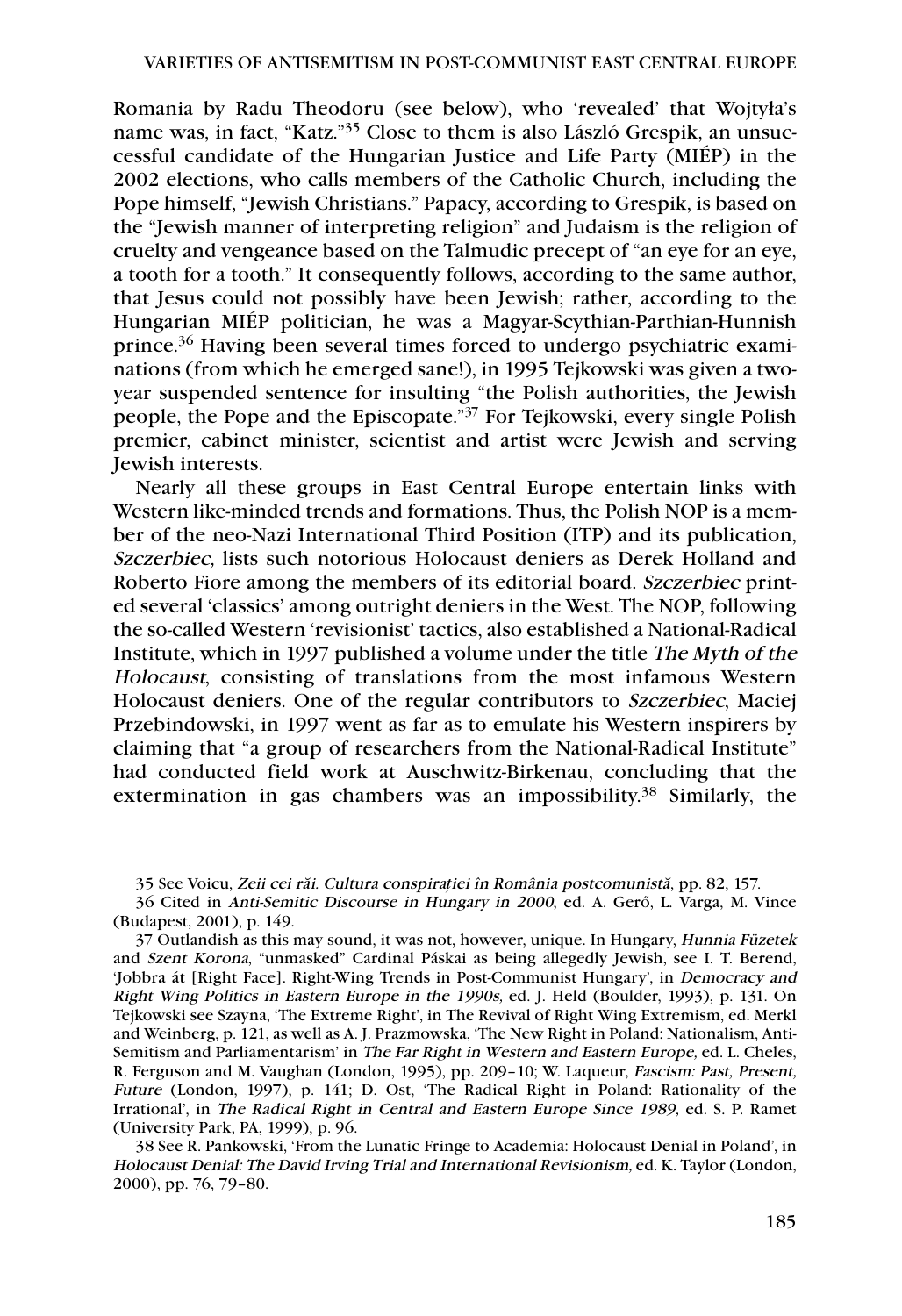Timişoara-based group of neo-Iron Guardists headed by Ovidiu Guleş, the editor in chief of the now defunct monthly Gazeta de vest, was also linked to the ITP. In March 1999, Gazeta de vest printed the ITP's Declaration of Principles. The ITP's main publication, Final Conflict, had a Romanian-language edition printed by the same publishing house that used to print Gazeta de vest. In turn, the ITP's British branch (presumably the National Front), according to a dispatch printed in December 1997, has decided to emulate the organisational structure (based on the "nests") of the Iron Guard. The Guard and the figure of "Captain" Codreanu have been adopted as 'models' by the neo-fascist Portuguese National Revolutionary Front as well; and Guleş's group was also linked to British League of St. George, the umbrella-organisation of the British ultraright. The Timişoara-group commemorated the Iron Guardist "martyrs" Vasile Moţa and Ion Marin (killed in Spain during the civil war while fighting on Franco's side) at Majadahonda, where a monument has been erected by Iron Guardists in their memory, jointly with British radical right representatives, and, in turn, in early 1999, sent a delegation to the congress of the Nationaldemokratische Partei, to which it conveyed "a Kameraden salute."<sup>39</sup>

In the Czech Republic, proceedings were launched by police in 2000 against Skoupý. At a public meeting in October 1999, Skoupý had denied the existence of the Holocaust. As everywhere else in East Central Europe, in the Czech Republic there is no specific (Fabius-Gayssot type) legislation prohibiting Holocaust denial. But again, as everywhere else in the area, $40$  there are articles in the Penal Code that can be used for the purpose of prosecution, provided the authorities are willing to do so (which is not always the case), and provided the courts are willing to interpret those legal provisions as applying to Holocaust denial (which is even rarer). Offenders can be prosecuted on grounds of "incitement to hatred against a community," "defamation of a people or a race" or "propagating a movement aimed at suppressing the rights and freedoms of other citizens." In the Czech Republic, both advocacy of fascism and of communism are grounds for indictment. But in 1999, a Prague district prosecutor ruled against Skoupý's prosecution. $41$ Skoupý was, however, arrested in February 2001, after ignoring the prohibition of a demonstration held in Prague, at which his supporters carried Nazi symbols, and soon thereafter the Interior Ministry rejected the application of the National Alliance to be registered as a political party under the name

41 ČTK, 2 November 1999, 5 January 2000 and RFE/RL Newsline, 6 January 2000.

<sup>39</sup> See Gazeta de vest, 36 (1997), p. 54 and R. Griffin, The Nature of Fascism (London: Routledge, 1993), p. 166. I owe the information on the "exchange of delegates" to William Totok.

<sup>40</sup> In Slovakia, in late 2001, in a 'first' for East Central Europe, an amendment was passed to the Penal Code that specifically makes Holocaust denial explicitly punishable (see RFE/RL Newsline, 9 November 2001). In Poland, the law that established the Institute of National Remembrance in 1997, includes a provision against those who deny "crimes against humanity" committed by the Nazis and the Communists on Polish territory (see Pankowski, 'From Lunatic Fringe to Academia', in Holocaust Denial, ed. Taylor, p. 78).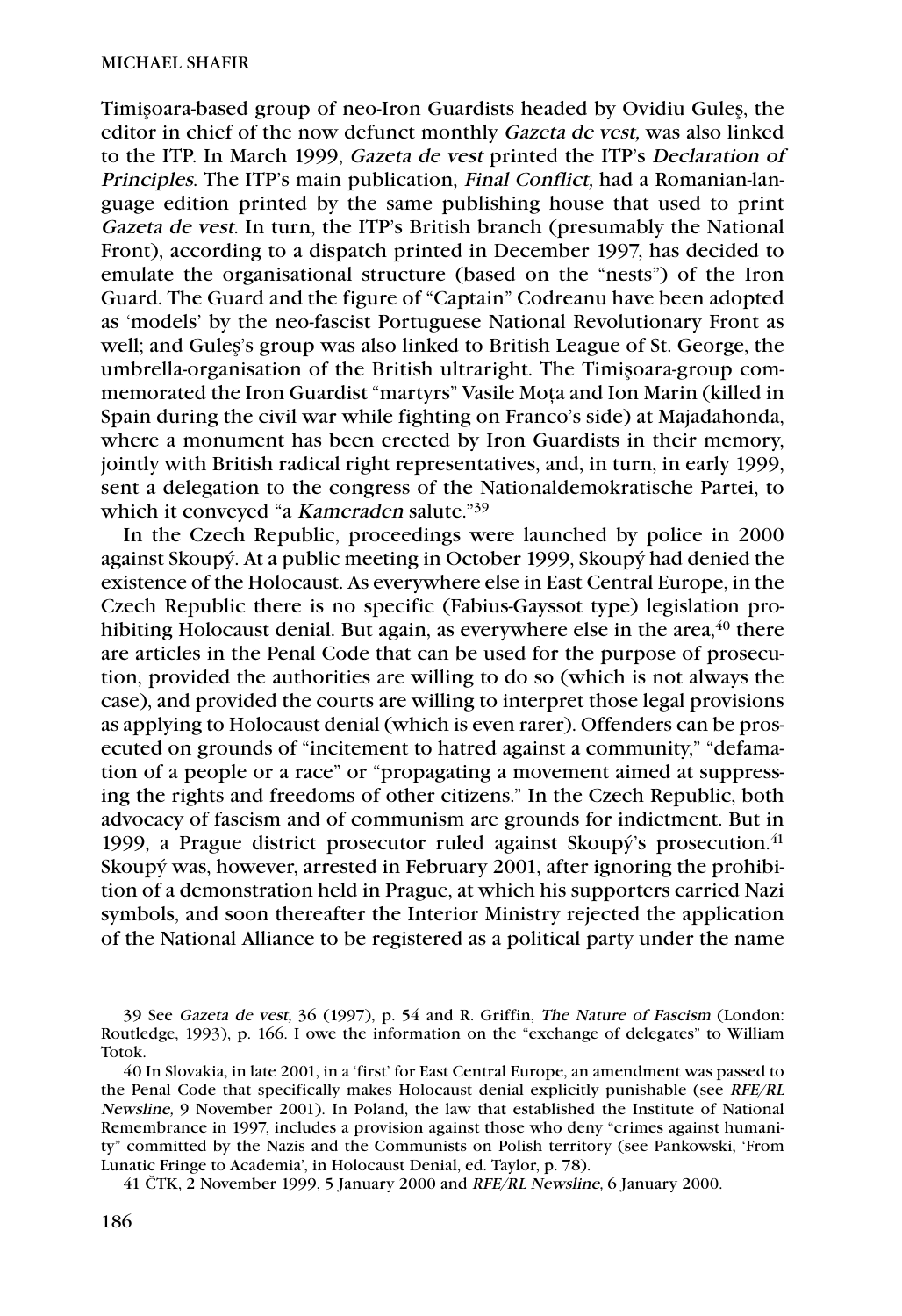National Socialist Alliance.<sup>42</sup> In June Skoupý, who was kept in detention for several months, was indicted for incitement to racial hatred, propagation of a movement aimed at suppressing citizens' rights and the defamation of a people. Among the prosecution's evidence figured an article he had authored in the skinhead weekly Vlajka under the title 'Such a Happy Journey,' where he offered the Jews free transportation to extermination camps on livestock wagons with straw. The court convicted him on 7 June to one year in prison and a four-year probation sentence, but he was released on 22 June, his earlier detention being considered as sentence-serving. Skoupý made it clear that he did not intend to refrain from participating in demonstrations, though he would not speak there.<sup>43</sup>

Criminal proceedings were also initiated in Hungary against Szabó and Györkös. Szabó claims that the Holocaust is a hoax and that Europe's Jews have all emigrated to America. In turn, Györkös has had contacts with U.S. Nazi and Austrian neo-Nazi leaders and, in his publications, denied the Holocaust had ever been perpetrated.<sup>44</sup> Together with Györkös, in March 1996 Szabó was acquitted by a tribunal of violating a law banning incitement to racial hatred and use of prohibited Nazi symbols, on grounds of the freedom of speech constitutional provision.45 But following a speech delivered at an October 1996 rally in which he called for the removal of Jews to Israel, in February 1998 he was given a one-year suspended sentence, with three years probation. According to reports in the Hungarian media, this is what determined Szabó to move again abroad in November 1999. But his deputy, Csaba Kunstár, denied the reports, telling a Hungarian state radio interviewer that Szabó had just temporarily moved abroad for several months, to enlist financial support for the party and establish closer links with like-minded Western formations, such as the U.S. New Order. The intention, according to Kunstár, is quite the opposite from renouncing political activity in Hungary: taking advantage of the country's lenient legislation, Szabó is to work for transforming Budapest into an international centre of radical right activism.46

The self-defensive argument of nostalgic antisemites who 'explain' anti-Jewish atrocities as a reaction to the Jews' having allegedly attempted to import communism into their countries is yet another facet of "conspiracy theories." Like any conspiracy theory, the argument builds on some undeniable facts, but, again as any conspiracy theory would do, those facts are blown out of any proportion, even a simple numerical one. Simply stated, it is a fact that a minority of Jews had been attracted to Marxism, and that at the outset of the communist regimes there were many Jews among their

<sup>42</sup> ČTK, 26 February and 19 April 2000.

<sup>43</sup> ČTK, 21 and 22 June 2001.

<sup>44</sup> See Kovács, 'Antisemitic Discourse', in Jews and Antisemitism, ed. Volovici.

<sup>45</sup> OMRI Daily Digest, 5 and 11 March 1996.

<sup>46</sup> See RFE/RL Newsline, 5 February 1998; MTI, Népszabadság and Hungarian Radio, 24 November 1999 in BBC World Summary of Broadcasts – Eastern Europe.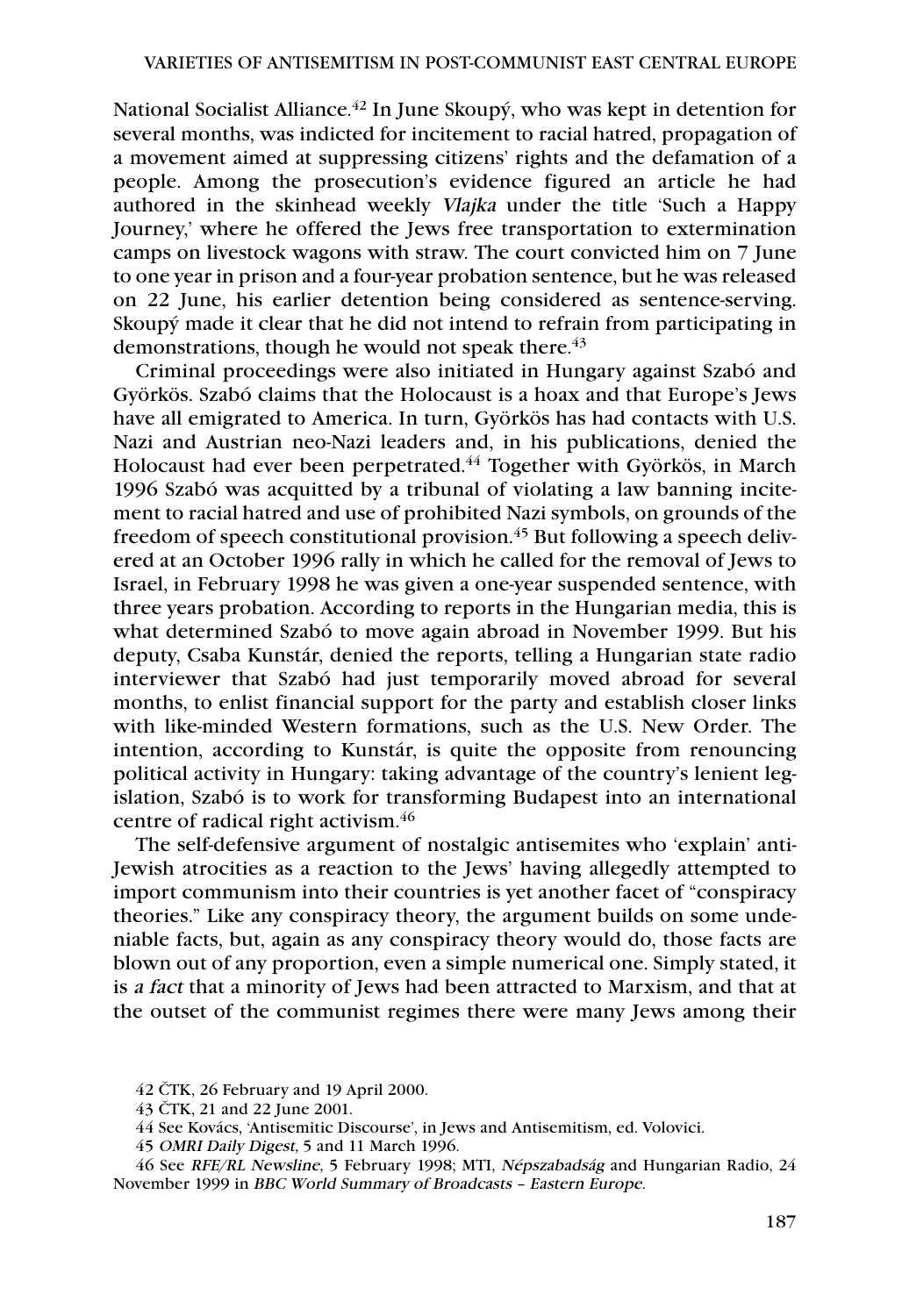leaderships. It is legend that the *Ż*ydokomuna or whatever other local denomination has been or is being used to label "Judeo-Communism," had created the ideology, installed it in power and, above all that were it not for the Jews, this dark episode of history would have been spared from these countries. It is fact that many Jews had welcomed the Soviet army, which they regarded as a liberator. It is legend that, were it not for Jewish collaboration with Moscow, those regimes would have collapsed in no time. Yet take (for a rather benign version of the nostalgic discourse) the argument used by exiled pro-Tiso émigré František Vnuk, according to whom the deportations of Slovak Jews in 1942 are to be put on par with "what the Jews did in Slovakia with the Slovaks before 1939 and after 1945." "Both Slovaks and Jews have transgressed against one another," though Vnuk makes it clear that the Slovaks had only reacted to what was done to them earlier. Vnuk, who is often present in nostalgic antisemitic publications in his country, deplores that "so far not one Jew has been found who is ready to ask Slovaks for forgiveness for all the humiliation, suffering and misery caused the Slovaks by the Jews." After what Jewish communist leader Rudolf Slánský (executed by the communists in 1952 as a Zionist and imperialist agent) has done to Slovaks, according to the memoirs published in Slovakia of yet another exiled Tiso partisan, Professor Václav Černý, "the Jews here ran a lasting debt […] it is not they who are our moral creditors, but we theirs: let them not forget that."47 Similar exemplifications could be brought from every single country in the area, all attesting to self-defensive postures, all aimed at forging a spotless past of the respective "imagined community." What is more, this discourse is not confined to the self-exculpatory nostalgic category, and the reasons for its considerable popularity is yet to be discussed below. Suffice it at this point to cite Leon Volovici, an Israeli historian of Romanian origins, who emphasised that

the real target of the Jew = Bolshevik propaganda was not the number of Jews in the communist elites, but the alleged Jewish collective culpability for the misdoing and disasters of the communist regimes. Marxism was and is presented as a 'Jewish' ideology, emanating from Judaism, as a tool to rule the world and enslave other nations. This propaganda points to an absolute and imaginary 'Jewish guilt' in order to balance it with the real culpability and real responsibility for crimes committed against the Jewish population.<sup>48</sup>

## 2. SELF-PROPELLING ANTISEMITISM: ORIENTATION FUTURE

Self-propelling antisemitism shares with self-exculpatory nostalgic antisemitism the communist legacy but is in its debt a lot more. One could well speak in the former case of a legacy due to omission, while in the latter sit-

<sup>47</sup> Both cited in Mešťan, Anti-Semitism in Slovak Politics, pp. 100, 126.

<sup>48</sup> L. Volovici, 'Antisemitism in Post-Communist Eastern Europe: A Marginal or Central Issue?', ACTA, 5 (1994), pp. 16–17.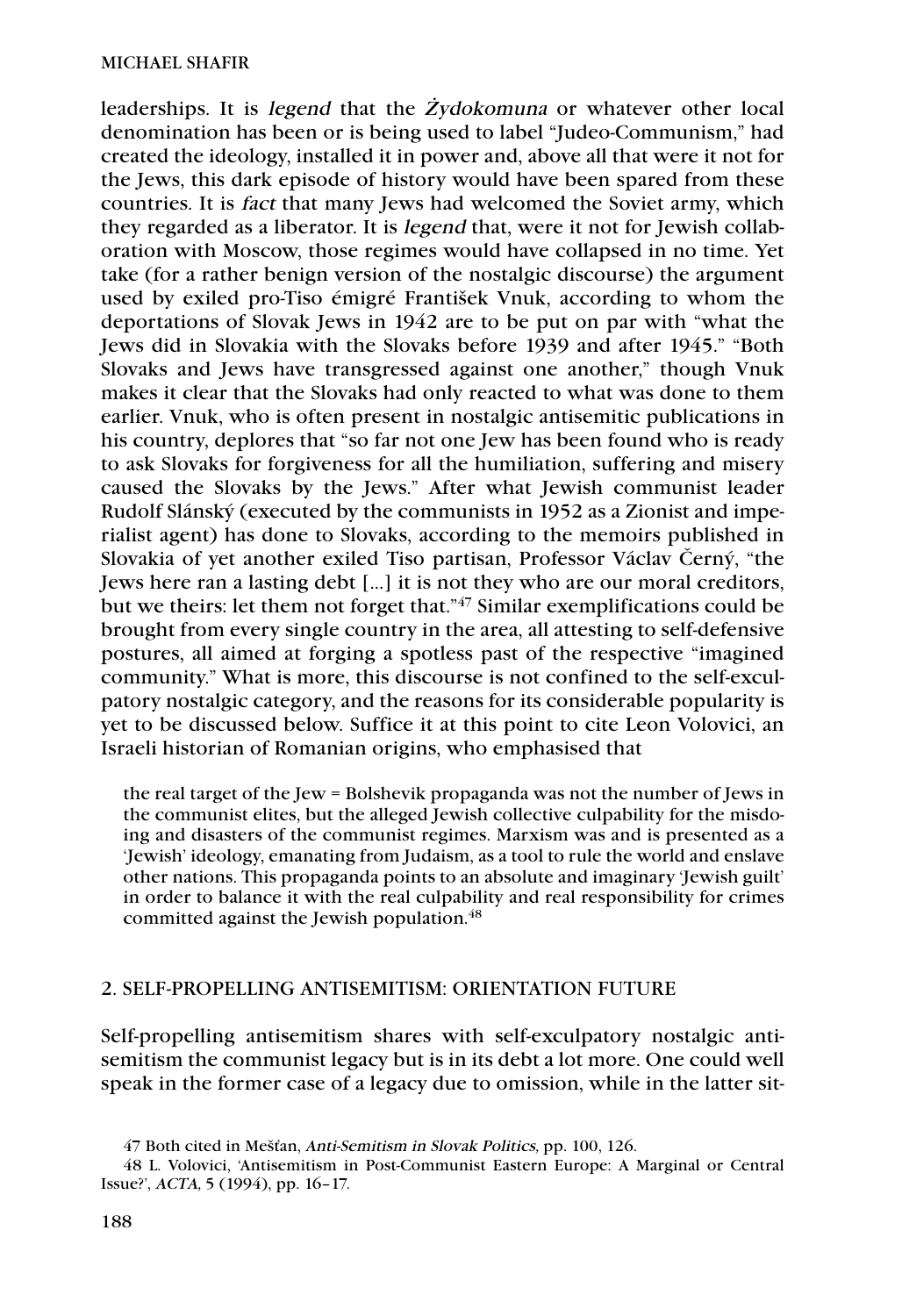uation one deals with a legacy by commission. Parties that make up this category are the parties of "radical continuity."49 There are either personal or ideological links (or both) between these parties and the communist past. These formations exacerbate the implicit antisemitism inherited from the former regime and transform it into an explicit one. The transformation is not accidental but intentional. Antisemitism, for the members of this category, is instrumental, serving mobilisational purposes. The purpose no longer is (as in the case of the nostalgics) only to merely cleanse the past, but to prepare the future. As Grespik aptly put it "the past is necessary for the future, because a glorious past can be a creative mobilizing force if society is properly instructed in it."<sup>50</sup> The instrumentality of antisemitism consequently consists in providing potential electorates with 'models' that rule out their political adversaries' alternative democratic constructs. Hence, also their different orientation, which is future rather than past oriented, and hence also their specific political discourse, which is both aggressive and offending when referring not merely to Jews but to political adversaries in general. Like the nostalgic antisemites, self-propelling antisemites indulge in the 'Judaisation' of political adversaries, but unlike them the exercise is aimed at the effective rather than at the affective aspect of politics. The past is important for the self-propelling antisemites, but its importance derives from its instrumentality. In other words, self-propelling antisemitism needs the 'generic Jew' and, unlike self-exculpatory antisemitism, cares, in fact, little about the 'really existing Jew.' As a Jewish activist in the Krasnodar krai (whose politics are dominated by the notorious antisemite governor Nikolai Kondartenko) put it, "being Jewish is [no longer] a question of your nationality, but of your social function."<sup>51</sup> For self-propelling antisemites the 'genetic Jew' must become a 'generic Jew,' for in a situation where the physical Jewish presence is either extremely reduced or concentrated (as in Hungary's Budapest) in only one large city, the mobilisational force of antisemitism would otherwise suffer. It is in this sense that Zygmunt Bauman observes that in post-communist Poland the term 'Jew' has started being applied to anything disagreeable and has lost its real-reference to the Jews as a separate ethno-religious group.52 Yet it must be added that the generic sense has not, however, eliminated the genetic one, which continues to be instrumentalised regardless of its numerical and above all sociological insignificance. In 2001 Hungary, MIÉP Deputy Chairman Lóránt Hegedüs can still argue that the Christian Hungarian state would have been capable of deflecting the devastation of

51 Union of Councils for Soviet Jews, 'Antisemitism, Xenophobia and Religious Persecution in Russia's Regions 1998–1999' (Washington, DC, 1999), p. 2.

52 Cited in I. Prizel, 'Jedwabne: Will the Right Questions Be Asked?', East European Politics and Societies, 1, 2002 (Winter), p. 289.

<sup>49</sup> Shafir, 'Reds, Pinks, Blacks and Blues', Studia politica.

<sup>50</sup> Cited in Anti-Semitic Discourse in Hungary in 2000, ed. Gerõ, Varga and Vince, pp. 149–50.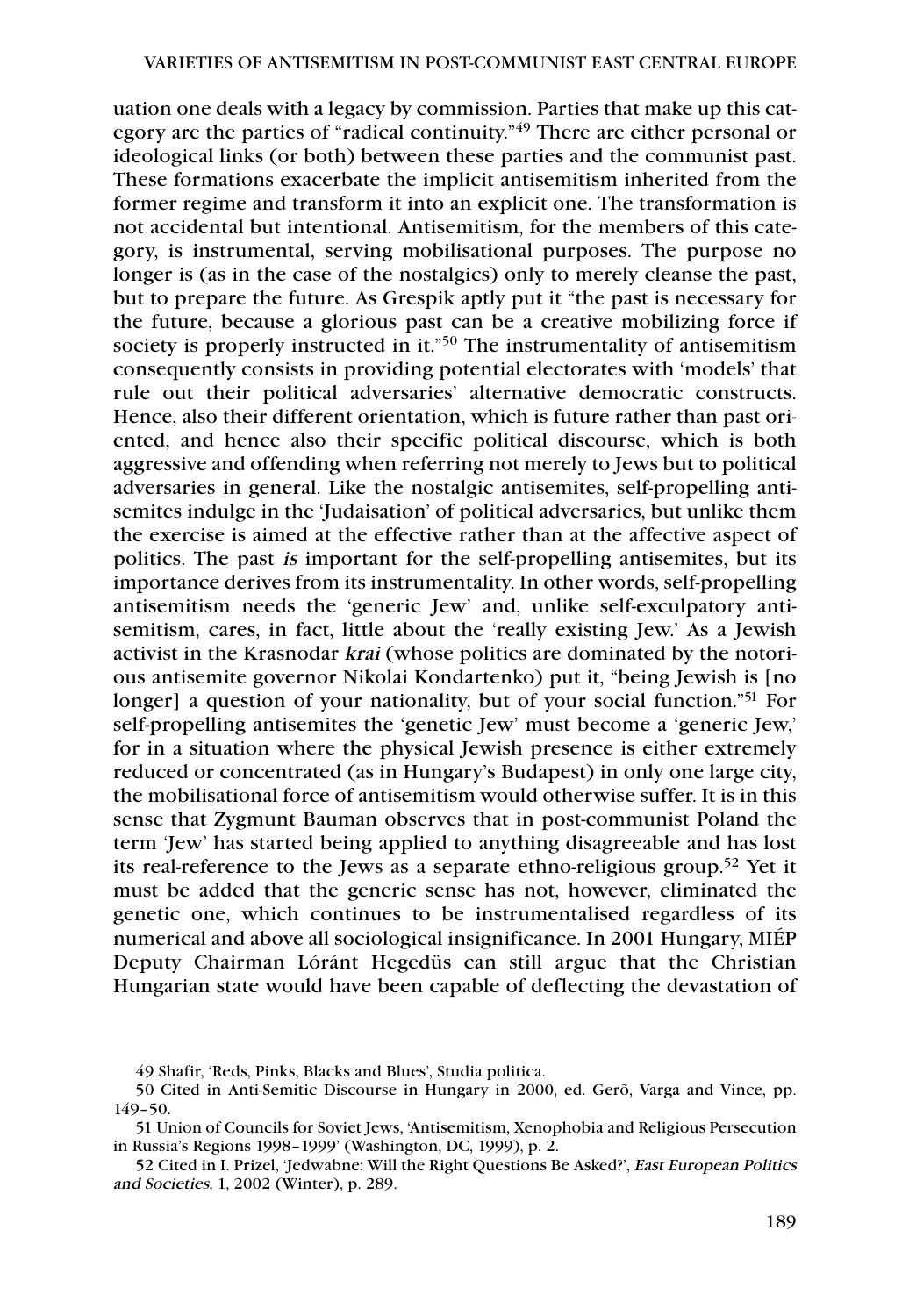the country by the Tatars and the Turks, as well as by the Habsburg rule, if "a hoard of vagabonds from Galicia had not entered the country as a result of the 1867 compromise," and can still call on fellow Hungarians to "exclude them, lest they do so with you."53

Self-propelling antisemites 'propose' alternative models to democracy, though they are usually careful to do so implicitly rather than explicitly. With democracy being viewed as a foreign implant aimed at establishing world Jewish power, 'patriotic' figures of the recent past are resurrected and their rehabilitation is pursued with tenacity. Marshal Ion Antonescu in Romania, Monsignor Jozef Tiso in Slovakia and László Bárdossy in Hungary are, for the Greater Romania Party (PRM), the Slovak National Party (SNS) and the MIÉP, no less instrumental than the generic Jew is instrumental for the same purpose – power. It naturally follows that such figures are being contrasted, on one hand, with current 'Judaised' leaderships and, on the other hand, that their record during the Holocaust is denied and presented as an invention of the "occult" aimed at enslaving the locals through the cultivation of unwarranted guilt feelings and taking over local assets by way of no less unjustified compensation demands.

The antisemitic Romanian journal Europa (whose editor-in-chief, Ilie Neacşu, eventually became a PRM deputy chairman before leaving the party in 2002), in 1991 turned Elena Ceauşescu into a Jewess, just as similarly-minded self-propelling antisemites in Russia would turn Mikhail Gorbachev into Moisei Solomonovich and Boris Yeltsyn would be 'unmasked' to have carried the name Baruch Elkin at birth and to be an agent of the Mossad and world Zionism, or just as Moscow mayor Yurii Luzhkov's "real name" is supposed to be Katz.<sup>54</sup> That in all these cases, the 'producers' were themselves people with strong ties to the undistanced communist past is more than relevant, against the background of the antisemitic legacy of "national communism." But that in at least one of these cases one dealt with a 'producer' associated with the half-Jewish Vladimir Zhirinovsky is a matter worth the investigation of the psychiatrist rather than of the social scientist. Nicolae Ceauşescu himself had been nefariously influenced by Elena, whose father's real name was alleged to have been Kohn, according to the PRM weekly România mare in March 1992. And this – the weekly concluded, was proof that it was "the Jews who brought Ceauşescu to power and the Jews who liquidated him."55 Even in the Czech Republic, where antisemitism plays a relatively minor role in the positions

<sup>53</sup> See RFE/RL Newsline, 7 September 2001.

<sup>54</sup> M. Shafir, 'Anti-Semitism without Jews in Romania', Report on Eastern Europe, 26, 1991, pp. 20–32; V. Solovyov and E. Klepikova, Zhirinovsky: Russian Fascism and the Making of a Dictator (Reading, MA, 1995), p. 25; Institute for Jewish Policy Research and American Jewish Committee, Antisemitism World Report (London, 1997), p. 233; Union of Councils for Soviet Jews, 'Antisemitism, Xenophobia and Religious Persecution', p. 106.

<sup>55</sup> See M. Shafir, 'The Post-Communist Era', in The Tragedy of Romanian Jewry, ed. R. L. Braham (New York, 1994), p. 348.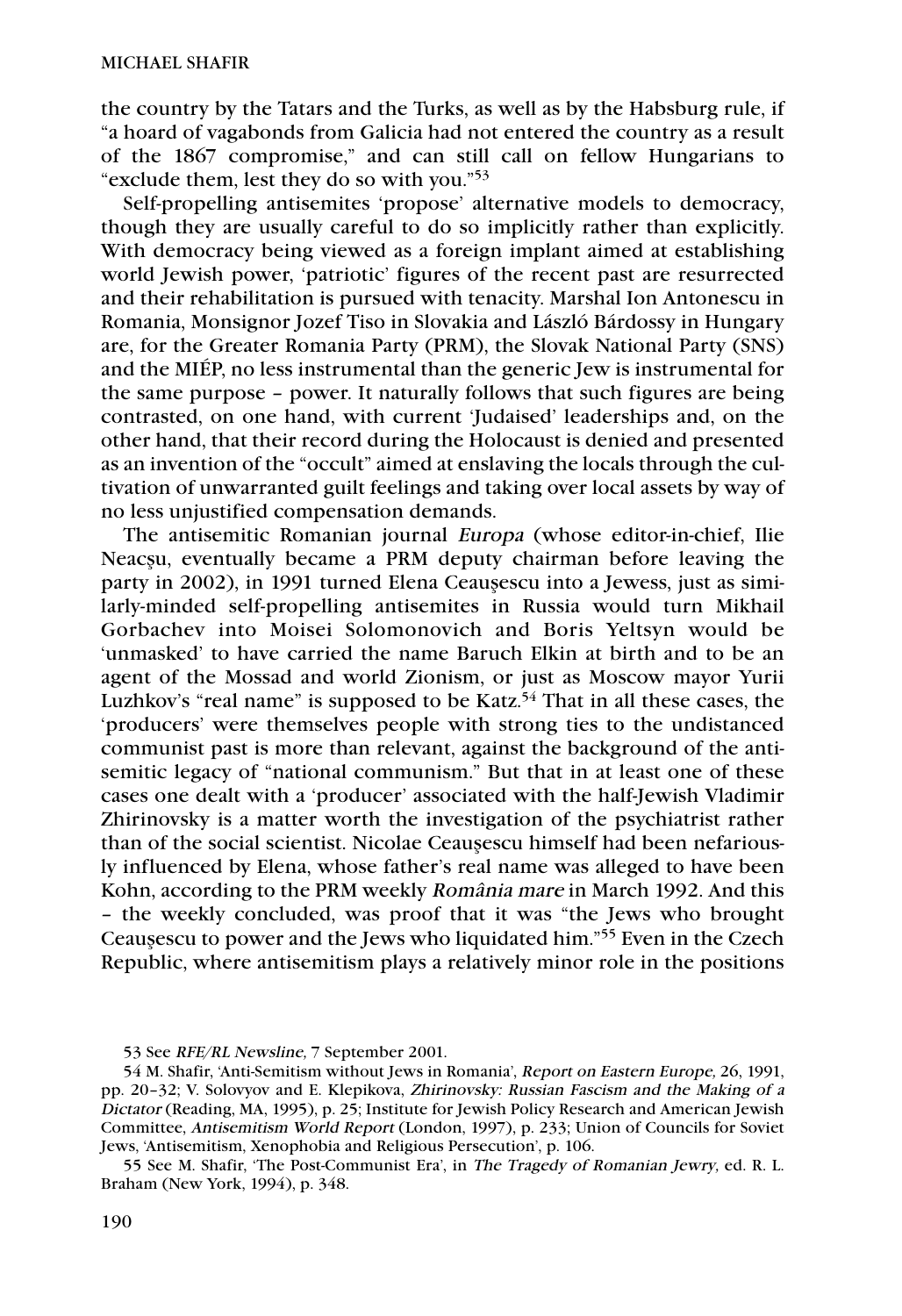of the Assembly for the Republic-Czechoslovak Republican Party (SRP-RSČ) headed by Miroslav Sládek, in December 1999 an exhibition organised by that formation in Dečin displayed the photos of some 100 prominent Czech politicians, many of whom (among them Václav Havel and Václav Klaus), were described as Jews.<sup>56</sup> Earlier, the same endeavour had been frequently pursued by the (now defunct) weekly Týdenik Politika, against which in 1992 charges were brought for having printed a list of 168 alleged prominent Jews in contemporary Czech culture, whom it called "Slavs from the Jordan river" who had made Prague into "their secondary world center."57

The Jews are, occasionally, replaced by other minorities. When, in 1995, PRM leader Corneliu Vadim Tudor decided to run against Iliescu for president, he turned his former political ally into a Rom. But it was a Rom with strong Jewish connections. It was on behalf of the Jews that Iliescu had acted when he ordered Ceauşescu's shooting in December 1989. Only an atheist like Iliescu could have ordered the execution to be carried out "on the holy Day of Christmas, when Romanians do not even slaughter their pig." And, of course, Iliescu was a communist, so Tudor (who, in fact, had been a Ceauşescu court poet!) addressed him with "Comrade Iliescu!". Tudor told the "comrade": "The Jews brought you to power, you stay with the Jews, you have not the slightest idea about the passions of Jesus Christ" and ended predicting "Vadim will be unto you what you were unto Ceauşescu."58

Whether one views the political formations of self-propelling antisemites as 'right' or 'left' is very much a matter of personal perspective. Usually they combine elements of both ultraright and ultraleft vision. But it cannot be merely accidental that leaders of formations which inscribe antisemitism among their most prominent slogans have all been somehow schooled in or by the former communist secret services or had under the former regime functions that implicitly involved contacts with those services. I have elsewhere demonstrated that in Romania's case, the PRM leadership's ties with the former *Securitate* are undeniable.<sup>59</sup> The pattern, however, is evident elsewhere too. István Csurka, leader of the Hungarian MIÉP, admits that he has been coerced into signing a statement agreeing to act as an informer of the secret services, but claims his reports have never harmed anyone.<sup>60</sup> A shadowy past including ties with the communist secret police and to the Grünwald Association of nationalist party members had

60 E. Oltay, 'Hungary', RFE/RL Research Report, 16 (1994), p. 59; L. Karsai, 'The Radical Right in Hungary', in The Radical Right in Central and Eastern Europe, ed. Ramet, p. 145; R. L. Braham, 'Angriff auf das Geschichtsbewusstsein: Die ungarischen Nationalisten und der Holocaust', Europäische Rundschau, 3 (1999), p. 29n.

<sup>56</sup> RFE/RL Newsline, 30 December 1999.

<sup>57</sup> F. Hahn, 'Anti-Semitism and the Treatment of the Holocaust in Postcommunist Czechoslovakia (The Czech Republic)', in Anti-Semitism and the Treatment…, ed. Braham, p. 73. 58 See M. Shafir, 'Anatomy of a Pre-Election Political Divorce', Transition, 2, 1996, p. 47.

<sup>59</sup> Shafir, 'Marshal Ion Antonescu's Post-Communist Rehabilitation', in The Destruction of Romanian and Ukrainian Jews, ed. Braham, pp. 372–82.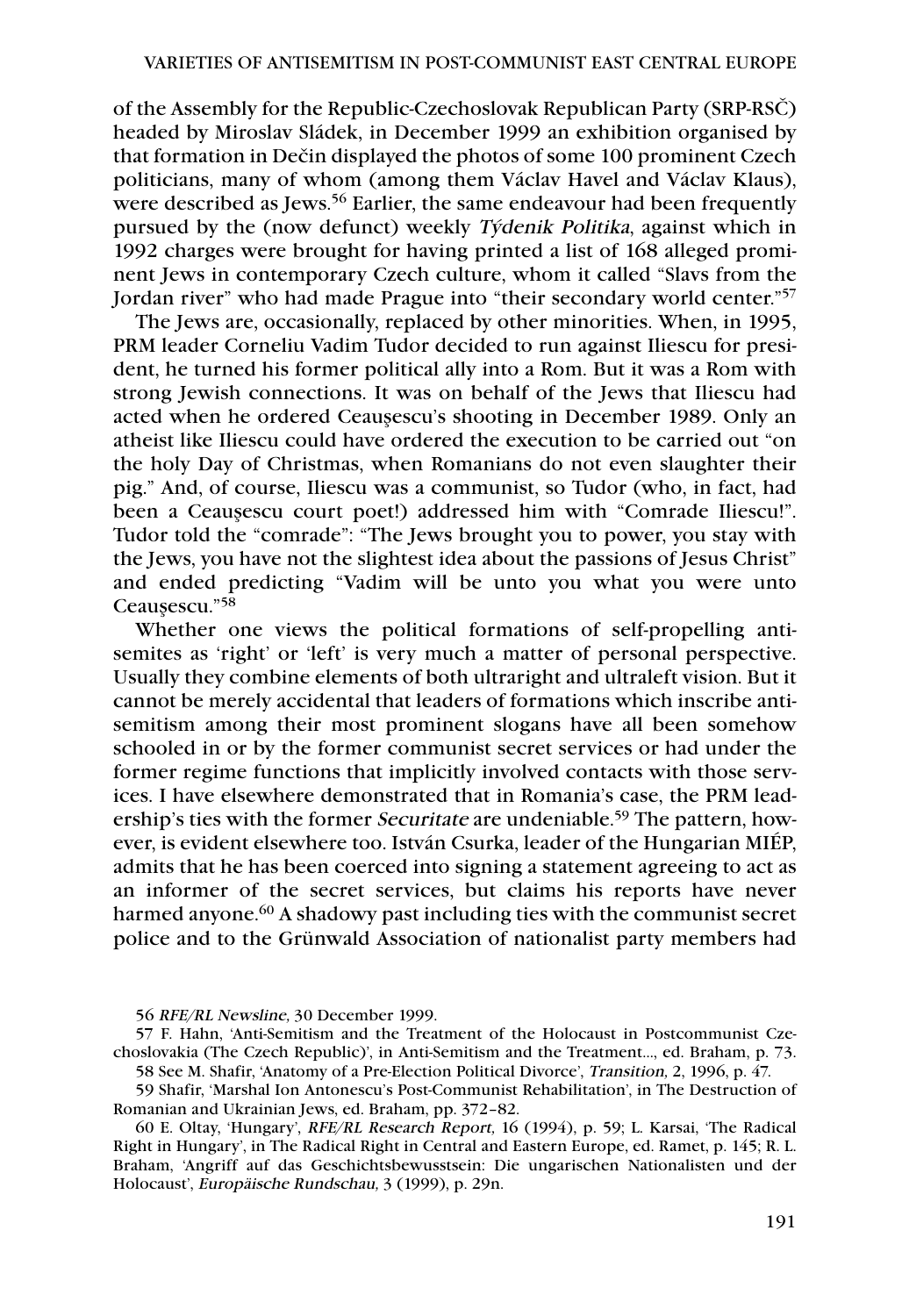also Stanisław Tyminski, the surprising emigré returned to Poland who, in 1990, managed to place second after Lech Wałęsa, and then went on to form Party X, which eventually died off as an oddity. In his inflammatory speeches, Tyminski vilified, among other things, the reform and privatisation programme of the government, presenting them as (what else?) a Jewish conspiracy to rob Poland of its riches and partition the country again.<sup>61</sup> In Slovenia, radical return Slovenian National Party leader Zmago Jelinćić's revealed past collaboration with the secret services in 1993 caused a split in the party. Six deputies left it and set up the Slovene National Right led by Saso Lap. The new party, in any case, has sharpened, rather than toned down ultranationalist and xenophobic postures.62 In Bulgaria, the Committee for the Defence of Nationalist Interest, whose ultranationalist postures, however, were anti-Turkish rather than antisemitic, was headed by Mincho Minchev, a former State Security Officer. <sup>63</sup> The post-1990 leader of the nationalist (chiefly anti-Hungarian, but on occasions also antisemitic) Matica Slovenská, Jozef Markus, was revealed by the screening process to have collaborated with the secret communist police. Finally, Sládek, is a former low-level functionary in the censorship office of the former regime, and unlikely, as such to have had no links with the Czechoslovak StB (State Security).<sup>64</sup>

## 3. UTILITARIAN ANTISEMITISM: ORIENTATION PRESENT

'Utilitarian antisemitism' refers to the occasional exploitation of antisemitic prejudice for the needs of the hour by politicians who, by and large, are probably not antisemitic. The category has often been dubbed "political antisemitism," but I believe this to be misleading. In the modern (i.e. post-Emancipation) world all antisemitic views (even latent antisemitism) carry either an explicit or an implicit political potential.

Utilitarian antisemitism is by no means a distinguishing feature of the post-communist world. It is no less widespread in Western democratic countries. It is not as much what utilitarian antisemites say that counts, as what they refrain from saying. In other words, the political discourse of utilitarian antisemites is implicit rather than explicit . It is also quite often a coded discourse, never going all the way of the self-exculpatory nostalgia or the self-propelling antisemites, but 'signalling' to those able to encode

<sup>61</sup> Prazmowska, 'The New Right in Poland', in The Far Right in Western and Eastern Europe, ed. Cheles, Ferguson and Vaughan, p. 205; Szayna, 'The Extreme Right', in The Revival of Right Wing Extremism, ed. Merkl and Weinberg, pp. 118–22.

<sup>62</sup> R. M. Rizman, 'Radical Right Politics in Slovenia', in The Radical Right in Central and Eastern Europe, ed. Ramet, pp. 152–3.

<sup>63</sup> J. D. Bell, 'The Radical Right in Bulgaria', in The Radical Right in Central and Eastern Europe, ed. Ramet, p. 245.

<sup>64</sup> Cohen, Politics without a Past, pp. 134–6; Szayna, 'The Extreme Right', in The Revival of Right Wing Extremism, ed. Merkl and Weinberg, p. 125.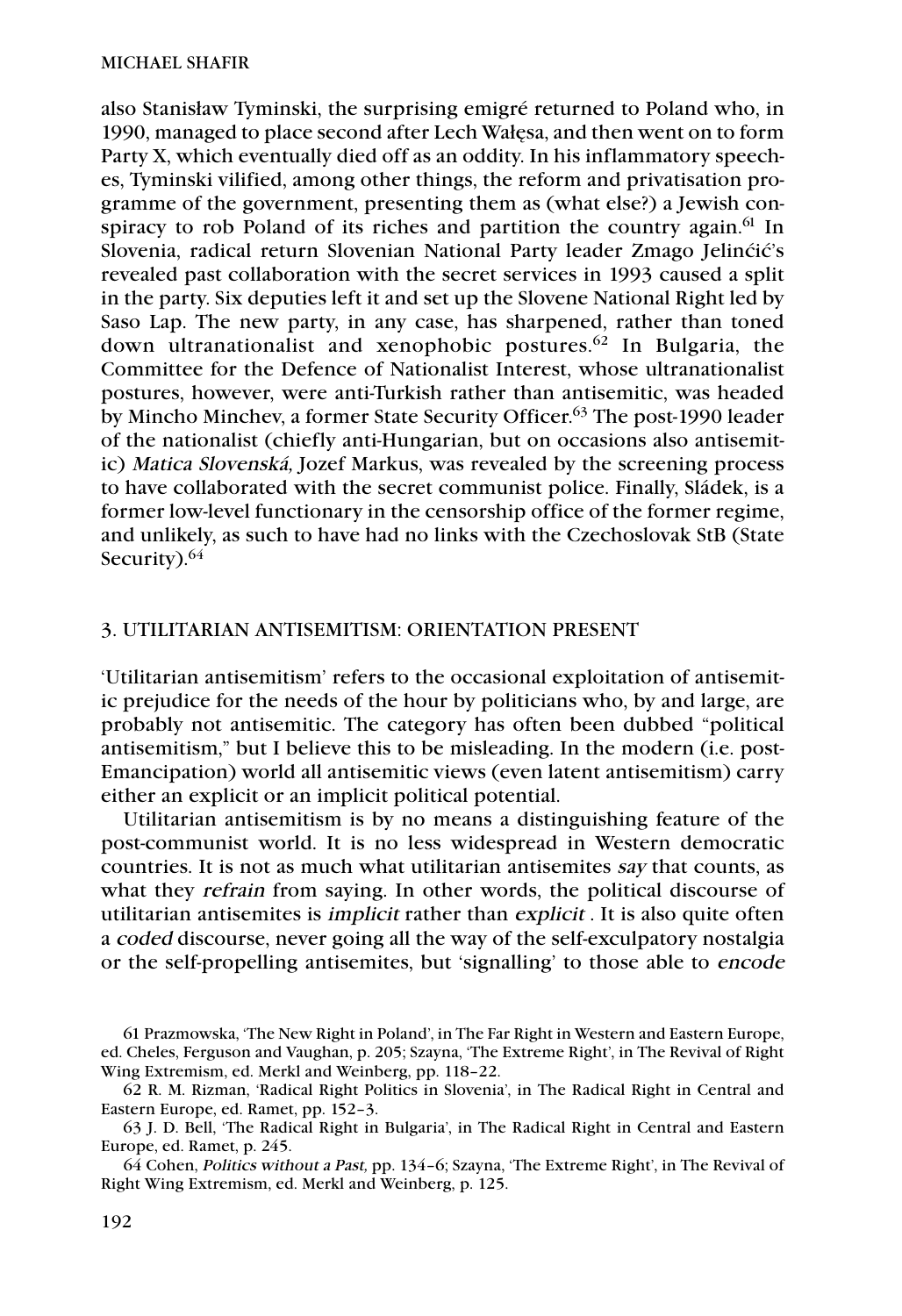the discourse its unmistakable intention. Failure to distance oneself from antisemitic views in the hope of enlisting the support of those who are obviously prejudiced or even forging political alliances with them, can be just as telling as embracing their view openly. That such political alliances are short-sighted and, more often than not, turn against the utilitarian antisemites themselves, is altogether another matter. But it is one that brings to the fore the singularly present orientation of utilitarian antisemites, who seem to believe that what counts is only what serves the need of the hour, and that the future can always be dealt with starting from scratch. It is therefore not surprising to find the political discourse of utilitarian antisemites to be self-contradictory in a longer time perspective.

Utilitarian antisemitism is to be found at both the left and the right ends of the 'mainstream' post-communist political spectrum. This is not a surprise either, since neither the left nor the right ends of that spectrum are oblivious to the dangers of being painted by more extremist political adversaries as unrooted in the country's past. The "imagined community" and the need to defend it are therefore just as central for utilitarian antisemites as they are for self-exculpatory or self-propelling antisemites. But in the course of 'defending' them they are clearly eyeing immediate political advantages as well.

Thus, in Croatia, late President Franjo Tudjman's policy towards radical return formations combined repression, on one hand, with attempts to appease and co-opt them into his own Croat Democratic Union (HDZ), on the other hand. In spring 1992, the HDZ incorporated into its ranks the radical return Croat National Committee, which had revived a formation by the same name set up by Branimir Jelić, a close associate of Croat fascist Ustasha leader Ante Pavelić. Members of that formation were now given places on the HDZ's executive board, and other Ustasha leaders became members of the government. Tudjman was not adverse to the use of Ustasha symbols and only vigorous protest from the country's Jewish community and its international echo foiled the attempt to name one of Zagreb's streets after Mile Budak, a high-ranking member of the Ustasha regime.65 But Tudjman's is a rather singular case, insofar as the Croat President was himself a Holocaust negationist, who went as far as to actually blame Jews for having perpetrated the Holocaust on themselves.

Indeed, in his Wastelands of Historical Truth, published in 1988, Tudjman, who claimed to be a historian among his other calls, set up to exonerate the Croats from responsibility for participation in the Holocaust. The infamous Jasenovac concentration camp, where several hundred thousand Serbs, Jews and Roma perished during the Pavelić regime, was for Tudjman a "myth" blown out of all proportion, whose main purpose was to back the theory of "the genocidal nature of every and any Croat national-

<sup>65</sup> J. A. Irvine, 'Nationalism and the Extreme Right in the Former Yugoslavia', in The Far Right in Western and Eastern Europe, ed. Cheles, Ferguson and Vaughan, pp. 163, 172.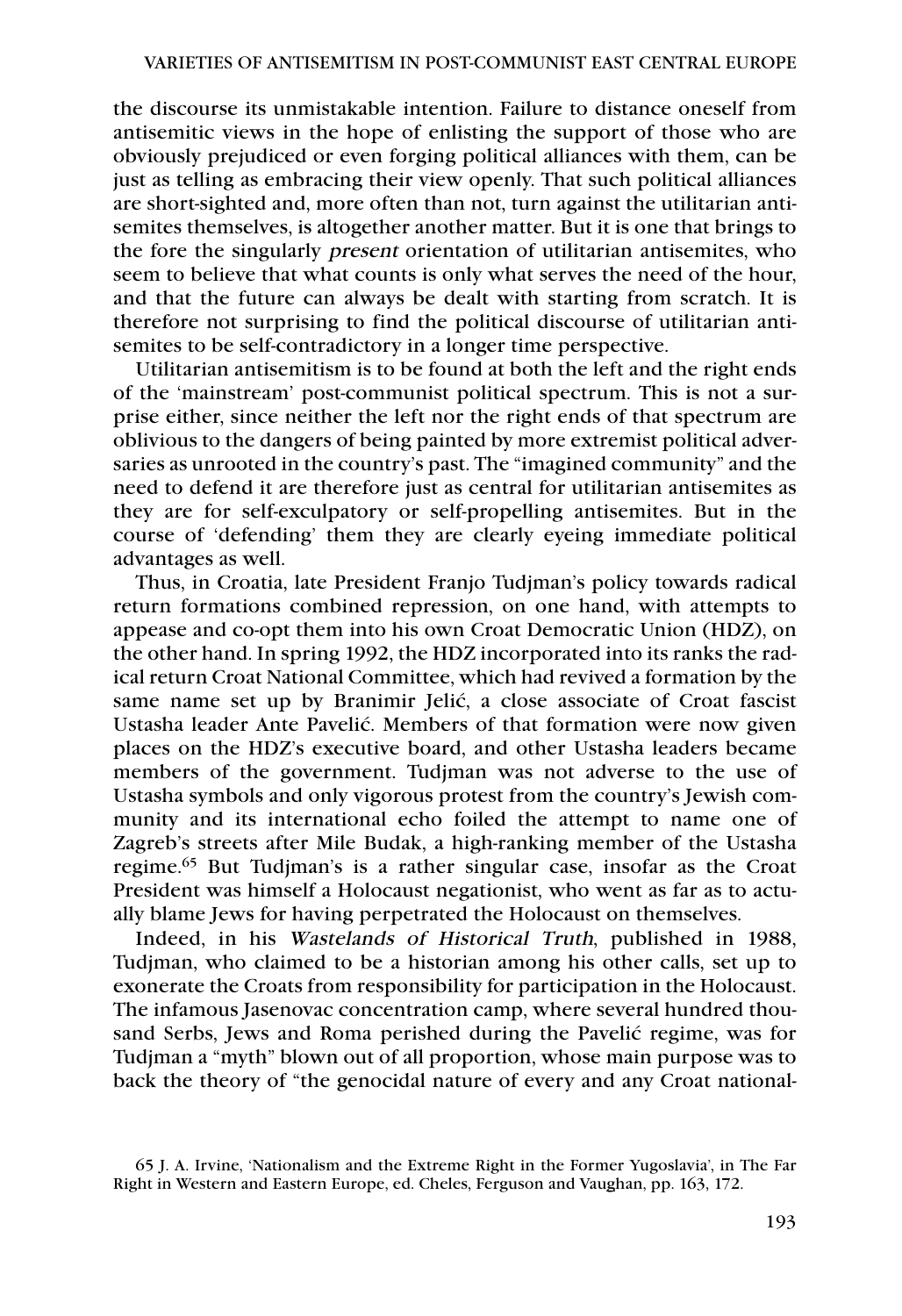ism," to "create a black legend of the historical guilt of the entire Croat people, for which they must still make retribution." While by no means original (the same 'demystification' and 'unmasking' of the alleged attempt at the 'culpabilisation' of the nation as a whole arguments are heard in Hungary, Slovakia and Romania in connection with the Horthy, Tiso and Antonescu regimes), Tudjman nonetheless stands out. This is less so due to his questioning of the figure of the six million, which he deemed to be "based too much on emotionally biased testimonies, as well as on one-sided and exaggerated data resulting from postwar settling of accounts," as is to his cynical allegations that Jews had actually been the main perpetrators in Jasenovac. They were said to have "managed to grab all the more important jobs in the prisoner hierarchy," and to have taken advantage of the fact that the Ustasha trusted them more than they trusted Serbs. Whence Tudjman concluded that "The Jew remains a Jew, even in the Jasenovac camp. […] Selfishness, craftiness, unreliability, stinginess, deceit, are their main characteristics." To 'demonstrate' that Jews rather than the Ustasha Croats were the main perpetrators, Tudjman, however, had to make figures more plausible for prisoners to be able to accomplish the deed. He thus dismissed not only the 700,000 figure advanced by the Serbs, but also the 60,000 victims claimed by Croat historians. No more than 30–40,000 are said to have perished in the camp, some at the hands of the Ustasha, but most at those of Jews, who controlled the liquidation apparatus.<sup>66</sup>

Tudjman's may be a borderline case between self-propelling antisemitism and utilitarian antisemitism, but in Romania President Ion Iliescu's case clearly belongs to the latter category. During his 1992–1996 mandate, Iliescu was ready to forge an informal, and later even a formal coalition with the radical continuity formations of the PRM, Party of Romanian National Unity (PUNR) and Socialist Labour Party (PSM), all of which displayed antisemitism, though the PUNR combined that feature with a pronounced anti-Hungarianism and the PSM added to both a more open endorsement of leftist postures.<sup>67</sup> That coalition was not void of tension (see above), Iliescu being among other things reproached with having allegedly acquiesced in Romania's "culpabilisation" for the Holocaust when he visited the Choral Temple in Bucharest in 1993, and later on the occasion of a visit paid at the Holocaust Memorial Museum in

66 Cited in R. Milentijević, 'Antisemitism and the Treatment of the Holocaust in Postcommunist Yugoslavia', in Antisemitism and the Treatment…, ed. Braham, pp. 234–6.

67 For a discussion see Shafir, 'The Post-Communist Era', in The Tragedy of Romanian Jewry, ed. Braham, pp. 333–86; M. Shafir, 'Ruling Party Formalizes Relations with Extremists', Transition, 4, 1996, pp. 42–6, 64; Shafir, 'Anatomy', Transition, pp. 45–9; Shafir, 'Marshal Antonescu's Post-Communist Rehabilitation', in The Destruction of Romanian and Ukrainian Jews, ed. Braham, pp. 349–410; M. Shafir, 'The Mind of Romania's Radical Right', in The Radical Right in Central and Eastern Europe Since 1989, ed. Ramet, pp. 213–32; M. Shafir, 'Marginalization or Mainstream? The Extreme Right in Post-Communist Romania', in The Politics of the Extreme Right: From the Margins to the Mainstream, ed. P. Hainsworth (London, 2000), pp. 247–67.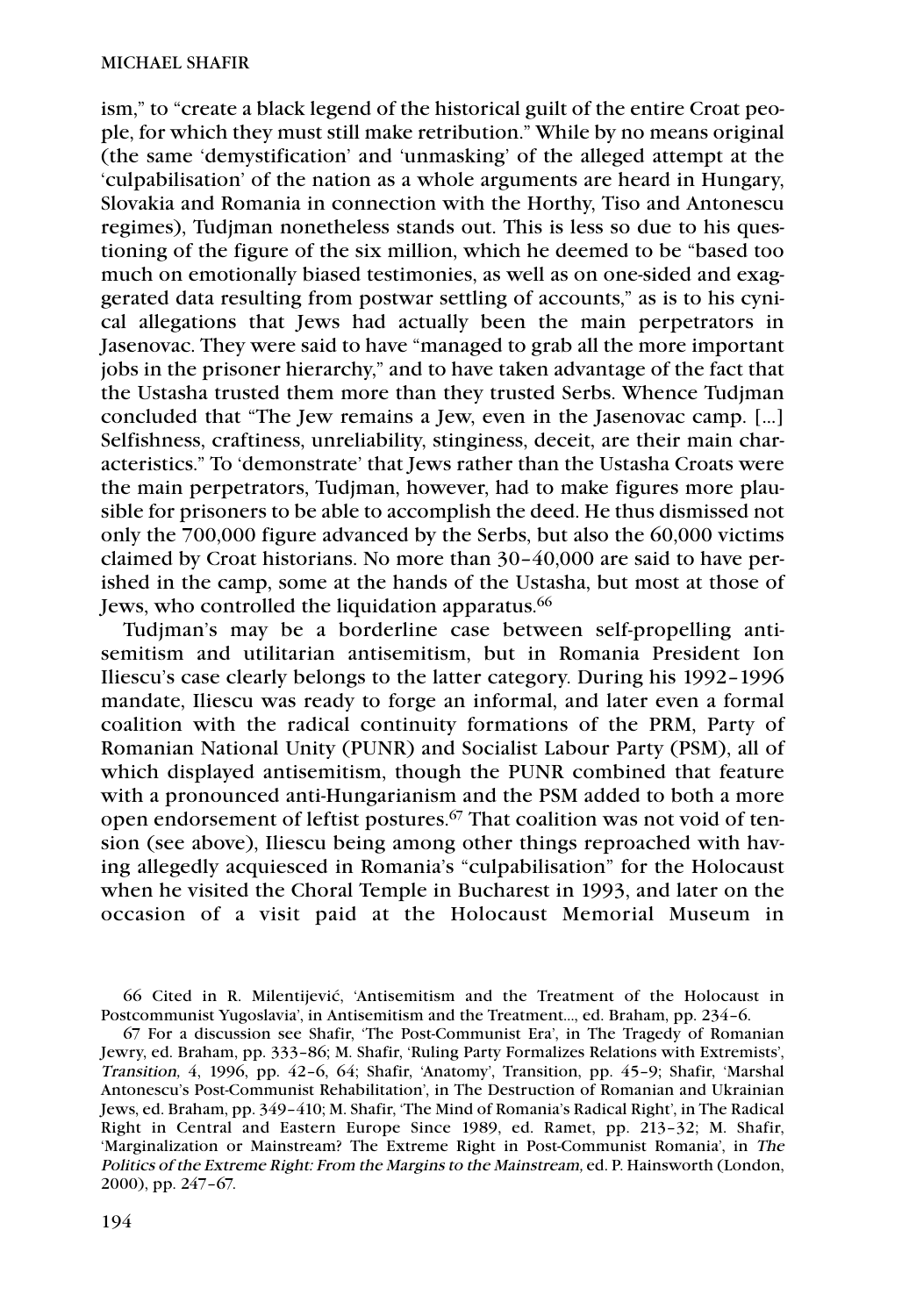Washington.68 Running again for the office which he temporarily lost to President Emil Constantinescu in 1996, in October 2000, in an interview with the daily *Adevãrul*, Iliescu was keen to point out to the electorate that he had valiantly defended Romania's historical record. His detractors, he said, had blown out of any proportion the fact that he had covered his head in a gesture of politeness towards his hosts, but no one has remarked the difference between himself and Polish President Lech Wałęsa. Unlike Wałęsa, when visiting the Israeli Knesseth he had refrained from apologising for his countrymen's participation in the Holocaust, the former and future president was keen to stress. The issue, he said, was one that still required elucidation by historians.69 Unlike Iliescu, during his term of office Constantinescu had acknowledged Romanian responsibility for the "genocide" perpetrated against Jews, even if at the same time insisting on his country's refusal to deliver its Jews to Hitler. <sup>70</sup> Yet Constantinescu also stopped short of simply assuming national responsibility without 'ifs' and 'buts.' As writer Nicolae Balota˘ would eventually reveal in 2000, when he urged Constantinescu to do so, he was told by chief presidential counsellor Zoe Petre that the risk would be too great. The president, she said, could lose the backing of the ruling majority and, due to the "diffuse antisemitism" prevailing in society at large, also suffer a loss of popularity in general.71

As for Iliescu, on the eve of his renewed mandate he told an audience at a Radio Free Europe/Radio Liberty briefing in Washington that Marshal Ion Antonescu "had some merits" too. It was Antonescu, he said, who had quashed the Iron Guard rebellion in early 1941, and, after all, "Antonescu had proved more tolerance" towards the Jews than did Admiral Miklós Horthy's Hungary, not to mention the fact that he "had the merit of liberating the territory occupied by the Soviets." And why, he asked, are double standards applied: why is Romania being singled out for attempts by some people to rehabilitate Antonescu, while the fact that Marshal Philippe Pétain in France is being venerated by some followers is being overlooked, as, indeed, is the fact that Marshal Carl Gustaf Mannerheim is considered a national hero in Finland is not being objected to? Unfortunately, no one in the audience had either the knowledge or the audacity to point out that, while a Hitler ally because of the Soviet's invasion of Finland, Mannerheim was not guilty of any war crimes and that a total of seven Finnish Jews had perished in the Holocaust. Estimates for Jews exterminated during the war in the territories under Romanian rule range between 102,000 and 410,000.72

<sup>68</sup> For details see M. Shafir, 'Extreme Nationalist Brinkmanship in Romania', RFE/RL Research Report, 21, 1993, pp. 31–6.

<sup>69</sup> Adeva*˘*rul, 12 October 2000.

<sup>70</sup> See Realitatea evreiasca*˘*, 16 April–15 May 1997.

<sup>71</sup> The text of the letter and a resume of Zoe Petre's response in Apostrof, 11–12, 2000, pp.  $3-4.$ 

<sup>72</sup> M. Shafir, 'Between Denial and "Comparative Trivialization": Holocaust Negationism in Post-Communist East Central Europe', ACTA, 19, 2000, pp. 35–6.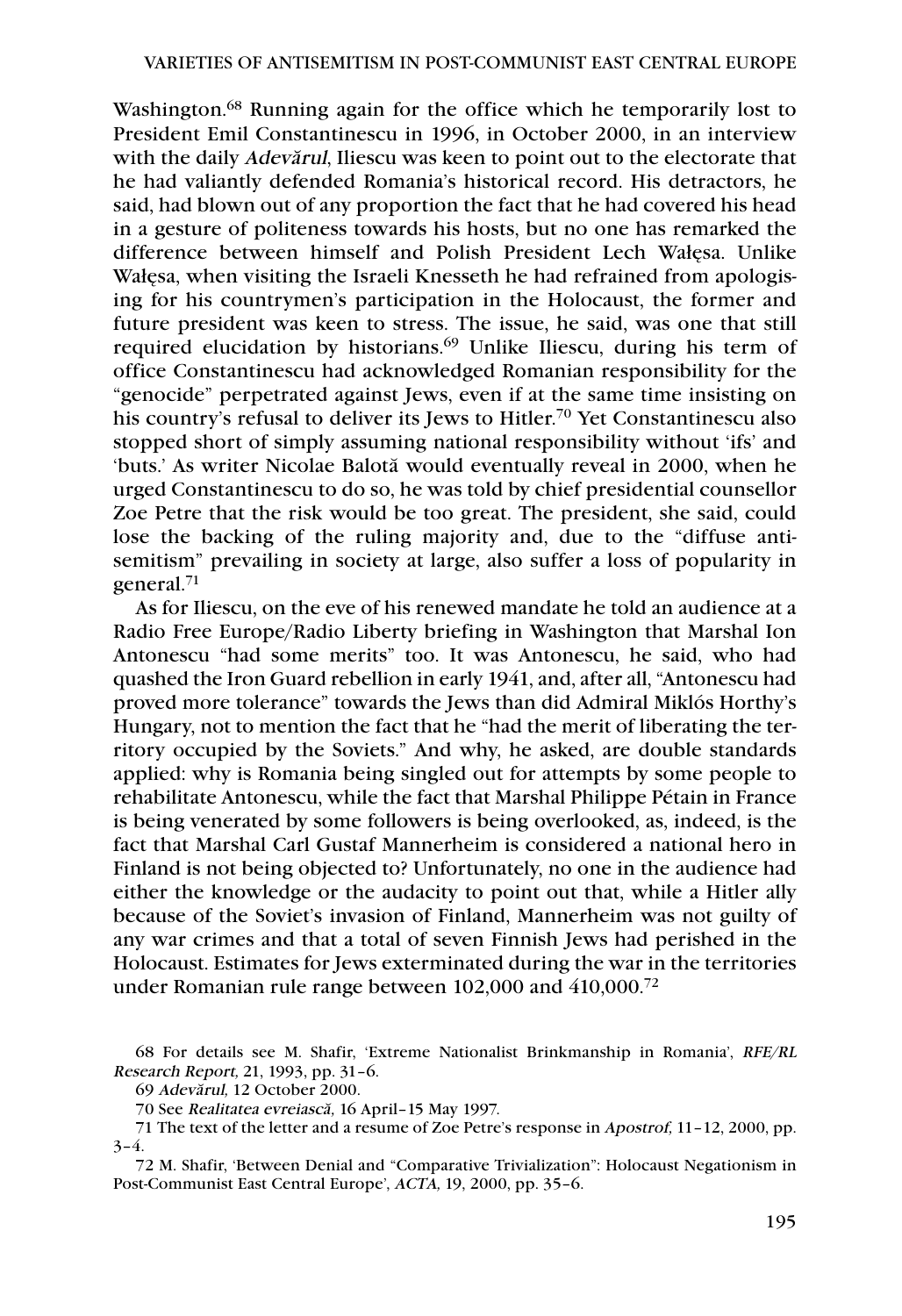In a speech at the Choral Temple in Bucharest marking the sixtieth anniversary of the Iron Guard pogrom in Bucharest on 21 January 2001, Iliescu, now re-elected president, said the Iron Guardist "aberration" had been a "delirium of intolerance and antisemitism." Yet, he added, that brief "delirium" excepted, there has been no Romanian contribution to "the long European history" of persecution of the Jews, and it was "significant" that there was "no Romanian word for Holocaust." Furthermore, he hastened to add, it was "unjustified to attribute to Romania an artificially inflated number of Jewish victims for the sake of media impact." Romania's distorted image, according to Iliescu, was likely to be corrected when "Romanian (i.e. rather than Jewish) historians will tackle the subject."<sup>73</sup>

Hardly six months had passed, however, when Iliescu's "unique aberration" of 1941 grew slightly larger. With Romania banging on NATO's doors and against the protests in the U.S. and Israel triggered by the Antonescu cult in Romania, Iliescu attended a ceremony marking the Iaşi pogrom where he felt compelled to declare that "no matter what we may think, international public opinion considers Antonescu to have been a war criminal."74 Earlier that month, General Mircea Chelaru, a former chief of staff of the Romanian army, had been forced to resign from the military after participating in a ceremony in Bucharest where a bust of Marshal Antonescu had been unveiled.75 Iliescu's statement in Iaşi triggered protests not only from the PRM, but also from among members of his own party, such as Senator Adrian Păunescu, a former First Deputy PSM Chairman - as well as a former Ceauşescu court poet.76

By early 2002, Romania had been bluntly told by U.S. officials that the conditions for making it into NATO included facing the country's World War II past, and that an end would have to be put to the Marshal Antonescu cult that had been striving in Romania since 1990. On a visit to Romania in February, Bruce Jackson, chairman of the U.S. NATO Committee did not mince words: "Give me a bulldozer and I shall immediately destroy all Antonescu statues," he said, adding that adherence to democratic values includes facing the historical past and that this adherence is "not negotiable" in the NATO accession process.77 Although the cult's main promoters were people associated with the PRM, its spectrum was, in fact, far wider, cutting across party lines and involving prominent historians and other intellectuals. Between six and eight statues had been erected in memory of the marshal, 25 streets and squares had been renamed after him, and in Iaşi even the "Heroes' Cemetery" carried the

<sup>73</sup> See RFE/RL Newsline, 22 January 2001.

<sup>74</sup> RFE/RL Newsline, 26 June 2001. Emphasis mine.

<sup>75</sup> W. Totok, 'Sacrificarea lui Antonescu pe altarul diplomaţiei' [Antonescu's Sacrificial on the Altar of Diplomacy], 1–4, in Observator cultural, nos. 74, 24–30 July, 75, 31 July–6 August, 76, 7–13 August, and 77, 14–20 August 2001.

<sup>76</sup> RFE/RL Newsline, 1, 4 and 5 June 2001.

<sup>77</sup> România libera*˘*, 27 February 2002.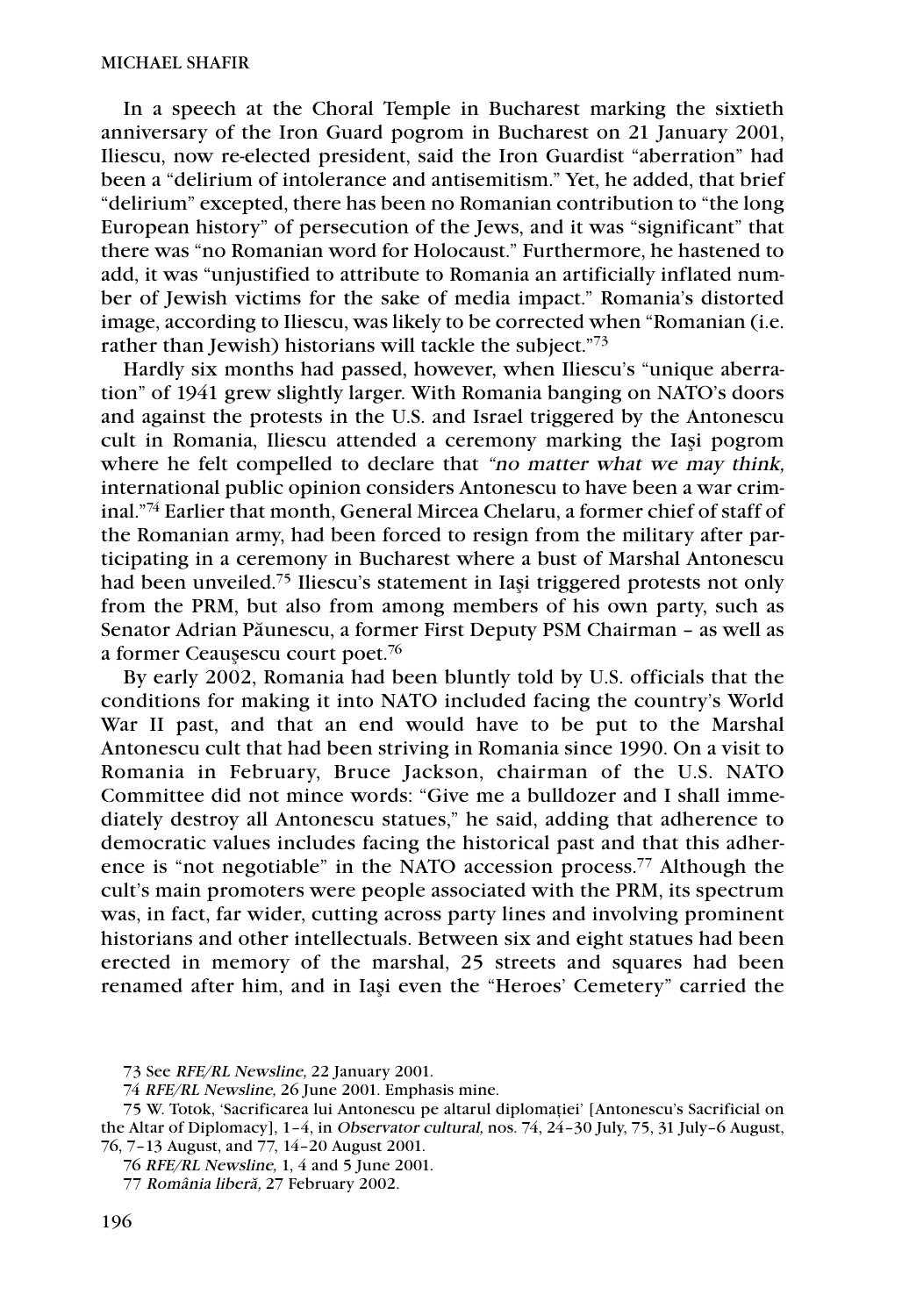dictator's name.78 The Defence Ministry on 18 March launched a syllabus on the Holocaust at the National Defence College in Bucharest and in a message to participants Prime Minister Adrian Năstase said that "the future cannot be built on falsification and mystification" and that the 1941 pogroms in Iaşi or liberated Bessarabia and Bukovina, as well as the later deportation of Jews to Transnistria, had been "in no way different from […] the Nazi operation known under the name of the Final Solution." In his message, Năstase announced that the government had approved an emergency ordinance prohibiting the display of "racist or fascist symbols," the erection of statues or commemorative plaques for those condemned in Romania or abroad for "crimes against peace" and for "crimes against humanity," as well as the naming of streets and other places after those personalities. Exceptions were to be made only for museums, where such statues could be displayed for the purpose of "scientific activity" carried out outside "public space." Ordinance 31/2002, which was issued on 13 March, also outlawed organisations of "fascist, racist and xenophobic character" that promote ideas "on ethnic, racist, or religious grounds" and extended this prohibition to both registered and unregistered foundations or any other form of organisation consisting of three persons or more. The ordinance provided penalties ranging from fines to 15 years in prison for those infringing its regulations or denying the Holocaust.79

Had Romanian officialdom finally embarked on a course of Vergangenheitsbewältigung, even if that course was imposed from outside? The signals were contradictory, and those destined for internal consumption were quite clearly aimed at sweetening the pill that had to be swallowed on prescriptions by foreign doctors. Thus, on 23 March Năstase said he was opposed to "attempts to generalise guilt for the [Romanian] Holocaust to the Romanian people as a whole." The responsibility for atrocities committed on the eve and during the war, he emphasised, was solely falling on Romania's leaders and governments of that era. History, he added, has registered "situations whose gravity was far more extensive" than what had taken place in Romanian-ruled territories and yet "nobody is thinking of accusing the German, Russian, American, or any other people" for those deeds. The premier was quite clearly engaging into an own version of "com-

78 According to Romanian Jewish Community sources cited by Mediafax on 18 March, six statues in the marshal's memory had been erected in Bucharest, Iaşi, Jilava (in the vicinity of Antonescu's execution place), Slobozia, Piatra Neamţ and Târgovişte. Later it transpired from a protest by the U.S. Helsinki Commission that two more statues had been erected in Sărmaş and Călărasi, see Mediafax, 28 June 2002. However, The Călărasi mayor denied an Antonescu statue existed in his town in the "public space," saying a bust of the marshal had been on display within the "private space" of the Ion Antonescu Foundation in the town, see Jurnalul na*ţ*ional, 2 July 2002. For the number of streets named after Antonescu see also Jurnalul na*ţ*ional, 2 July 2002.

79 RFE/RL Newsline, 19 March 2002; Cotidianul, 19 March 2002.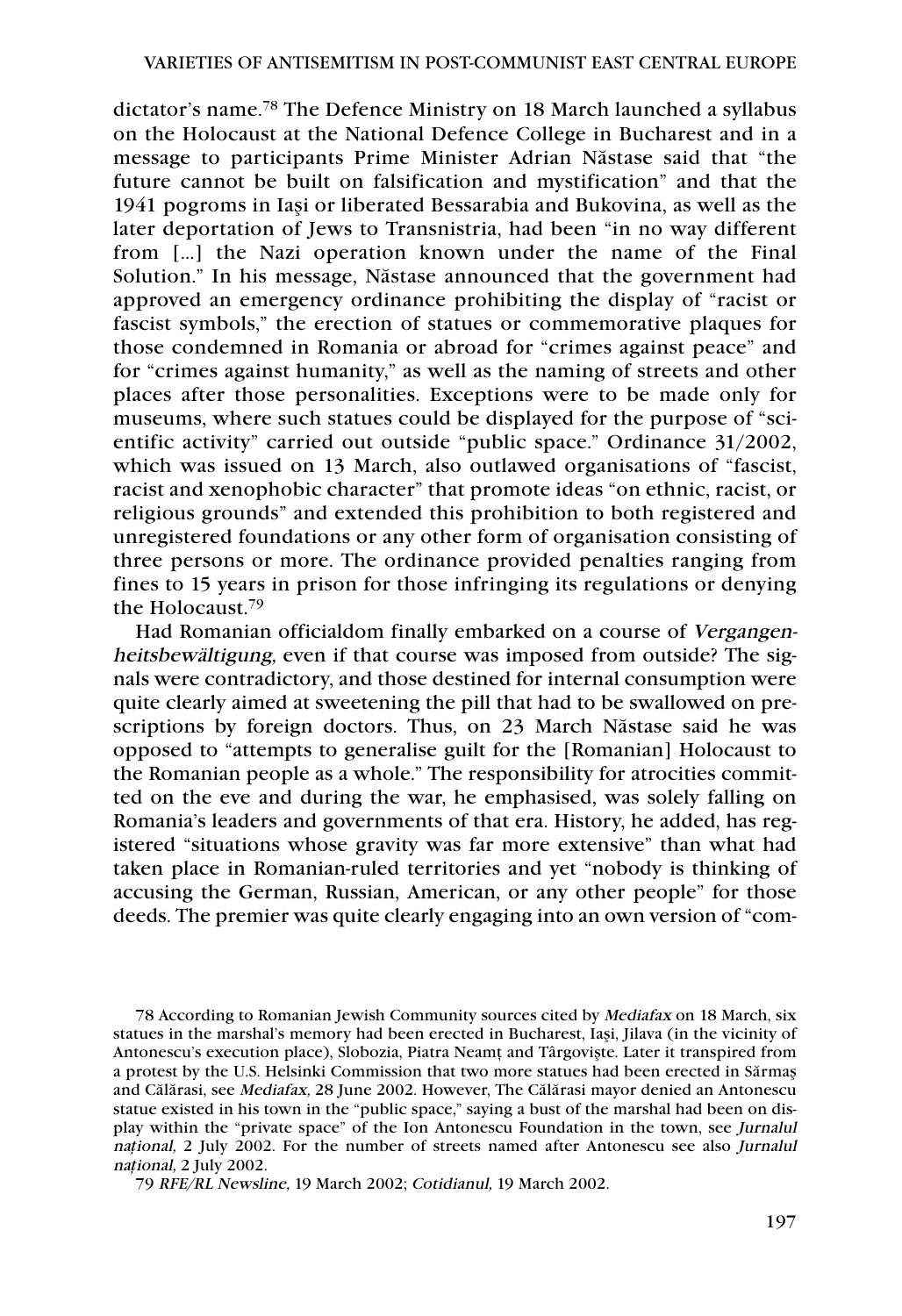parative Holocaust trivialization."80 In turn, President Iliescu, addressing a seminar organised in Bucharest under the auspices of U.S. Jewish organisations, said that Antonescu is considered "by the states who fought in World War II for democracy and against Hitler" to be a war-criminal and that consequently "any manifestation of an Antonescu cult" in Romania is also viewed there to be "in defiance of the international community [which is committed to] democratic ideas and values."81 The encoded messages of the country's two highest officials thus read: You can rest assured that we shall not force you into facing collective responsibility and you must understand that we do not necessarily identify with what is being imposed on us.

An additional signal for internal consumption came when the government, in an obvious contradiction to its own ordinance, decided to display at its official seat the portraits of all Romanian premiers. The gallery, of course, includes the marshal's portrait, which triggered a letter of protest by the U.S. Helsinki Commission, objecting to both that step and to procrastination in removing the Antonescu statues.<sup>82</sup> Culture Minister Răzvan Theodorescu, however, had claimed on 27 May that all Antonescu statues – except a bust displayed in Bucharest in the courtyard of a church built by him - had been dismantled.<sup>83</sup> As for the governmental portrait gallery, Theodorescu explained that the exhibit was outside "public space," and thus within the restrictions of the ordinance. $84$  One could just as well have argued that the official seat of the government was the very centre of "public space."

According to Premier Năstase, by 31 July, 14 out of the 25 streets named after Antonescu had been renamed and the rest were to soon follow. <sup>85</sup> But there was also clearly local resistance. Oradea Mayor Petru Filip announced that the municipal council (located on Ion Antonescu street, one of the town's largest avenues) has rejected the government's ordinance because "it is unclear whether the marshal was a war criminal or not." Botoşani municipal council followed in its footsteps, with several councillors representing the ruling party joining those of the PRM in opposing the ordinance, but had to change the decision after receiving a stern dissolution threat from Bucharest. Finally, procedures were launched in early August against PRM Cluj Mayor Gheorghe Funar, who had displayed several blueprints for a planned statue in the town's city hall and had refused to dismantle them.86

<sup>80</sup> For a discussion of these concepts see Shafir, 'Between Denial and "Comparative Trivialization"', ACTA, p. 60.

<sup>81</sup> For Năstase see RFE/RL Newsline, 25 March 2002 ; for Iliescu RFE/RL Newsline, 26 March 2002 and *Adevărul*, 26 March 2002. Emphasis mine.

<sup>82</sup> Adeva*˘*rul, 29–30 June 2002.

<sup>83</sup> Cotidianul, 28 May 2002.

<sup>84</sup> Mediafax, 29 June 2002.

<sup>85</sup> Mediafax, 31 July 2002.

<sup>86</sup> Jurnalul na*ţ*ional, 2 July 2002 and 1 August 2002.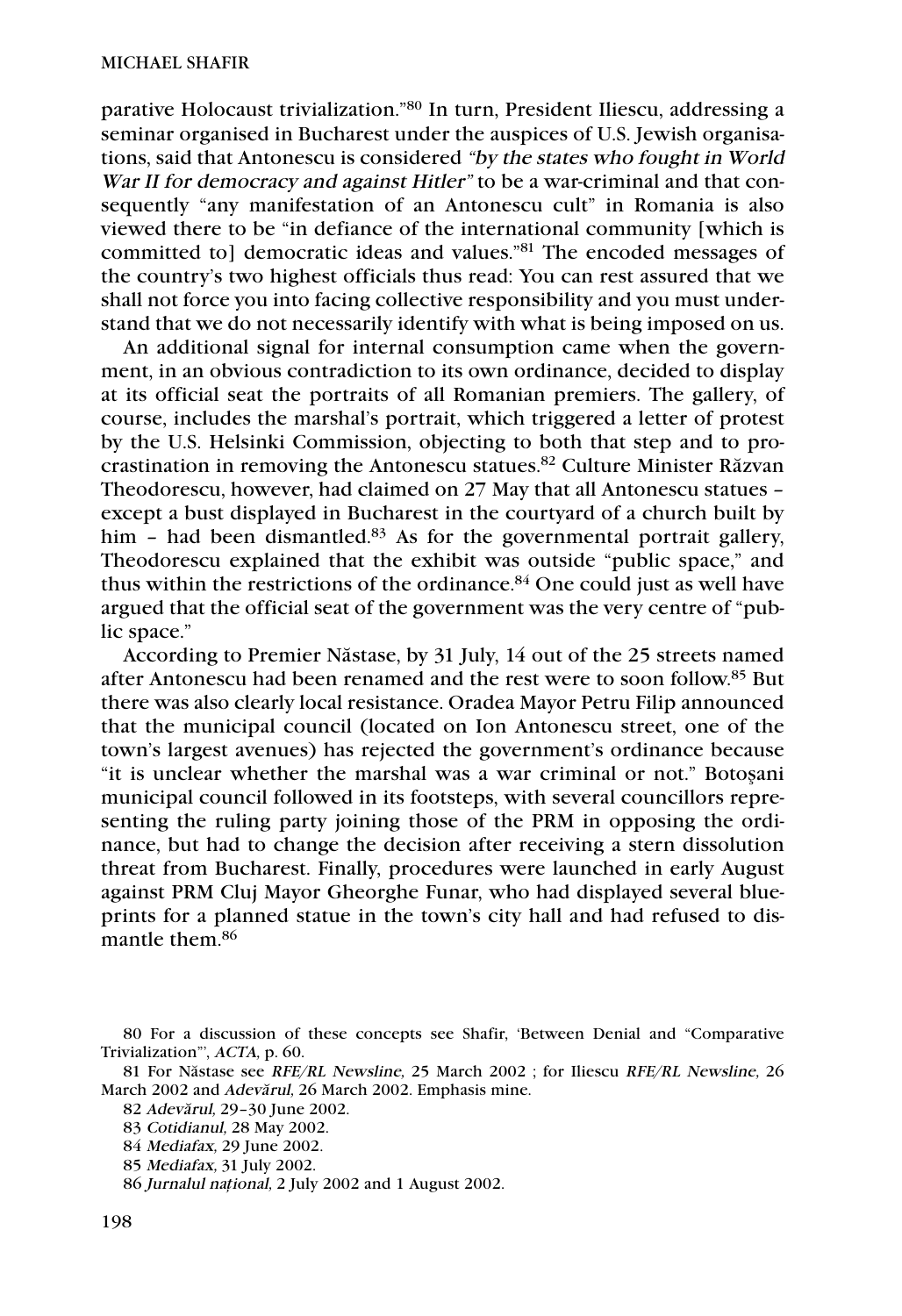Far more important, the fate of the ordinance itself was becoming unclear. Emergency ordinances become effective upon their issuance, but must eventually be approved by the parliament in order to become laws. Debates in commissions had shown that this was by no means to be taken for granted. While the Senate's Human Rights' Commission approved the ordinance's text without amendments on 9 April, in the Defence Commission representatives of the National Liberal Party or PNL (among them former party chairman Mircea Ionescu-Quintus) joined those of the PRM in demanding that the text be amended. It was claimed that the Holocaust is a diffuse concept that needs clarification; and it was also claimed that the article in the ordinance prohibiting Holocaust denial infringes on human rights in general and on the right of freedom of expression in particular. <sup>87</sup> Although the PNL leadership distanced itself from its representatives on the commission,<sup>88</sup> their position was partly embraced by the same chamber's Judicial Commission. After twice postponing approval, the commission agreed on 5 June to an amended text, based on the proposal made by Senator Gheorghe Buzatu, a PRM deputy chairman and a historian specialising in Holocaust denial. Buzatu had proposed that the Holocaust be defined as "the systematic massive extermination of the Jewish population in Europe, organised by the Nazi authorities during the Second World War." In other words, by definition there has been no Holocaust in Romania, since the extermination of Jews there had not been "organised by the Nazi authorities." The same amendment had been approved on 29 May by the Senate's Culture Commission, which had also heeded Buzatu's argument.<sup>89</sup> The Judicial Commission also reduced the maximum penalty for setting up organisations of a "fascist, racist or xenophobe" character from 15 to 5 years in prison.

The definition is perfectly in line with Buzatu and his associate's peculiar 'selective negationism,' which does not deny the Holocaust as having taken place elsewhere but excludes any participation of members of one's own nation in its perpetration.<sup>90</sup> Should the plenum of the Senate approve the amendments proposed by the two commissions – and should the Chamber of Deputies, whose commissions have not yet debated the ordinance – also heed them, the government's emergency ordinance would be emptied of relevance.

The efforts by Theodorescu to pre-empt this situation, while apparently prompted by an attempt to overcome resistance, rendered a sense of the tragicomic. Theodorescu proposed – as he did at a special session of the Academy called to debate the issue of the Holocaust and Romania's role in it – that it be specified that while no Holocaust had taken place in Romania,

<sup>87</sup> For the debates in the Human Rights Commission see Mediafax, 9 April 2002; for the debates in the Defense Commission, Cotidianul, 15 April 2002.

<sup>88</sup> Mediafax, 17 April 2002.

<sup>89</sup> Mediafax, 6 July 2002; Curentul, 29 May 2002. Emphasis mine.

<sup>90</sup> For a discussion see Shafir, 'Between Denial and "Comparative Trivialization"', ACTA, p. 52.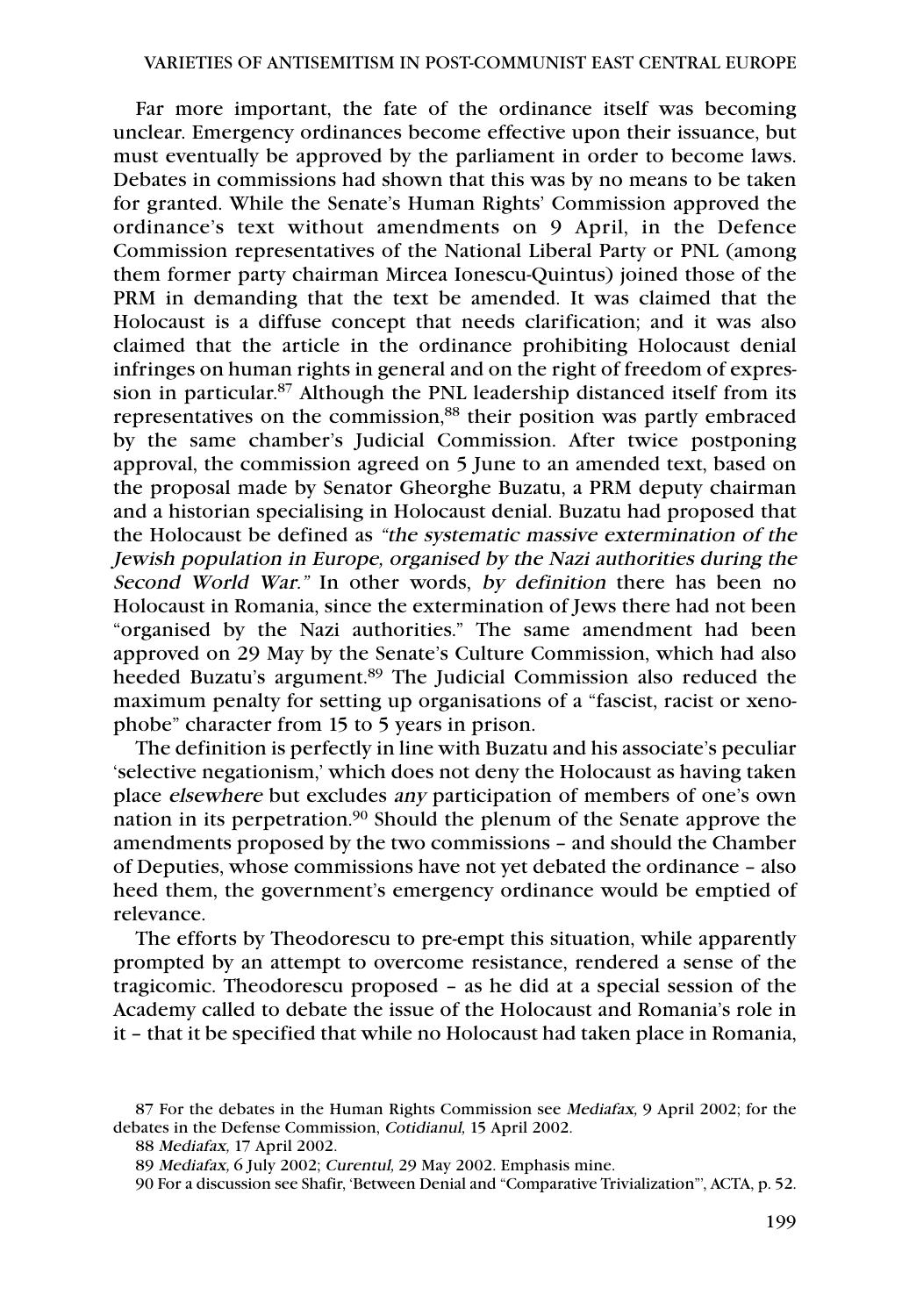"Holocaust-like" policies were implemented by the Antonescu regime on territories under Romanian occupation.<sup>91</sup> The Nazis could almost make the same claim, in fact. Besides, to consider Bessarabia and northern Bukovina "occupied territories" called into question the legitimacy of Antonescu's joining the war launched by Hitler against the Soviet Union. But the amendments proposed to the ordinance suffer from another major deficiency. As several Romanian NGOs pointed out in a declaration issued on 3 June, the amendments would leave out the non-Jewish victims of the Holocaust, such as Roma and other ethnic minorities, homosexuals, the political opponents of the regime and the handicapped – all of whom should have been included, even if the definition of the Holocaust were to remain limited to the atrocities committed by the Nazis. $92$ 

Romanian utilitarian antisemitism thus renders the impression that precious little has changed in elite political culture in that country in the 12 years that have passed since the overthrow of the former regime. What I had termed as "simulated change" remains just as prominent a feature of that political culture as it was under the previous regime.<sup>93</sup> Nothing perhaps demonstrates better this simulative aspect than an event registered almost parallel with the saga of Ordinance 31/2002. In an attempt to demonstrate to Western eyes that extremism is on the wane in Romania, in early 2002 the ruling Social Democratic Party accepted among its members two defectors from the ranks of the PRM parliamentarians. One of them was a former member of the communist secret police; the other, Ilie Neacşu, was the former editor-in-chief of Romania's post-communist most antisemitic weekly (typically called no less than Europa!) and a deputy chairman of the Marshal Antonescu League.94

Iliescu's 2000 boasting that unlike Wałęsa he did not apologise in front of the Israeli Knesseth was only partly justified. Though Wałęsa belongs to the other end of the post-communist left-right spectrum, he may be said to be no less of a utilitarian antisemite than Iliescu ever was. The apology had been uttered in an apparent spontaneous addition to the speech Wałęsa prepared ahead of addressing the Israeli parliament in 1991, when he added "please forgive us" to the prepared text. This triggered the applause of the Israeli parliamentary deputies, but also the wrath of many of his countrymen. By 1995, when Poland marked the fiftieth anniversary of the liberation of Auschwitz, Wałęsa had learned his lesson. Presiding over

<sup>91</sup> For Theodorescu's argument see Romanian TV's First Channel and Mediafax, 8 May 2002; Mediafax, 27 May 2002; Rompres, 28 June 2002.

<sup>92</sup> The author has received the text of the reaction, which is signed by the following NGOs: ACCEPT, Pro Democracy Association, Aven Amentza, Civic Education Project, European Roma Rights Center, Open Society Foundation – Romania, Pro Europa League, Romani Criss and the Romanian Society for Political Science.

<sup>93</sup> M. Shafir, Romania. Politics, Economics and Society. Political Stagnation and Simulated Change (London, 1985).

<sup>94</sup> See Andrei Corbea, 'Gustul social-democraţiei originale' [The Taste of Original Social-Democracy], in Observator cultural, 106, 5 March–11 March 2002.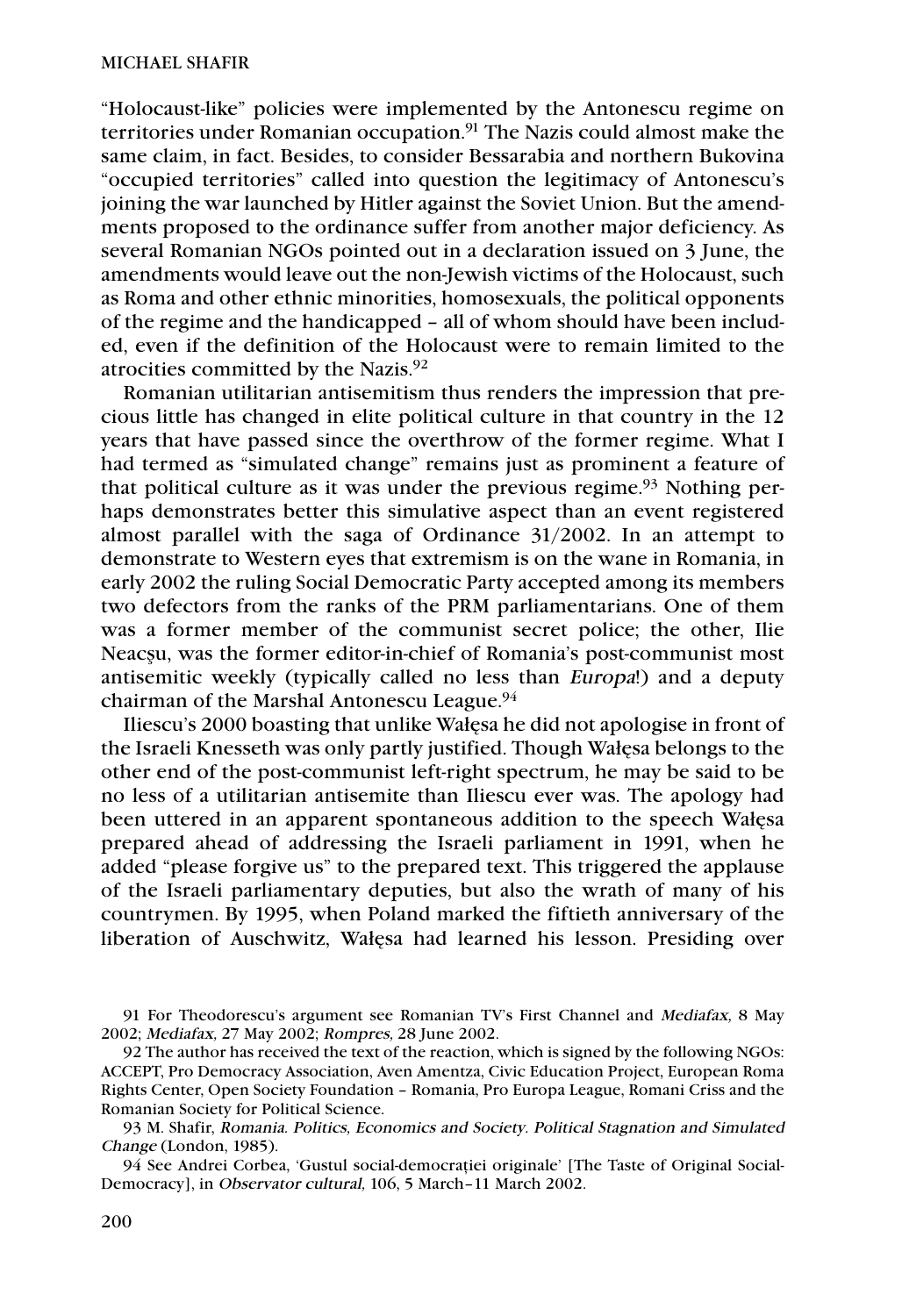morning ceremonies in Kraków's Jagellonian University on 26 January and in the afternoon over a gathering of Nobel peace prize laureates, Wałęsa never made any specific reference to Jews as having been the main victims at Auschwitz. His electorate considered the Holocaust to have mainly been a trauma of the Polish nation. As Ilya Prizel recently put it, "Generations of Poles were brought up to believe that historic Poland, until its partition in the late eighteenth century, was a model of tolerant multiculturalism." The "overwhelming consensus" among Polish historians, Prizel writes, is that "Poland was the first country to resist Hitler and the only country to simultaneously confront the bloody tyrannies of Hitler and Stalin." This consensus is reflected in the way the Holocaust has been generally perceived as having been "primarily a Polish tragedy that resulted in the extermination and martyrdom of Poland's clergy and intellectuals."95 Polish popular belief, reinforced by the communist non-treatment of the Holocaust as a tragedy affecting mainly Jews, thus does not take kindly to those Polish, but particularly foreign intellectuals and historians who, while not denying the Polish national trauma under the Nazis, are suggesting that victims can sometimes be bystanders and even collaborators. In fact, a public opinion poll released in that year showed that 47 percent of Wałęsa's countrymen believed that Auschwitz was first and foremost a place of Polish martyrdom, with only 8 percent being of the opinion that most of the victims there had been Jews. It was only in late afternoon, when ceremonies took place at Auschwitz itself, and only after protracted negotiations with world Jewish leaders attending the event, that Wałęsa amended a prepared speech, adding "especially the Jewish nation" after the originally-prepared speech that was deploring "the suffering of many nations."96

Not genuine antisemitism drove Wałęsa on the occasion, just as in 1990 and again in 1996, not antisemitism had been the motivation for his condoning of the 'Judaisation' of his political rivals, to which he reacted in encoded language by wondering why some people wished to hide their ethnic origin and describing himself as being "happy to be a genuine Pole." Rather, this was, once more utilitarian antisemitism. In 1990, amid allegations that then Prime Minister Tadeusz Mazowiecki – one of his rivals in the presidential contest – was Jewish (which he is not), and while attending rallies where calls were repeatedly made for Poland to "finally get rid of Jewish rule," Wałęsa went as far as to declare that Polish antisemitism was triggered by "Jews who are concealing their nationality."97 In 1996, when he was trailing Alexander Kwaśniewski in the presidential race, Wałęsa

<sup>95</sup> I. Prizel, 'Jedwabne: Will the Right Questions be Asked?', East European Politics and Societies, p. 279.

<sup>96</sup> M. C. Steinlauf, Bondage to the Dead. Poland and the Memory of the Holocaust (Syracuse, NY, 1997), pp. 131–32, 139, 141.

<sup>97</sup> A. Brumberg, 'Intelligentsia und Antisemitismus in Polen', Europäische Rundschau, 1, 1991, pp. 39–40; A. Brumberg, 'Anti-Semitism and the Treatment of the Holocaust in Poland', in Antisemitism and the Treatment…, ed. Braham, p. 153.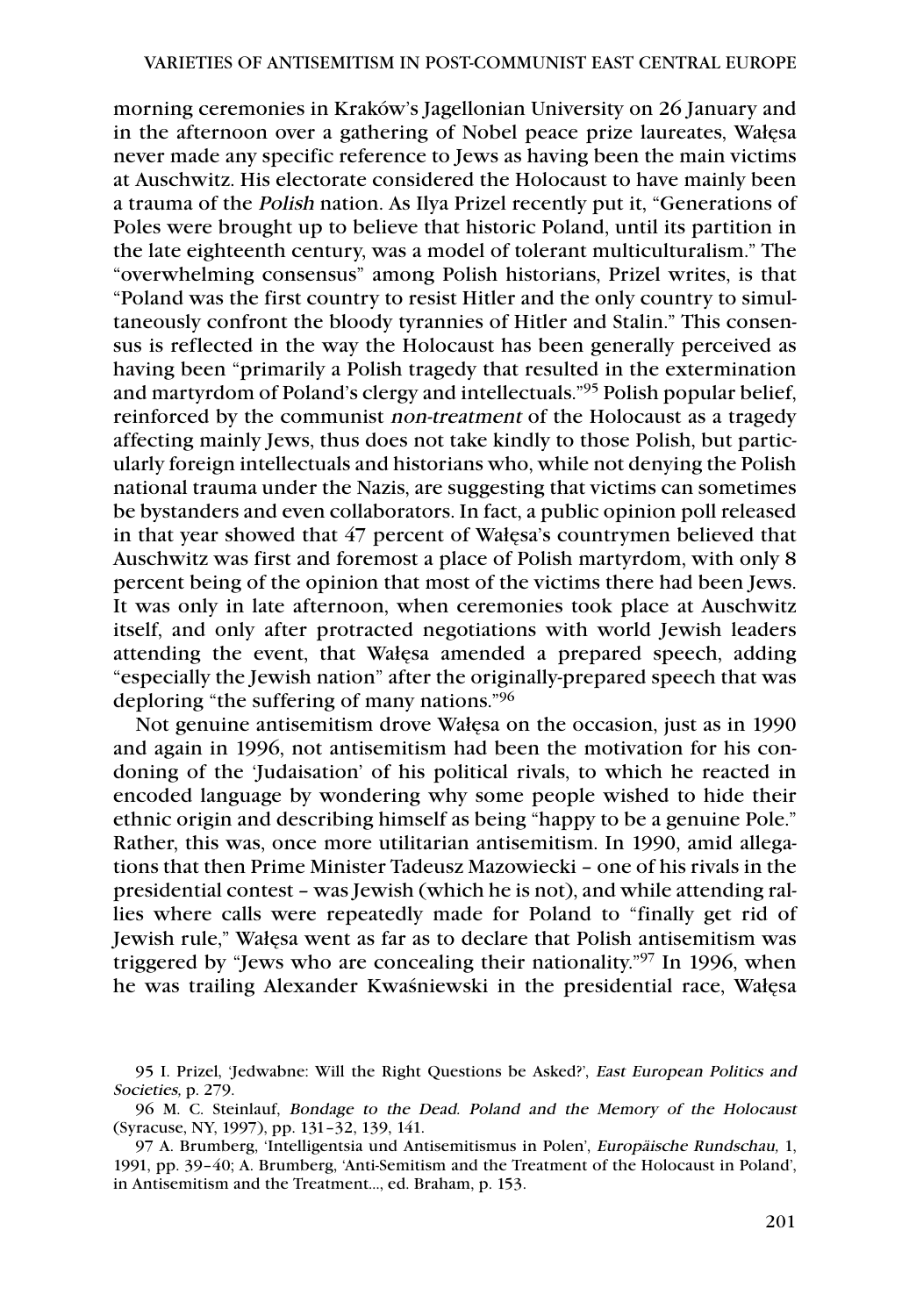once more acquiesced in face of allegations that Kwaśniewski's ethnic origins were Jewish – which, once more, they are not. He never saw fit to intervene at a rally at which vicious antisemitic slogans were being shouted by demonstrators, denouncing not only Kwaœniewski but also then Foreign Minister Władysław Bartoszewski, who, as an Auschwitz survivor, was being sent back to the gas chambers by the rally's participants. And these were not Wałęsa's only displays of utilitarian antisemitism. In June 1995 he sat silent in the congregation as his personal confessor, the Gdańsk priest Henryk Jankowski told the audience that "the Star of David is implicated in the swastika, as well as in the hammer and sickle." Jankowski called on his countrymen to "bestir themselves," adding: "We can no longer tolerate governments made up of people who have not declared whether they come from Moscow or from Israel." The Catholic Church eventually issued a mild rebuke to Jankowski – Wałęsa did not bother. 98

Furthermore, in the midst of the Jedwabne controversy stirred in Poland after the publication of historian Jan T. Gross' account of the July 1941 massacre of Jedwabne's 1,600-strong Jewish community by their Polish neighbours, Wałęsa opposed Kwaśniewski's public apology telling a radio-interviewer:

The Jedwabne crime was a revenge for the cooperation of the Jewish community with the Soviet occupant. The Poles have already apologized many times to the Jews; we are waiting for the apology from the other side because many Jews were scoundrels.<sup>99</sup>

## 4. REACTIVE ANTISEMITISM: ORIENTATION PAST – PRESENT – FUTURE

The category of 'reactive antisemitism' is perhaps the largest of all, and, at the same time, the most difficult to define. It is also the category that includes most overlaps with the three other postures discussed above. It warrants, however, separate discussion, because the category's members are neither chiefly motivated by nostalgia from a past from which they have no reason to exculpate themselves, nor by an attempt to forge 'semites' in order to instrumentalise their democracy-undermining political agenda, nor are they blind to the dangers stemming from short-term political alliances with antisemites. And yet, reactive antisemites can easily be misperceived as belonging to one of the other three categories by anyone not familiar enough with their initial motivations. In short, reactive antisemites are antisemites despite themselves. To paraphrase Hegel, they are antisemites in themselves but not for themselves.

<sup>98</sup> V. Tismaneanu, Fantasies of Salvation: Democracy, Nationalism and Myth in Post-Communist Europe (Princeton, 1999), pp. 104–5; Ost, 'The Radical right in Poland', in The Radical Right in Central and Eastern Europe Since 1989, ed. Ramet, p. 93.

<sup>99</sup> The Jerusalem Post, 1 July 2001, as cited in A. H. Rosenfeld, 'Facing Jedwabne' (New York, 2002), p. 5.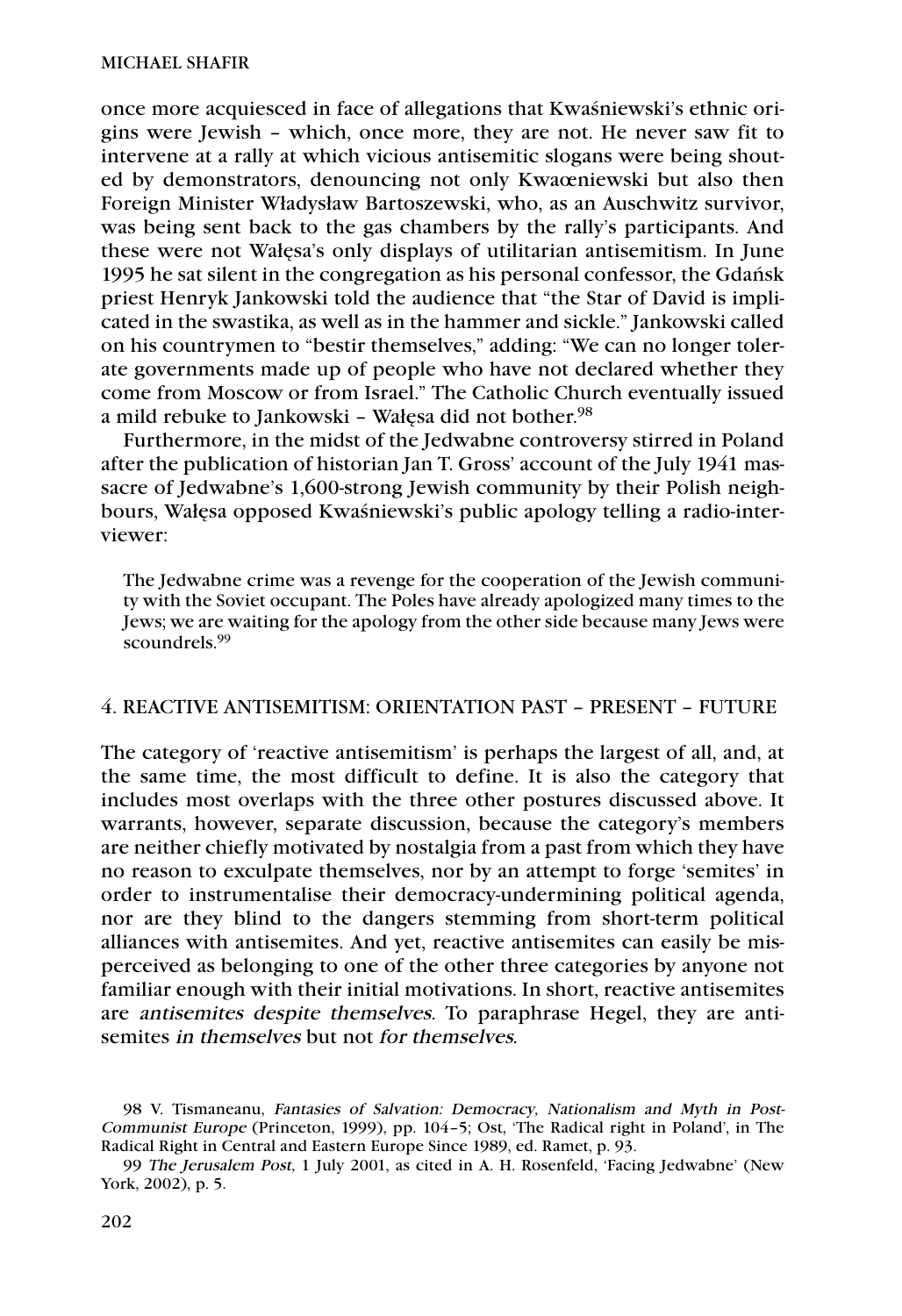The political discourse of reactive antisemites is above all prompted by collective defensive postures geared at fending off recriminations concerning recent history. That discourse can be merely allusive but on occasion it can also become abusive and in all cases it involves a definite attempt at "back finger-pointing." Indeed, nowhere is the role played by "collective memory" so central as in the case of the reactive antisemites, and, at the same time, nowhere are the limitations of that memory more prominent than in their case. Perhaps the best way to understand this aspect is to go back to one of the pioneers of collective memory research. Maurice Halbwach's distinction between individual (autobiographical), collective and historic memory is of particular relevance here. Halbwachs showed that while all three categories are socially-constructed and while there is no memory outside social frameworks, the past is being constantly reconstructed and a very strong impact on the modality of this reconstruction is always carried by the socialising experiences of family life.100 The French sociologist's insights open the door wide to understanding one of the European post-communist societies' most striking aspects: the "competitive martyrdom," as Tismaneanu fittingly termed it, between the Holocaust and the Gulag.<sup>101</sup>

Having elsewhere dealt with this aspect, $102$  I only wish to stress here one of its most salient faces: reactive antisemites are precisely those (now in their forties, fifties and sixties) whose family socialisation – and therefore most influential factor in collective memory – recalls the years of early Stalinism and of the Gulag through which their grandparents and parents had to submit. The largely-shared perception of "Jews having brought communism" – the *ż*ydokomuna in Poland, the iudeo-comunism in Romania – is automatically associated with figures such as Jakub Berman in Poland, Mátyás Rákosi in Hungary or Ana Pauker in Romania. Even if the generalisation is verging on the absurd – as Prizel showed for the Polish case  $103$  and as it can be extended to every single country in Europe that fell under Soviet domination – it must be borne in mind that its acceptance is nearly axiomatic. Hence a "competition" has emerged about who did more wrong unto whom: the local perpetrators or even bystanders during the Holocaust or the Jews who had allegedly imposed or profited from the Gulag. This has been called the "double genocide" or the "symmetry" approach<sup>104</sup> and has three temporal aspects. First, it is past-oriented in the sense that it 'explains' antisemitism by alleged large-scale Jewish collaboration with the

<sup>100</sup> See M. Halbwachs, On Collective Memory (Edited, translated and with an introduction by L. A. Coser) (Chicago and London, 1992).

<sup>101</sup> V. Tismaneanu, 'Communism and the Human Condition: Reflections on the Black Book of Communism', Human Rights Review, 2, 2001, pp. 125–34.

<sup>102</sup> Shafir, 'Between Denial and "Comparative Trivialization"', ACTA, pp. 65–75.

<sup>103</sup> Prizel, 'Jedwabne: Will the Right Questions Be Asked?', East European Politics and Societies, pp. 284–5.

<sup>104</sup> See V. Vareikis, '"Double Genocide" and the "Holocaust–Gulag" Rhetoric in Lithuania', in Jews and Antisemitism in the Public Discourse of the Post-Communist European Countries, ed. Volovici.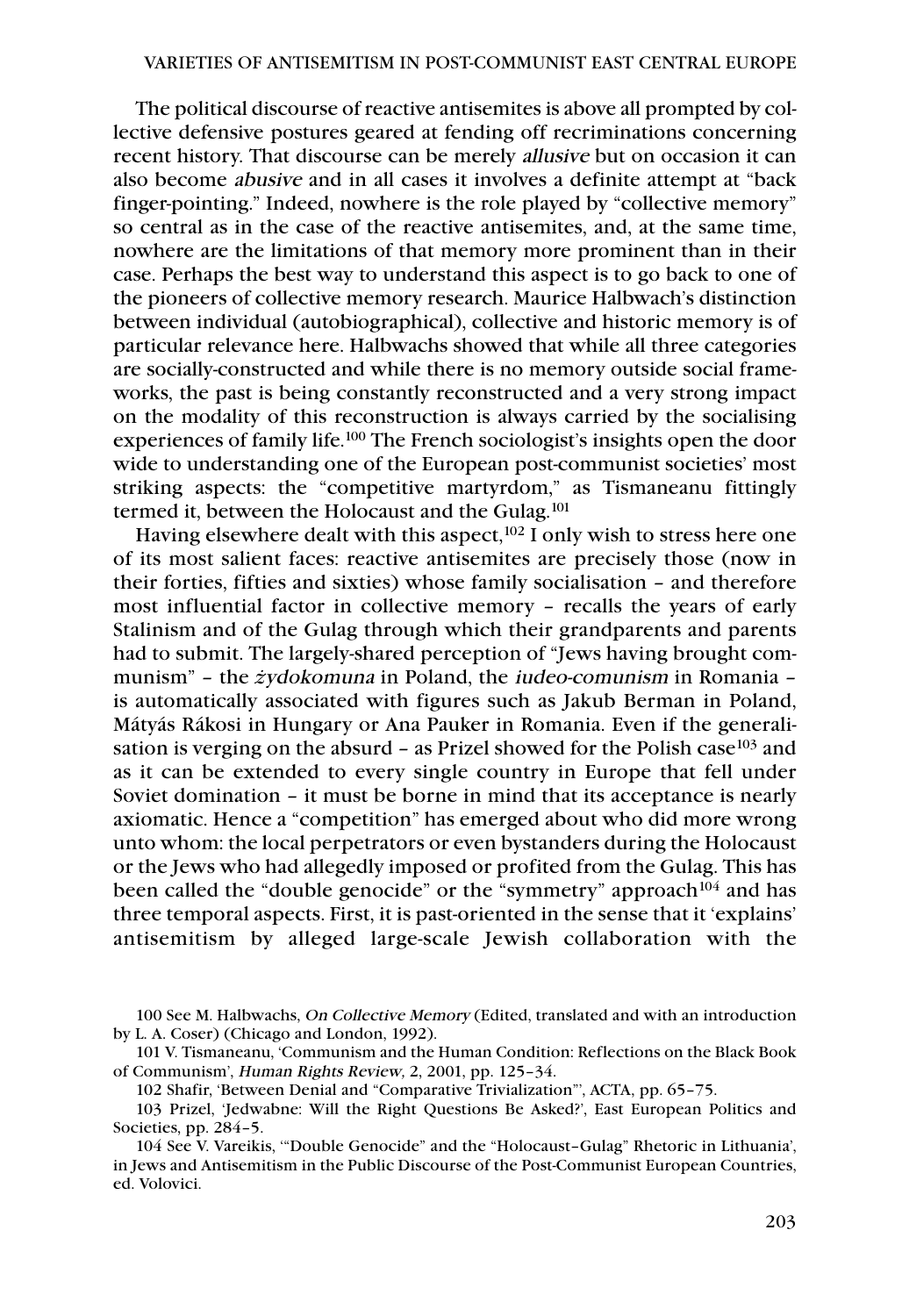Bolsheviks both on the eve of World War II and after the imposition of communism. But at the same time and to no lesser extent it is present-oriented, inasmuch as it serves to reject either local or foreign (Israeli, Western) pressure to either launch a process of Vergangenheitsbewältigung or to compensate victims, or both. Finally, it is also future-oriented, since it strives to establish a model of society that is genuinely perceived as no longer haunted by the spectres of the past, regardless of the ethnicity of those ghosts. In an inverse Leninist equation, therefore, the "double symmetry" approach poses the question of Kto kogo and either comes up with the reply that both sides have equally sinned towards one another (the beginning version of "competitive martyrdom") or concludes that the balance weighs heavily against those "responsible" for the Gulag.

Viewed from this perspective, one can read Wałęsa's above-cited reaction to the Jedwabne controversy as being no less of a reactive antisemitic posture as it is one of utilitarian antisemitism. Indeed, the same reaction (the benign version of the who whom question) is to be found in the Polish Roman Catholic Church's official reaction, as illustrated by Cardinal Glemp's suggestion during the Jedwabne affair that the sides engage in a "swap of apologies," as Prizel terms it, with Jews apologising for their betrayal of Poland to communism, and Poles atoning for their violence against the Jews in Jedwabne and other places during the war.<sup>105</sup> Glemp stayed away from the ceremony in Jedwabne, at which on 10 July 2001 President Kwaśniewski asked forgiveness "in my own name and in the name of Poles whose conscience is moved by that crime."106 Instead, in prayers said on 27 May 2001 at the Church of All Saints in Warsaw, he expressed "sorrow and penitence" but not for the fact that the crime, as showed by Gross, had been perpetrated by Poles and Poles alone, but for the fact that Poles had been "among" the perpetrators – thus obviously siding with those Polish historians who were deflecting the guilt for the massacre on the Nazis despite all evidence.<sup>107</sup> Furthermore, on the eve of the ceremony Glemp told journalists: "We want to apologise for all the evil that was perpetrated by Polish citizens on citizens of the Judaic faith" in Jedwabne. However, he added, "we want to include in our prayers the other evil, that was perpetrated on Polish citizens of the Catholic faith, and in which Poles of Judaic faith had a part."<sup>108</sup>

Using a pair of similar spectacles, Romanian philosopher Gabriel Liiceanu would compare in 1997 his own persecution under communism

<sup>105</sup> Prizel, 'Jedwabne: Will the Right Questions Be Asked?', East European Politics and Societies, p. 280.

<sup>106</sup> Cited in A. W. Tymowski, 'Apologies for Jedwabne and Modernity', East European Politics and Societies, 1, 2002, p. 298.

<sup>107</sup> Cited in Tymowski, 'Apologies for Jedwabne and Modernity', East European Politics and Societies, p. 297. Emphasis mine. On the "deflective guilt onto the Nazis alone" aspect of the Jedwabne controversy see Shafir, 'Between Denial and "Comparative Trivialization"', ACTA, pp. 24–37.

<sup>108</sup> RFE/RL Newsline, 4 May 2001. Emphasis mine.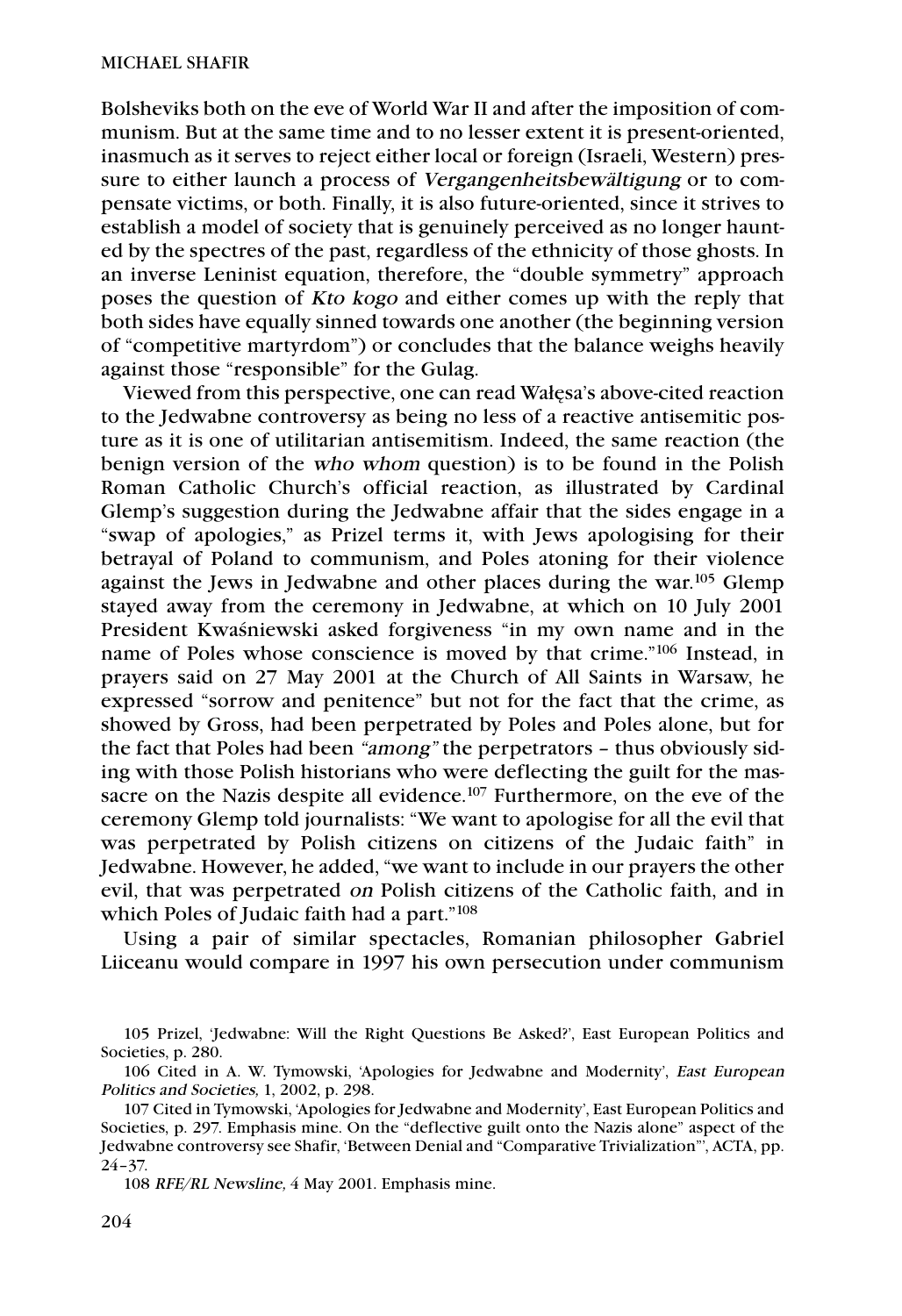with the suffering through which Jewish playwright Mihail Sebastian had to face in the Antonescu years. Sebastian was "his brother," for, as Liiceanu told an audience at the Bucharest Jewish community meeting marking the Holocaust, there was no doubt in his mind that, had the writer not perished in an accident in 1945, he would have written in his diary:

How is it possible for one who, at a certain moment in history had to wear the victim's uniform, to don today the garment of the executioner? Indeed, he who marched furthest on the long road to sufferance, should he not have turned into a guarantee making sufferance no longer possible from now on? With some of the former victims being now, strangely enough, in the position to make another disaster in history possible (or at least to profit from it), had they not forfeited the chance to have ended sufferance once and for ever by precisely their extreme sufferance? How was it possible that his own kin, who knew everything about pain, would participate in a scenario of provoking pain? 109

In an "editor's note" to a book by literary historian Leon Volovici, which Liiceanu published at the Humanitas publishing house whose director he is, he had written that a book such as Volovici's has been "not accidentally written by a Jewish author," and hastened to add that "it is hardly conceivable that history's figures can be reconstructed by the discourse of those who are ever-ready to speak up as victims, but forget to testify as executioners."110 Similarly, literary critic Nicolae Manolescu – who was also a prominent member of the PNL leadership at the time – would write that

It is entirely dishonest to hold responsible only those intellectuals whose ideas were on the side of the extreme right and who collaborated with Nazism or fascism, or […] with the occupation, while forgetting (or pretending to have forgotten) about the others, a lot more numerous, who were communist-sympathisers in Stalin's times, as well as later, and collaborated with the red power set in place by Soviet tanks.<sup>111</sup>

Not long thereafter, Manolescu would defend French revisionist Roger Garaudy, writing that "an absurd competition" had come into being between those who had "for decades denounced the horrors of the Holocaust" while keeping silent on those of the Gulag, and those who wished the two be placed on equal footing. Is the competing due to the fact that "someone is afraid of losing the monopoly over unveiling the crimes against mankind?," he asked.112

109 G. Liiceanu, 'Sebastian, mon frère', text published in the weekly 22, 29 April–5 May 1997. My translation.

112 N. Manolescu, 'Holocaustul şi gulagul' [The Holocaust and the Gulag], România literara*˘*, 11–17 March 1998.

<sup>110</sup> G. Liiceanu, 'Nota editorului', in Leon Volovici, Ideologia na*ţ*ionalista*˘ ş*i "problema evreiasca*˘*" în România anilor '30 [Nationalist Ideology and "The Jewish Problem" in the 1930s in Romania] (Bucharest, 1995), p. 7.

<sup>111</sup> N. Manolescu, 'Vînătoarea de Vrăjitoare' [The Witch-hunt], România literară, 11-17 June 1997.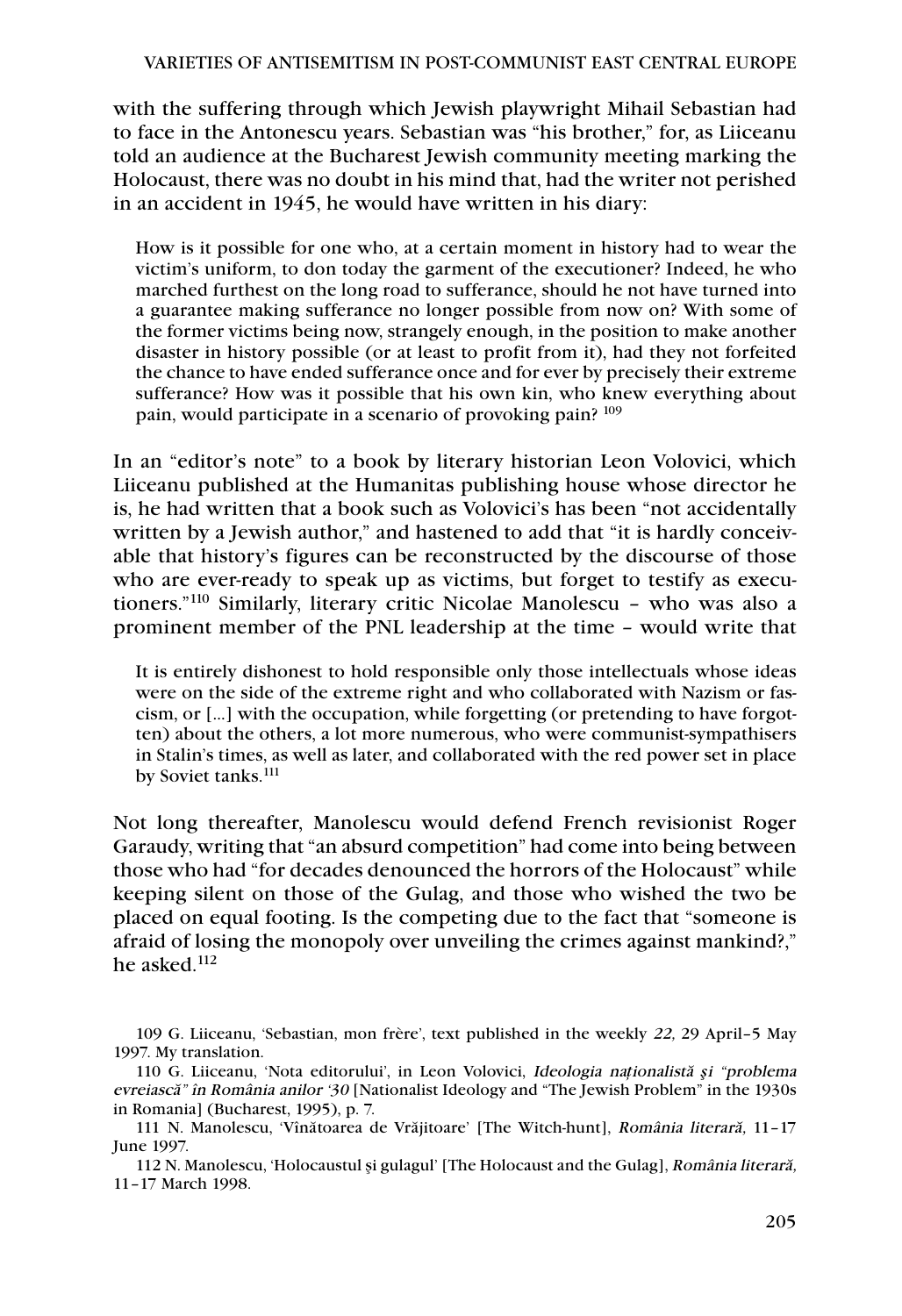Can the likes of Liiceanu and Manolescu, with their record of opposing (though mostly passively) Ceauşescu's national-communism and their actively-displayed repulsion of self-propelling antisemites of the Corneliu Vadim Tudor postures be labelled 'antisemites'? In the eyes of respectable scholars such as Sorin Antohi,<sup>113</sup> to do so amounts to near blasphemy, or to what is derogatorily called an exercise in "anti-antisemitism" postures of "political correctness." However noble Antohi's defence of those to whom he is linked by "affinity group kinship," it rather reflects the cognitive dissonance encountered by what I called above 'Reformist "rabbinical" postures' stemming from what Halbwachs would read as different individuals' "collective memories." At the end of the day, reactive antisemitism may well remain a matter of 'who does the reading.'

But reactive antisemitism may also come into being as an outcome of post-communist political realities. Without necessarily contradicting the Halbwachsian motivation, these realities may be mundane but profoundly effective in promoting transformations inducing antisemitic postures. Hungarian sociologist András Kovács, analysing the evolution of the conservative democratic right in Hungary, spoke in this connection about the effort geared at "creating an identity on a symbolic level."114 His insights, I believe, can be generalised beyond that country's borders. Michael Waller's distinction between "organisational" and "historic" continuity, mentioned above, goes a long way to explain why the latter political formations, when faced with the dilemma of opting for or against their country's modern historic legacy, do, in fact, neither. They cannot forsake the anti-communist legacy, for this would in practice mean forsaking the only other legitimating source – historic continuity. The non-communist successor parties, then, can either opt for placing themselves somewhere around a Westernimported political spectrum perceived by many as having little in common with the country's realities, or to "express a relationship with certain emblematic periods, events or individuals in the country's own history," as Kovács puts it. But they also cannot fully embrace the anti-communist legacy either, since this would locate them at the extremist end of the spectrum, with which they must part ways on both tactical (foreign image) and ideological grounds. The 1993 "divorce" between conservative Premier József Antall's Hungarian Democratic Forum (MDF) and Csurka's MIÉP is, when viewed from this angle, a telling occurrence. Thus, formations whose option has been basically introvert become entangled, again according to Kovács, in a "struggle for the appropriation of history" in which they attempt to "demonstrate historical tradition and continuity."115

From this point onwards, however, it becomes difficult to distinguish between utilitarian antisemitic postures and internalised values in strategies

<sup>113</sup> See note 8 above.

<sup>114</sup> Kovács, 'Antisemitic Discourse', Jews and Antisemitism, ed. Volovici.

<sup>115</sup> Kovács, 'Antisemitic Discourse', Jews and Antisemitism, ed. Volovici.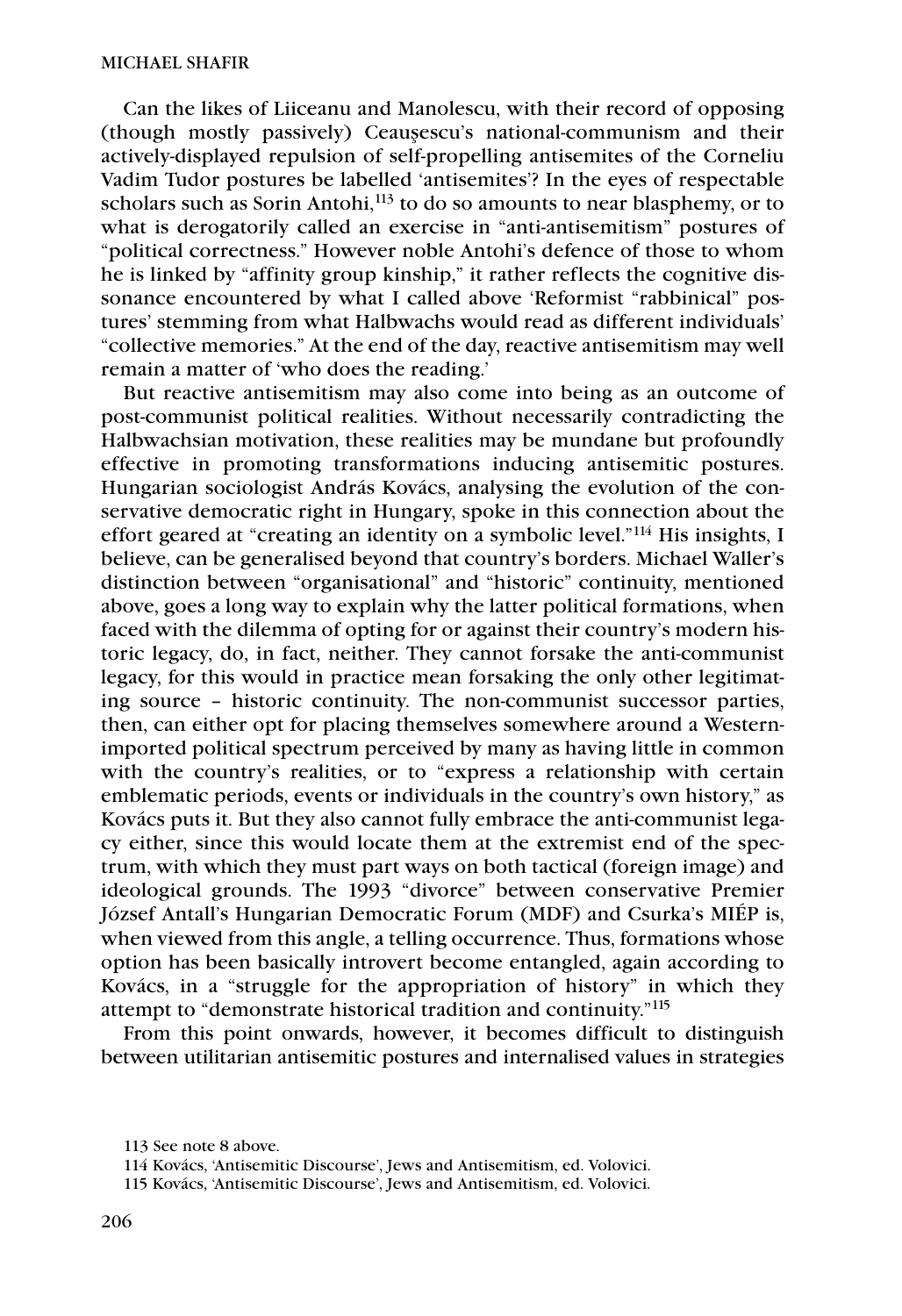geared at mobilising the electorate. Antall can hardly be suspected of having been an antisemite, the more so as his own father had been a "Righteous Among Nations."116 Yet when it came to facing his country's World War II legacy, he was persuaded that if it should at all be addressed, historical accounts should concentrate on the rescue of Hungarian Jews rather than on Jewish suffering and decimation.117 Antall was, however, aware of the fact that Hungarian "collective memory" tends to perceive Jews as perpetrators of the nation's martyrdom at the hands of the communists, rather than as victims of Hungarian antisemitism and collaboration with the Nazis. Ministers in his cabinet attended in 1993 the ceremony of reinterment of Horthy's remains and Antall later visited the grave himself, having earlier referred to Horthy as "a patriot" who "should be placed in the community of the nation and the awareness of the people."118 He was thus engaging in creating for his party an "identity at symbolic level."

Former Hungarian Premier Viktor Orbán and his entourage present an even more interesting case, for Orbán has started off as the leader of a formation at the left of the country's post-communist spectrum and evolved towards right-wing conservatism. The League of Young Democrats – Hungarian Civic Party (FIDESZ-MPP) and its leader can be suspected of opportunist postures, but at the same time their evolution can be explained in terms of awareness of the opportunity to fill in the niche left open by the practical political demise of the MDF after Antall's death in December 1993 and the disastrous MDF electoral performance in 1994. Playing with historic memory and with 'turning the tables' became a favourite past-time during Orbán's 1998–2002 term as premier.

Soon upon taking over as premier in 1998 Orbán visited the Hungarian pavilion at the Auschwitz exhibit and immediately decided to reconstruct the exhibit, originally built by the communist regime. The plans for redesigning the exhibit, as Randolph L. Braham described them, were little else than "a pro-Horthy apologia designed to sanitise the Nazi era in general and the Hungarian involvement in the Final Solution in particular." They envisaged to portray a "virtual symbiosis of Hungarian–Jewish life since the emancipation of Jews in 1867, downplaying the many anti-Jewish manifestations as mere aberrations in the otherwise chivalrous history of Hungary." Attention was obviously focused on "the positive aspects of Jewish life in the country, emphasising the flourishing of the Jewish community between 1867 and 1944, the rescue activities of those identified as Righteous, and Horthy's saving of the Jews of Budapest," and, more importantly, the same plans "blamed almost exclusively the Germans for the

<sup>116</sup> Deák, 'Anti-Semitism and the Treatment of the Holocaust in Hungary', in Anti-Semitism and the Treatment…, ed. Braham p. 119.

<sup>117</sup> Karsai, 'The Radical Right in Hungary', in The Radical Right in Central and Eastern Europe, ed. Ramet, p. 139.

<sup>118</sup> Cited in R. L. Braham, 'The Reinterment and Political Rehabilitation of Miklós Horthy', Slavic Almanach, 2, 1993, p. 140.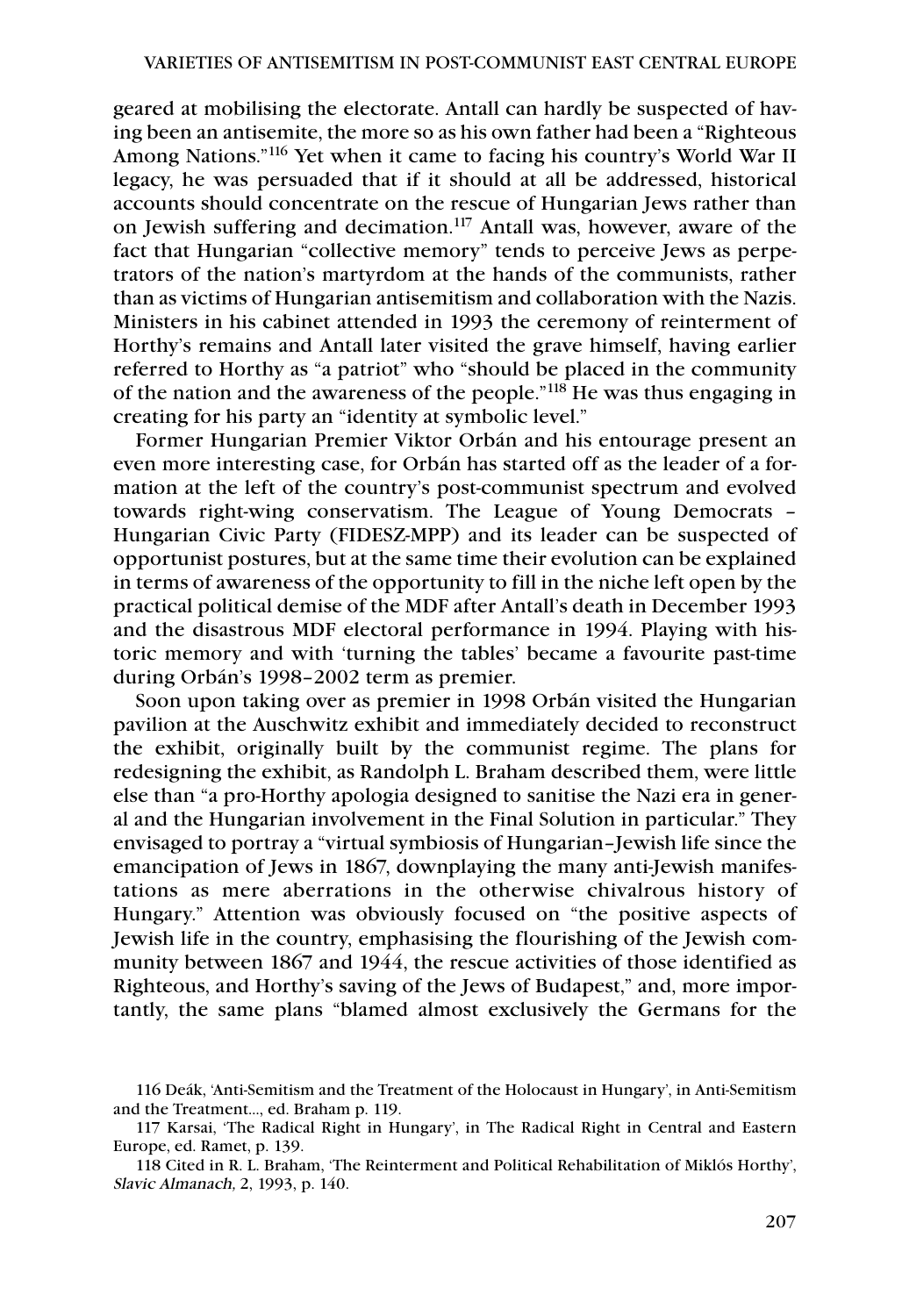destruction of the Jews."119 The exhibition was cancelled after protests from the country's Federation of Jewish Communities; reacting to the decision, a spokesman of the federation said the country's Jewish communities did not wish to see the project halted, but "to see it is done right."120

A plaque commemorating Horthy's notorious gendarmes (who impressed even the SS advisers by the enthusiasm they displayed in the ghettoisation and concentration of Hungarian Jews before deportation, and who occasionally also participated in the extermination) was unveiled in 1999 at Budapest's War History Museum, triggering strong protests from the Jewish community. <sup>121</sup> And it was a high official of the same coalition, Orbán advisor Mária Schmidt, who shortly thereafter again triggered the community's protests, after stating in Jean-Marie Le Pen-like manner that the Holocaust had been but a "marginal issue" of the history of World War II. Just as telling was the manner in which Schmidt justified her statement. The term Holocaust, she said, cannot be applied to describe only the Jewish victims of World War II, since a genocide had also been perpetrated by the communists. She then went on to note that "the Holocaust, the extermination or saving of the Jews, was a minor, we might say marginal consideration, not included among the war aims of either side." But the West, which had been Stalin's ally, was unwilling to face the crimes committed in the name of communism, because to do so would be to jeopardise "the legitimacy of the Western democracies."122 Yet Orbán issued a statement largely exonerating Schmidt and expressing his "full confidence" in her.<sup>123</sup> Schmidt had some sort of "vested interest" when she made the statement. She had been a leading member of the commission that attempted to 'cleanse' out of the Auschwitz exhibit Horthy atrocities against the Hungarian Jews.124

It was Schmidt, again, that in 2002 became director of the "House of Terror" museum, located in Budapest, in the house that served as the headquarters of Ferenc Szálasi's Arrow Cross in 1944–1945 and later became the headquarters of the communist secret police (ÁVO, later ÁVH). It was not by chance that the museum was inaugurated on the eve of the elections, with Orbán addressing the opening ceremony. The attempt was obviously being made to link the rival Socialist Party with the age of terror on which the museum concentrated. Although allegedly dedicated to both Nazi and communist-time terror, only two out of the some two-dozen rooms of the

119 Braham, 'Assault on Historical Memory' (Washington, DC: Center for Advanced Holocaust Studies …).

120 RFE/RL Newsline, 9 and 10 September 1999.

121 RFE/RL Newsline, 29 October 1999.

122 Magyar Hírlap, 12 November 1999, and Napi Magyarország, 13 November 1999, both cited in Anti-Semitic Discourse in Hungary in 2000, ed. Gerő,Varga and Vince, pp. 212 and 153, respectively.

123 RFE/RL Newsline, 16 November 1999.

124 Braham, 'Assault on Historical Memory' (Washington, DC: Center for Advanced Holocaust Studies …).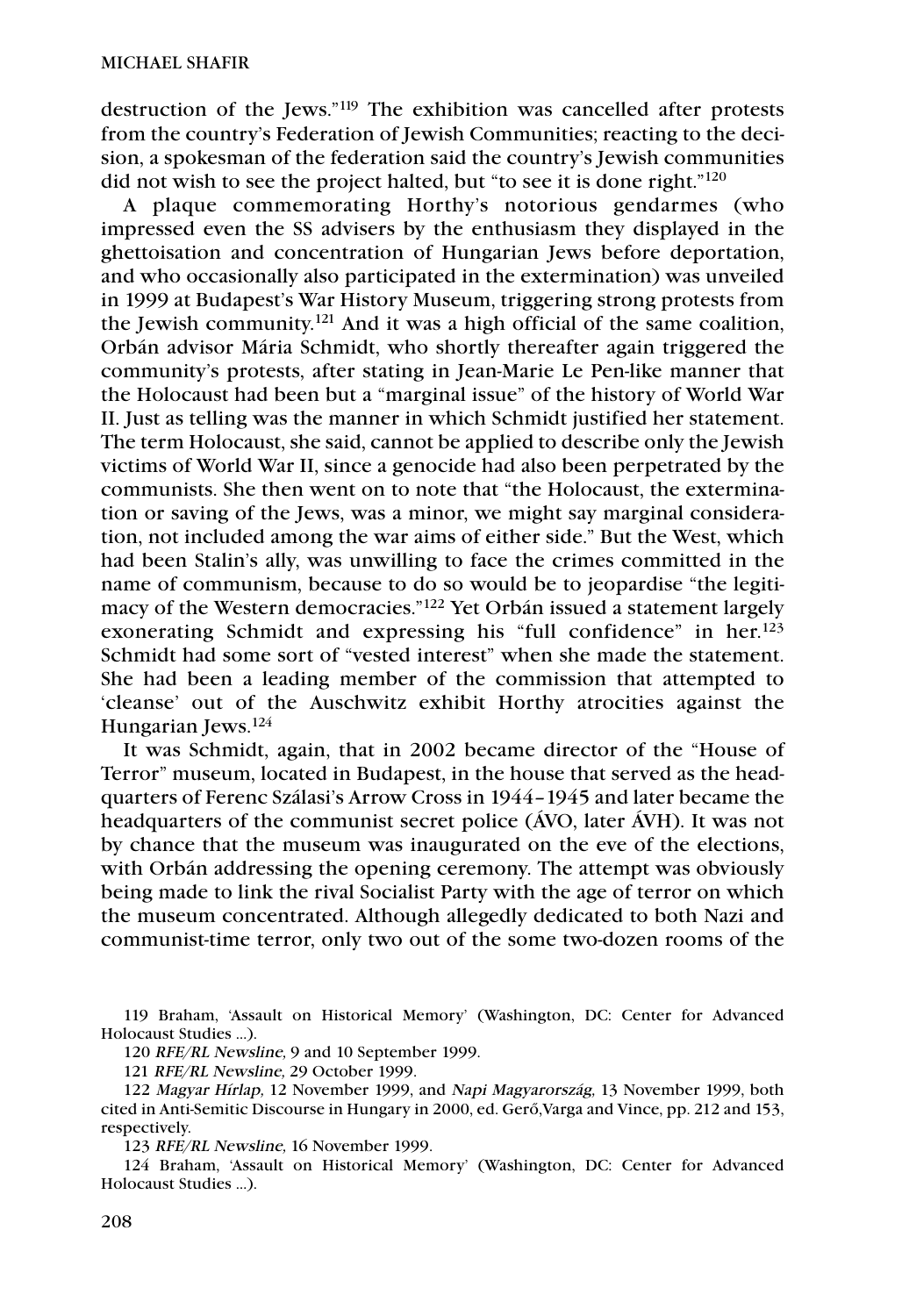museum are dedicated to the former.<sup>125</sup> The museum was thus suggesting that on balance, communist terror had been by far worse than the Jewish Holocaust. More important, perhaps, was what was implied – though never clearly stated – in the exhibit: against a background in which both FIDESZ and MIÉP commentators routinely linked the Jewish origins of some of Hungary's most notorious communists (Gábor Péter, the first ÁVO chief had been Jewish himself), the implicit message received by the museum's visitors was that the Jews were responsible for the country's postwar ordeal.126 Furthermore, the museum was obviously reflecting a visible attempt, defined by Braham long before its inauguration<sup>127</sup> as a Hungarian drive to "turn Germany's last ally into its last victim," for nowhere could the visitor learn anything about the Hungarian state's own responsibility for either the Nazi or the communist terror.

On the contrary, the guide distributed to visitors speaks of Horthy Hungary as having been involved in "desperate attempts" to maintain "its fragile democracy." Until the Nazi occupation of 1944, the guide explains, Hungary "had a legitimately elected government and parliament, where opposition parties functioned normally." No word of the anti-Jewish legislation, no word of the 64,000 Jews who perished under Horthy rule before the Nazis occupied the country. The 'Auschwitz exhibition cleansing attempt' now accomplished, the visitor is eventually shown a room where photographs of prisoners incarcerated in the communist secret police dungeons are displayed. That they look desperate is no wonder. But among those figuring as victims of the communist atrocities – though never identified – one can recognise Arrow Cross leader Ferenc Szálasi and his deputy, Mihály Kolosváry-Borcsa, as well as two other officials (László Endre and László Baky) convicted and executed in 1946 for the deportations and death of Jews at Auschwitz, that is, before the communist takeover. The museum's message as to who is to be considered a 'victim' of totalitarianism and who was a perpetrator is thus conveyed without a need for further captions and comments.128

Yet there is also a difference between Antall and Orbán's motivations, and this difference came to be well reflected in political tactics. The most important members of Orbán's cabinet had been born between 1960 and 1965. Educated in the spirit of "organised forgetfulness," the younger conservatives may have been less sensitive to antisemitic demagogy than the Antall generation had been, and therefore less aware of the need to distance themselves from the extremists of the MIÉP camp. Be that as it may,

<sup>125</sup> dpa, 25 February 2002.

<sup>126</sup> M. J. Jordan, 'Terror Museum in Budapest Frightens some Hungarian Jews', JTA, 21 July 2002.

<sup>127</sup> Braham, 'Assault on Historical Memory' (Washington, DC: Center for Advanced Holocaust Studies …).

<sup>128</sup> I owe this information to Dr. Radu Ioanid of the United States Holocaust Memorial Museum, who also sent me the museum's guide.